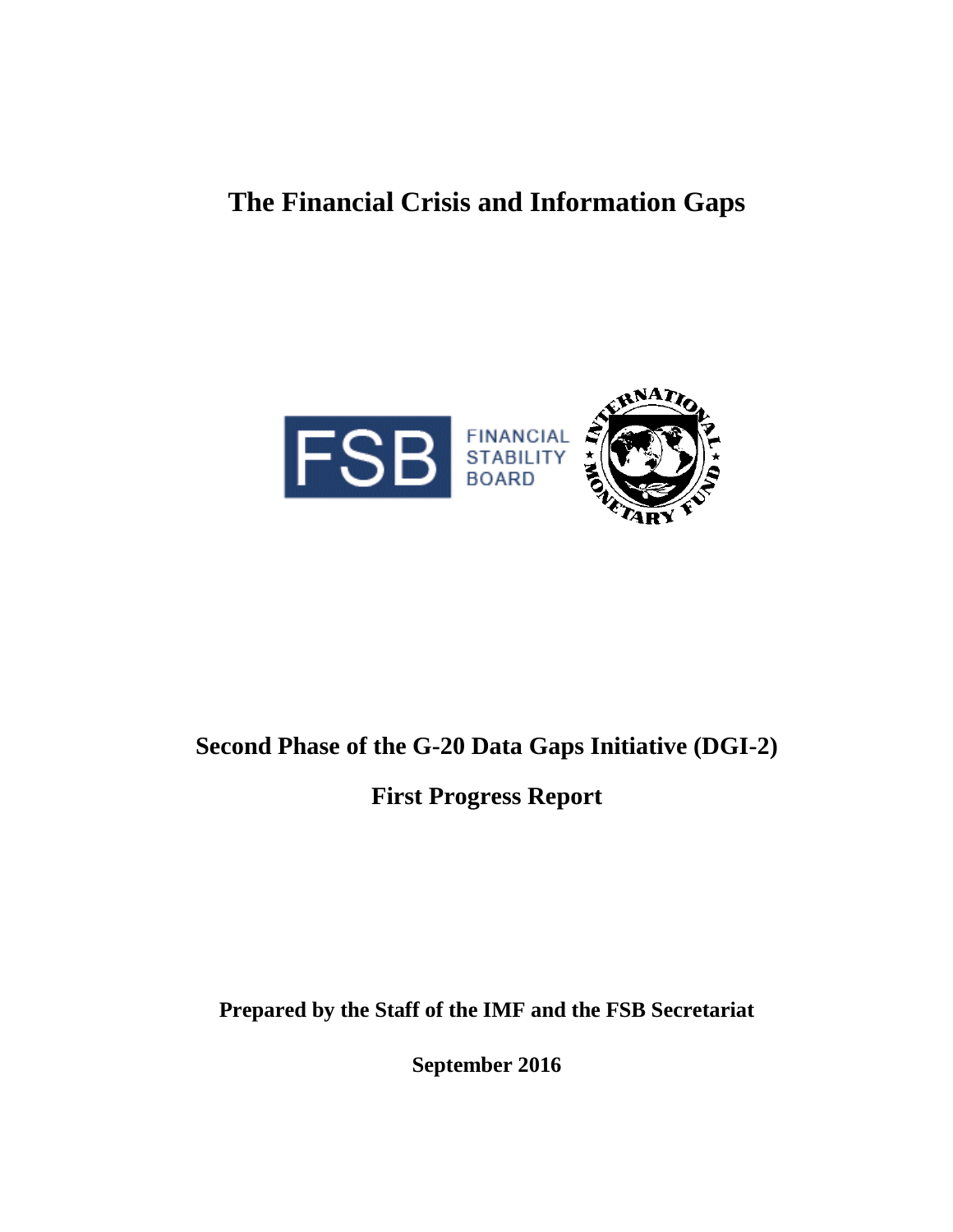In drafting of this Report and more generally through the overall process of the G-20 Data Gaps Initiative (DGI), the IMF Staff and the FSB Secretariat are thankful for the collaborative efforts of the **Inter-Agency Group on Economic and Financial Statistics (IAG).**[1](#page-1-0)

**The Member Agencies of the IAG are:**

Bank for International Settlements (BIS) European Central Bank (ECB) Eurostat International Monetary Fund (IMF, Chair) Organisation for Economic Co-operation and Development (OECD) United Nations (UN) World Bank

The Financial Stability Board (FSB) Secretariat participates in the IAG meetings.

<span id="page-1-0"></span><sup>&</sup>lt;sup>1</sup> The IAG was established in 2008 to coordinate international statistical work following the financial crisis.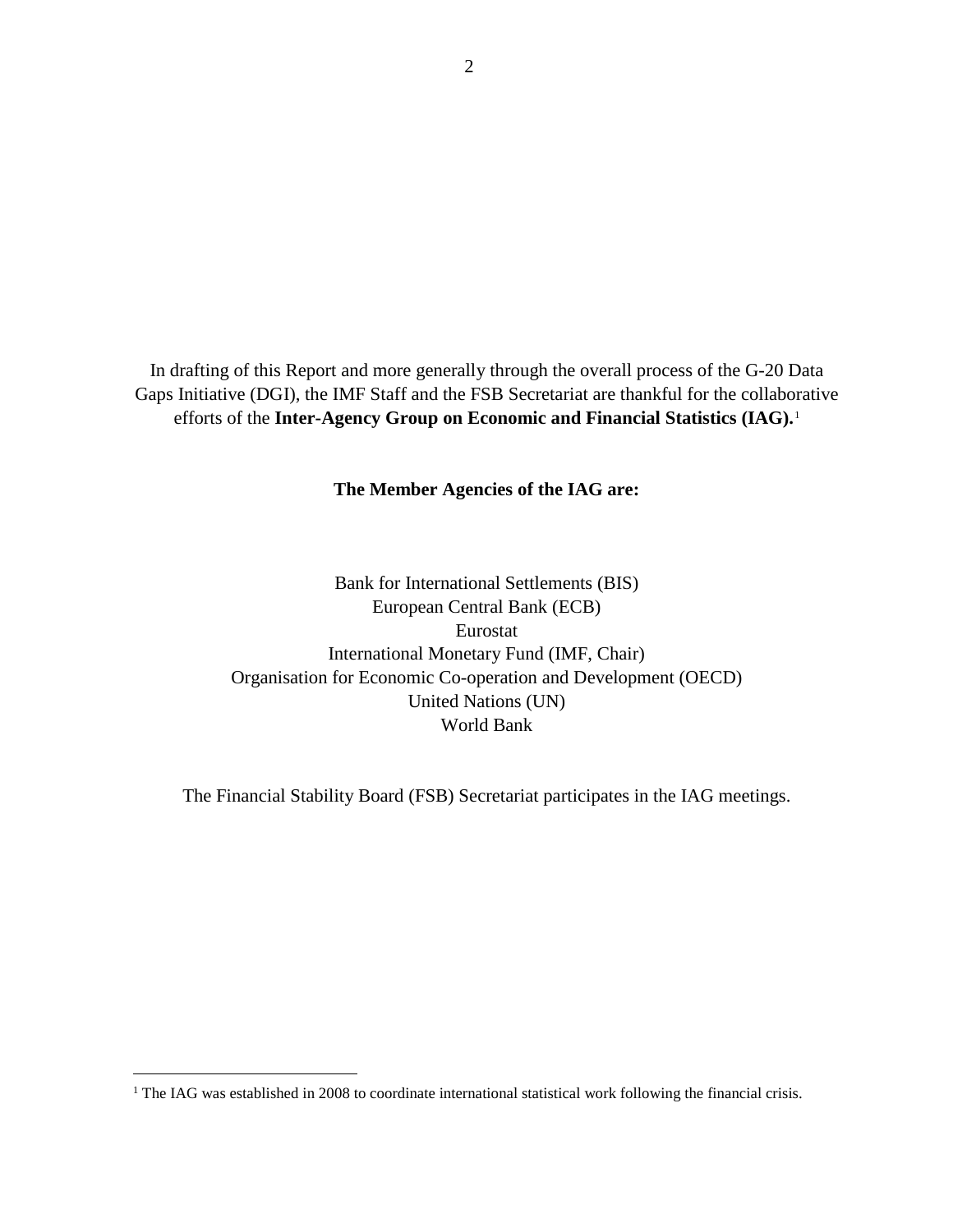# **Contents Page**

| Table                                                                                                                                                                 |  |
|-----------------------------------------------------------------------------------------------------------------------------------------------------------------------|--|
| <b>Boxes</b><br>2. Securities Statistics (Recommendation II.7): An Overview of the April 2016<br>Thematic Workshop and the Self-Commitments by the G-20 Economies  14 |  |
| 3. How the DGI-2 Datasets Could Contribute to the Analysis of Capital Flows 17                                                                                        |  |
| Annex                                                                                                                                                                 |  |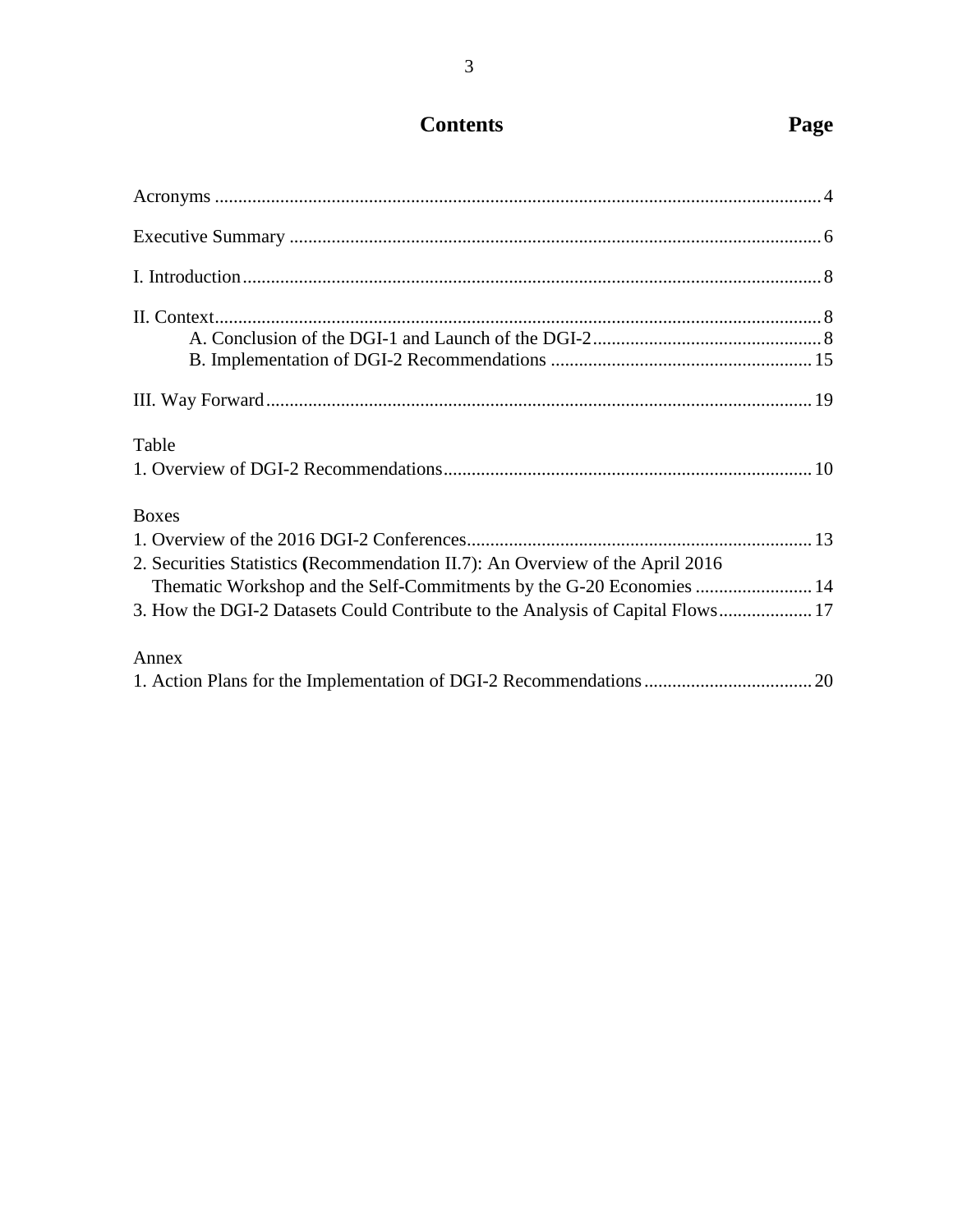# **ACRONYMS**

| <b>BIS</b>       | <b>Bank for International Settlements</b>                        |
|------------------|------------------------------------------------------------------|
| <b>BOPCOM</b>    | IMF Committee on Balance of Payments Statistics                  |
| BPM6             | <b>Balance of Payments and International Investment Position</b> |
|                  | Manual, sixth edition                                            |
| <b>CCPs</b>      | <b>Central Counterparties</b>                                    |
| <b>CGFS</b>      | Committee on the Global Financial System                         |
| <b>CDIS</b>      | <b>Coordinated Direct Investment Survey</b>                      |
| <b>CDMs</b>      | <b>Concentration and Distribution Measures</b>                   |
| <b>CPIS</b>      | Coordinated Portfolio Investment Survey                          |
| <b>CPMI</b>      | Committee on Payments and Market Infrastructures                 |
| <b>CPPI</b>      | <b>Commercial Property Price Index</b>                           |
| <b>CSSP</b>      | Committee on Statistics and Statistical Policy                   |
| <b>DGI</b>       | Data Gaps Initiative                                             |
| $DGI-1$          | First Phase of the Data Gaps Initiative                          |
| $DGI-2$          | Second Phase of the Data Gaps Initiative                         |
| <b>DSD</b>       | Data Structure Definition                                        |
| <b>ECB</b>       | European Central Bank                                            |
| Eurostat         | Statistical Office of the European Union                         |
| <b>FMCBG</b>     | <b>Finance Ministers and Central Bank Governors</b>              |
| <b>FSB</b>       | <b>Financial Stability Board</b>                                 |
| <b>FSI</b>       | <b>Financial Soundness Indicator</b>                             |
| $G-20$           | The Group of Twenty                                              |
| <b>GFS</b>       | <b>Government Finance Statistics</b>                             |
| G-SIBs           | <b>Global Systemically Important Banks</b>                       |
| G-SIFIs          | Global Systemically Important Financial Institutions             |
| G-SIIs           | <b>Global Systemically Important Insurers</b>                    |
| HSS              | <b>BIS-ECB-IMF Handbook on Securities Statistics</b>             |
| <b>IAG</b>       | Inter-Agency Group on Economic and Financial Statistics          |
| <b>IAIS</b>      | <b>International Association of Insurance Supervisors</b>        |
| <b>IBS</b>       | <b>International Banking Statistics</b>                          |
| <b>IDH</b>       | <b>International Data Hub</b>                                    |
| <b>IFIs</b>      | <b>International Financial Institutions</b>                      |
| $_{\rm IIP}$     | <b>International Investment Position</b>                         |
| IMF              | <b>International Monetary Fund</b>                               |
| <b>IOSCO</b>     | <b>International Organization of Securities Commissions</b>      |
| <b>ISWGNA</b>    | Inter-Secretariat Working Group on National Accounts             |
| <b>IWGPS</b>     | <b>Inter-Secretariat Working Group on Price Statistics</b>       |
| LEI              | Legal Entity Identifier                                          |
| <b>MNEs</b>      | <b>Multinational Enterprises</b>                                 |
| <b>NFCs</b>      | Nonfinancial Corporations                                        |
| <b>OECD</b>      | Organization for Economic Co-operation and Development           |
| <b>OFCs</b>      | <b>Other Financial Corporations</b>                              |
| <b>OTC</b>       | Over-the-Counter                                                 |
| PGI              | Principal Global Indicators                                      |
| <b>RPPI</b>      | <b>Residential Property Price Index</b>                          |
| <b>SDDS Plus</b> | <b>Special Data Dissemination Standard Plus</b>                  |
|                  |                                                                  |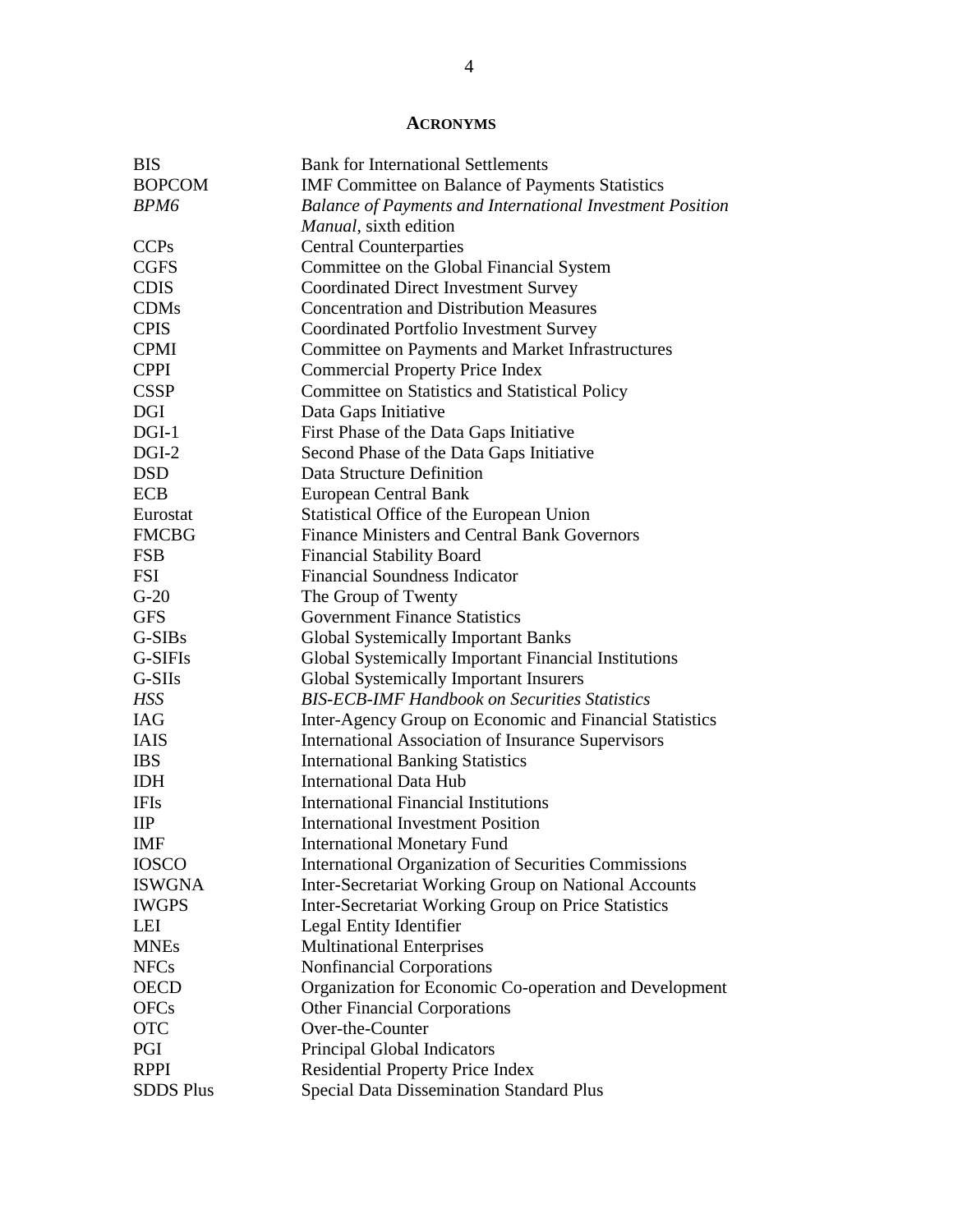| <b>SDGs</b>   | <b>Sustainable Development Goals</b>                  |
|---------------|-------------------------------------------------------|
| <b>SDMX</b>   | Statistical Data and Metadata eXchange                |
| SNA           | <b>System of National Accounts</b>                    |
| <b>SRF</b>    | <b>Standardized Report Form</b>                       |
| TR            | <b>Trade Repository</b>                               |
| <b>UPI</b>    | Unique Product Identifier                             |
| <b>UTI</b>    | Unique Transaction Identifier                         |
| <b>WG IFA</b> | Working Group on International Financial Architecture |
| <b>WGSD</b>   | <b>Working Group on Securities Databases</b>          |
|               |                                                       |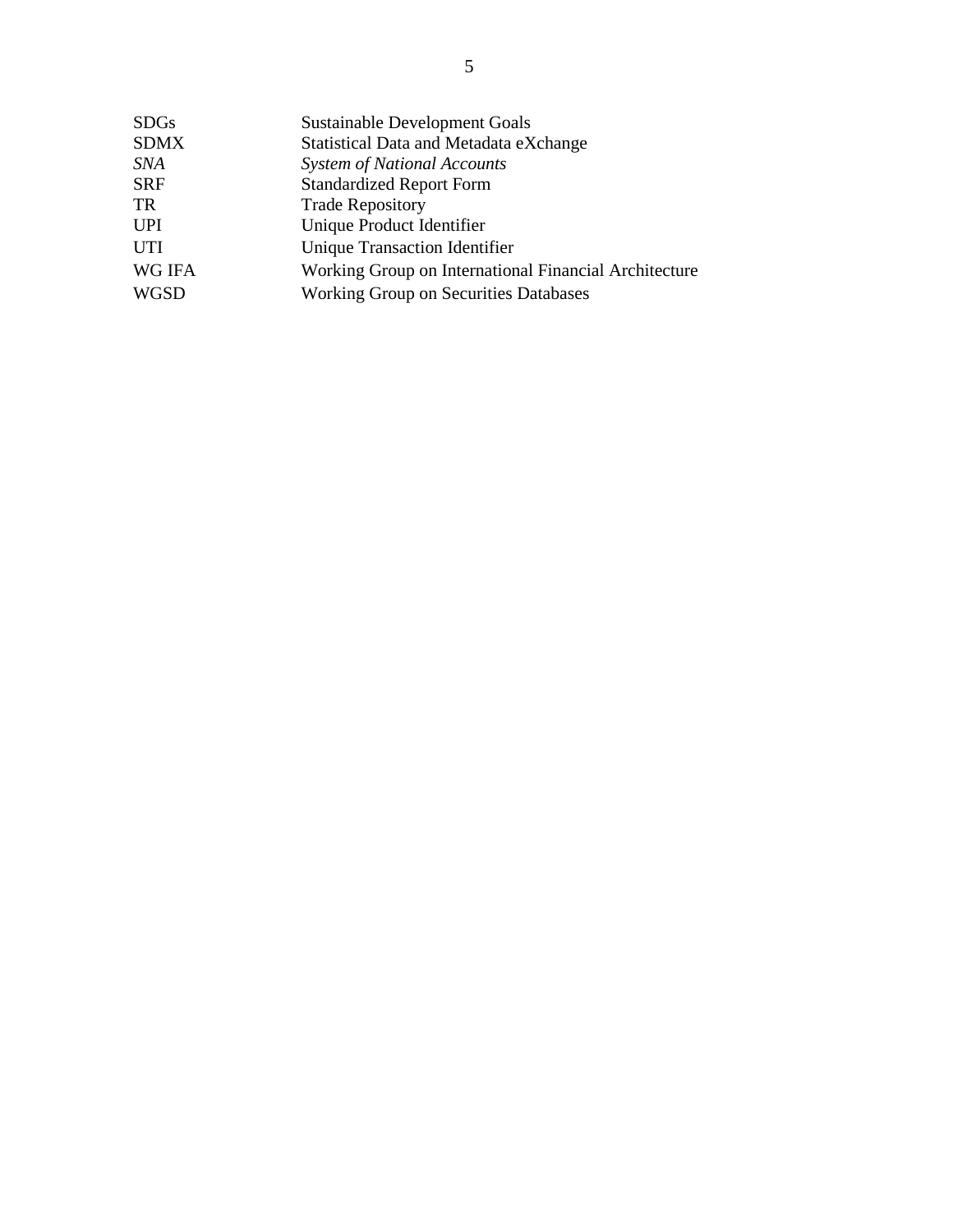#### **EXECUTIVE SUMMARY**

*G-20 Finance Ministers and Central Bank Governors (FMCBG), in their September 2015 Communiqué, acknowledging the importance of closing policy-relevant data gaps, welcomed the progress during the first phase of the Data Gaps Initiative (DGI-1) and endorsed the proposed recommendations for its second phase (DGI-2). They called on the IMF and FSB to report on the progress of DGI-2 in the second half of 2016. This First Progress Report, prepared by the IMF Staff and FSB Secretariat in close coordination with G-20 economies and the IAG member agencies, responds to that request.*

The key messages of the report are outlined below.

**Following the significant progress in closing some of the information gaps identified during the global financial crisis of 2007/08, the G-20 FMCBG endorsed, in September 2015, the closing of DGI-1.** During the six-year implementation of DGI-1, significant achievements were obtained, particularly regarding the development of conceptual frameworks, as well as enhancements in some statistical collection and reporting. Regarding the latter, more work is needed for the implementation of some recommendations, especially in seven high-priority areas across G-20 economies, notably in government finance statistics and sectoral accounts and balance sheets.

**In September 2015, the G-20 FMCBG also endorsed the launch of the second phase of the DGI.** The main objective of DGI-2 is to implement the regular collection and dissemination of reliable and timely statistics for policy use. Its twenty recommendations are clustered under three main headings: (1) monitoring risk in the financial sector, (2) vulnerabilities, interconnections and spillovers, and (3) data sharing and communication of official statistics. The DGI-2 maintains the continuity with the DGI-1 recommendations while setting more specific objectives with the intention for the G-20 economies to compile and disseminate minimum common datasets for these recommendations. The DGI-2 also includes new recommendations to reflect the evolving users' needs. Furthermore, the DGI-2 aims at strengthening the synergies with other relevant global initiatives.

**The DGI-2 facilitates closing data gaps that are policy-relevant.** By achieving its main objective, the DGI-2 will be instrumental in closing gaps in policy-relevant data. Most of the datasets covered by the DGI-2 are particularly relevant for meeting the emerging macrofinancial policy needs, including the analysis of international positions, global liquidity, foreign currency exposures, and capital flows volatility.

**The DGI-2 introduces action plans that set out specific "targets" for the implementation of its twenty recommendations through the five-year horizon of the initiative.** The action plans acknowledge that countries may be at different stages of statistical development and take into account national priorities and resource constraints. The DGI-2 intends to bring the G-20 economies at higher common statistical standards through a coordinated effort;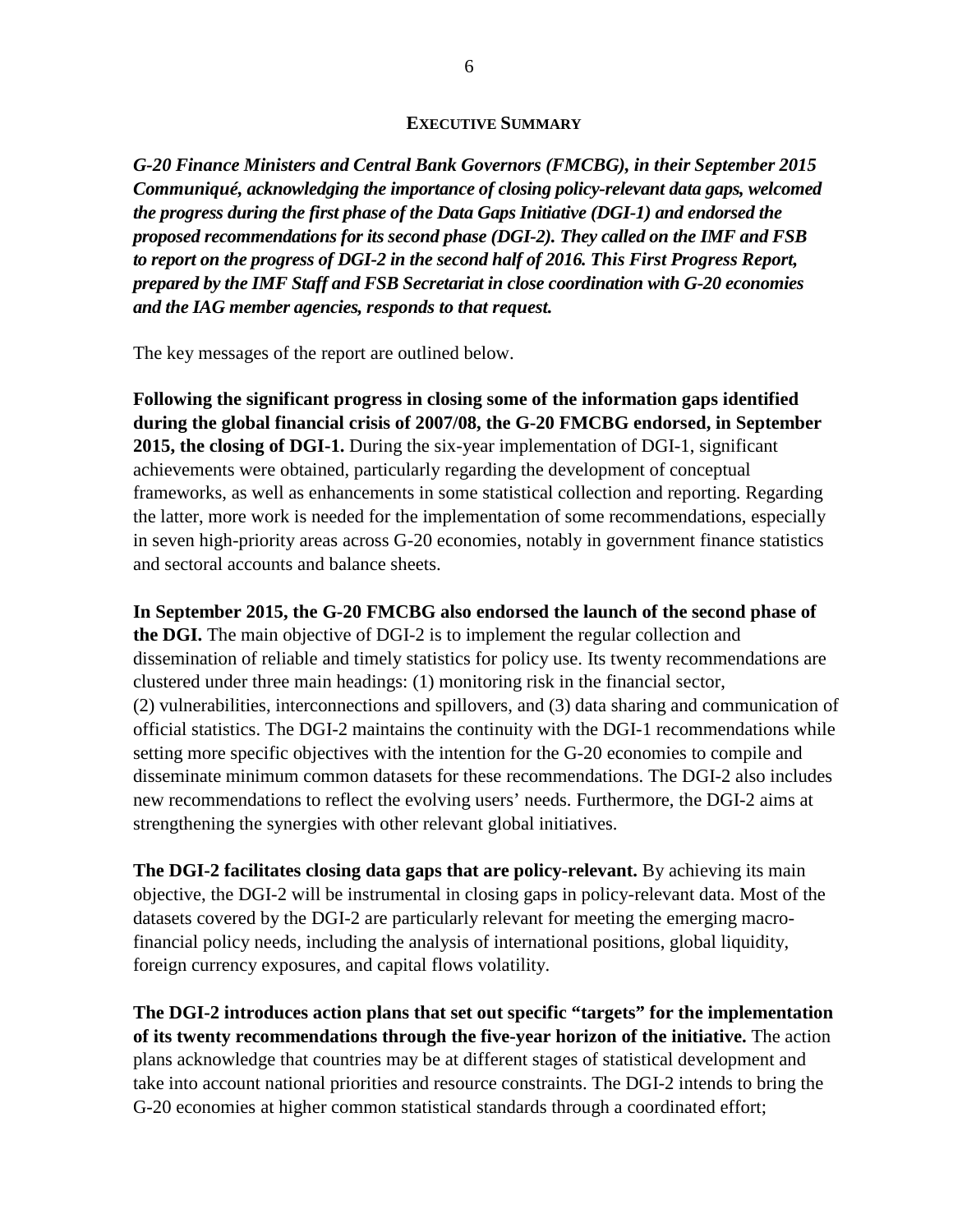however, flexibility will be considered in terms of intermediate steps to achieve the targets based on national priorities, resource constraints, emerging data needs, and other considerations.

**The G-20 economies that are already at an advanced stage of statistical development are encouraged to progress beyond the minimum common standards.** Where appropriate, the targets and more advanced ambitions for the implementation of DGI-2 recommendations will be embedded in relevant reporting templates to facilitate collection and dissemination of data and to enable transparent self-commitments by the participating economies.

**Extensive consultations during the first half of 2016 confirmed the G-20 economies' overall commitment to the implementation of DGI-2.** The G-20 economies underscored their support on the action plans for the implementation of the DGI-2 recommendations while highlighting the challenges faced as well as the differences in national priorities and statistical capacities across economies. Non-G-20 FSB member economies also participate in the implementation of DGI-2 recommendations, as relevant.

**In 2017, four thematic workshops are planned to provide technical knowledge and take forward the initiative.** In addition to the thematic workshop on *Securities statistics* in 2016, four thematic workshops will focus on *Sectoral accounts and balance sheets; Financial Soundness Indicators; Data Sharing;* and *Global Systemically Important Insurers.* Furthermore, a second workshop on *Securities statistics* is already planned for 2018. Also, some G-20 economies would continue to benefit from technical assistance and training activities.

**The dialogue with users will be enhanced to reflect in the DGI-2 the evolving data needs for policy purposes.** Maintaining an ongoing dialogue between users and compilers will contribute to a better understanding of the emerging data needs and will increase key users' awareness of new data becoming available. Such dialogue will also be enhanced through the participation of both compilers and users of data in the planned thematic workshops.

**This report seeks endorsement by the G-20 FMCBG for the proposed action plans set out in Annex 1 for the implementation of DGI-2 recommendations.** Going forward, the IMF Staff and the FSB Secretariat, in close cooperation with the IAG, will continue to monitor progress in the implementation of the action plans by participating economies and report progress to the G-20 FMCBG on an annual basis. To facilitate progress and its monitoring, various forms of consultations and coordination with the participating economies are planned in addition to the annual Global Conference, in particular thematic workshops, as well as regional and/or bilateral meetings on a biennial basis, as needed.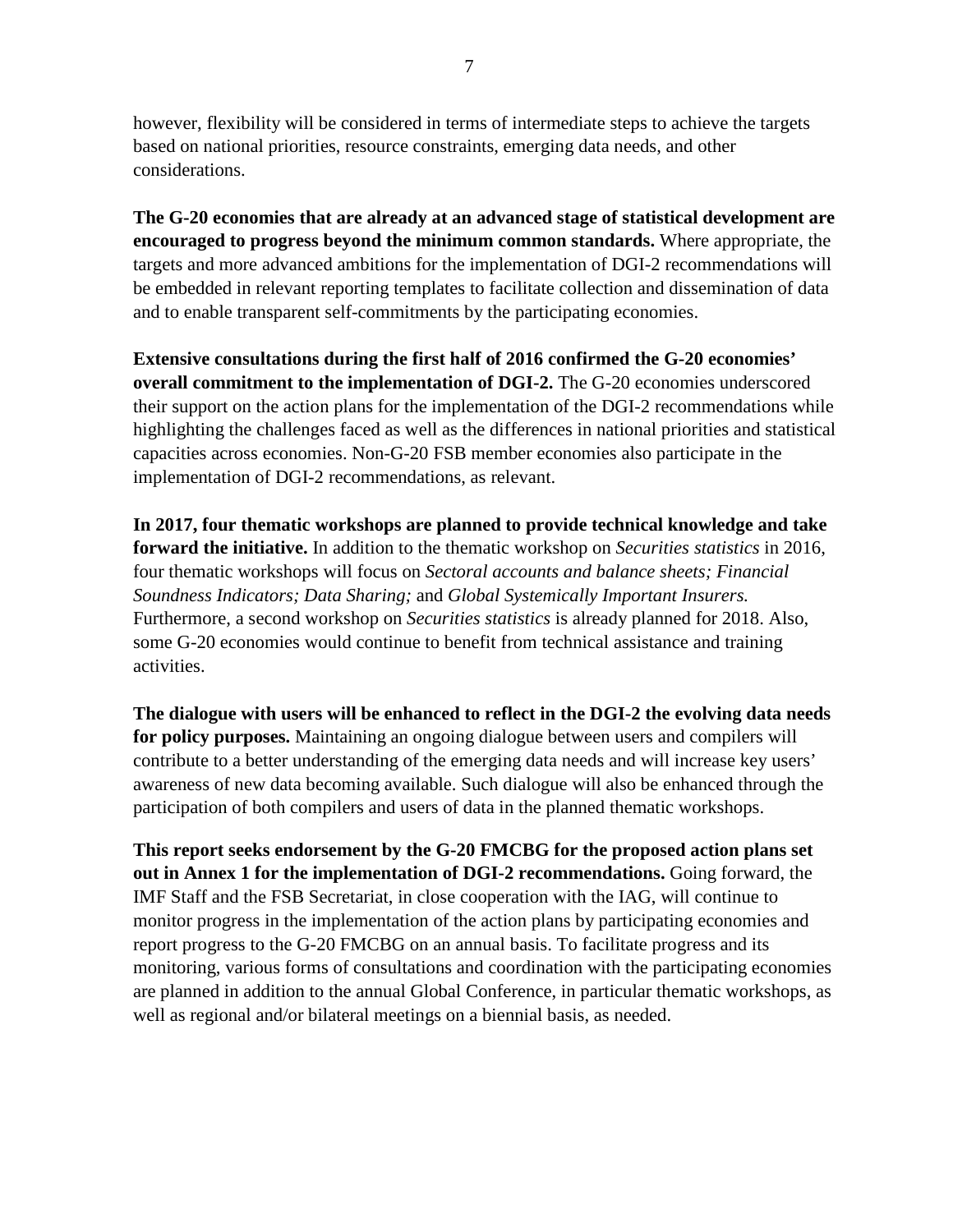#### **I. INTRODUCTION**

1. **In September 2015, the G-20 Finance Ministers and Central Bank Governors (FMCBG) endorsed the completion of the first phase of the Data Gaps Initiative (DGI-1) and the launch of its second phase (DGI-2).**[2](#page-7-0) They endorsed the proposed recommendations of the DGI-2 and requested that, during 2016, the Inter-Agency Group on Economic and Financial Statistics (IAG) develop action plans for their implementation, taking into account the views of the national authorities.

2. **This report by the IMF Staff and FSB Secretariat provides an overview of the progress made since September 2015.** It is structured as follows: Section II-A summarizes the key outcomes and achievements of the DGI-1 and outlines the DGI-2 strategy, taking into account the results of the extensive consultation with the G-20 economies during the first half of 2016; Section II-B focuses on the implementation of DGI-2 recommendations; and Section III outlines the way forward. The DGI-2 recommendations and the finalized action plans for their implementation are provided in Annex 1.

### **II. CONTEXT**

### **A. Conclusion of the DGI-1 and Launch of the DGI-2**

#### **Conclusion of DGI-1**

3. **In September 2015, following the significant progress in closing some of the information gaps identified during the global financial crisis of 2007/08, the G-20 FMCBG endorsed the conclusion of DGI-1.** During the six-year implementation of DGI-1, significant achievements were obtained and major information gaps were closed. Most of DGI-1 recommendations that relate to the development of conceptual frameworks are now completed or advanced (e.g., publication of conceptual guidance documents such as the *Handbook on Securities Statistics* and the *Handbook on Residential Property Price Indices*). Improvements were also made in data collection. Enhanced international coordination among the G-20 economies has been reflected in the improvements made in existing data sets as well as in the setting up of new data sets.[3](#page-7-1) Work on these data collections will continue during the DGI-2, as needed.

<span id="page-7-0"></span> <sup>2</sup> In their September 2015 Communiqué, the G-20 Finance Ministers and Central Bank Governors stated:

<sup>&</sup>quot;Acknowledging the role of closing information gaps in financial stability, we welcome the significant progress through the Data Gaps Initiative and endorse the proposed recommendations for its second phase (DGI-2), and call on the IMF and FSB to report back to us on the progress of DGI-2 in the second half of 2016. We expect the IMF, FSB and BIS to take forward the work on data gaps on foreign currency exposures via the steps outlined in their report as part of the second phase of the Data Gaps Initiative."

<span id="page-7-1"></span><sup>&</sup>lt;sup>3</sup> Datasets like BIS securities statistics, the IMF's Coordinated Portfolio Investment Survey (CPIS), the BIS International Banking Statistics (IBS) as well as the FSIs and International Investment Position (IIP) data were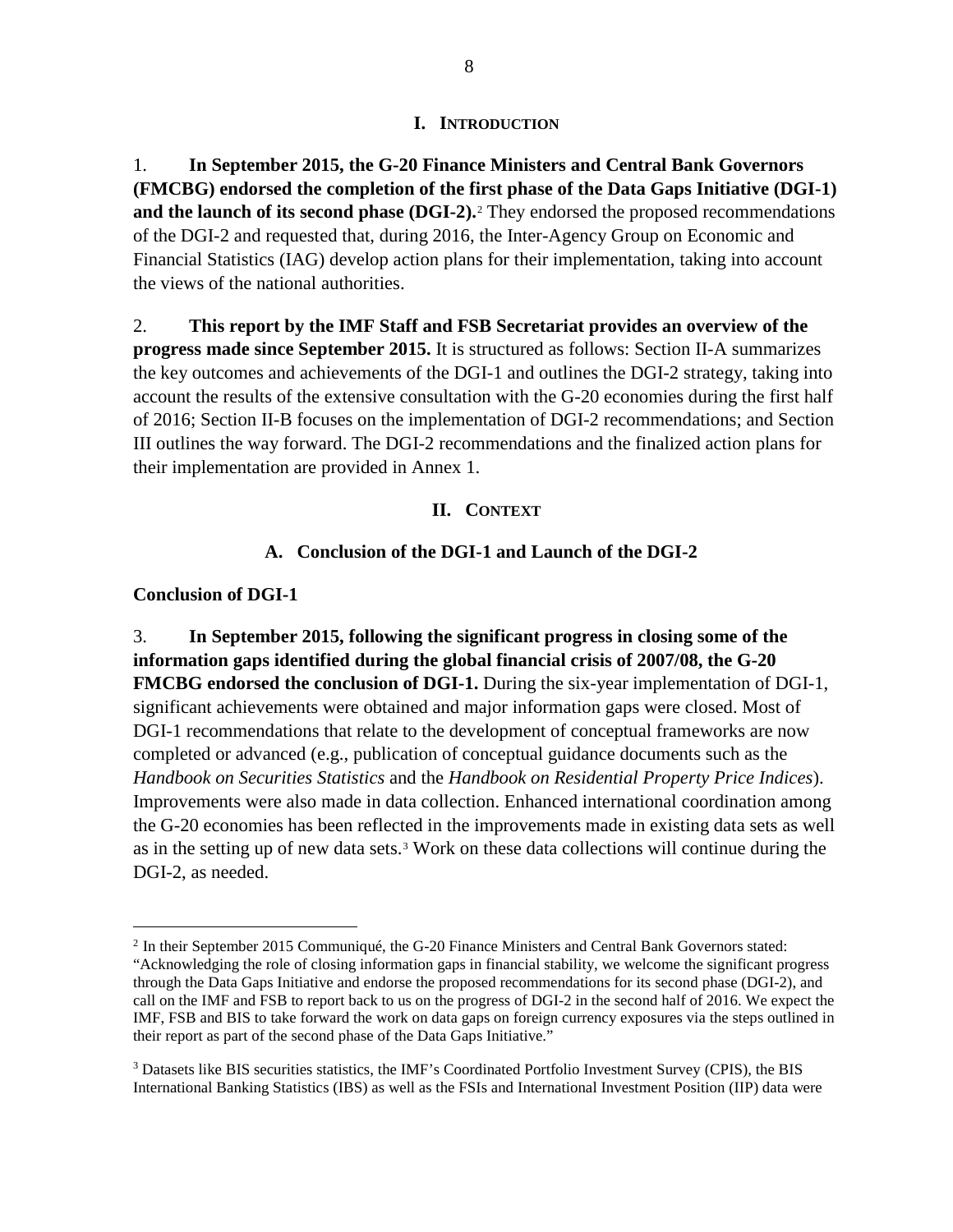4. **However, further efforts are needed in some areas. Compilation of government finance statistics (GFS) and sectoral accounts and balance sheets are two high-priority areas where progress has been slow for some economies during DGI-1.** In the area of GFS, compilation is challenging mostly due to difficulty of timely collection of data from state and local governments. The main challenge encountered in the area of sectoral accounts and balance sheets is the wide divergence between G-20 economies in the implementation of statistical frameworks, and the need for coordination at the national level among several data compiling agencies. Going forward, adequate resources, improved data sources, and strengthened inter-agency coordination at the national level are key to overcome such challenges.

# **Launch of the DGI-2**

 $\overline{a}$ 

5. **Since the global financial crisis, the implications of the crisis for regulatory and macro-prudential policy, and hence the data needs, have become more clearly established.** Reflecting this and the result of extensive consultations with the G-20 economies and international organizations, twenty recommendations were identified for the DGI-2 and endorsed by the G-20 FMCBG. Some of the DGI-2 recommendations are a continuation of the work of the DGI-1 and some are new (i.e., Recommendation II.6 on derivatives, Recommendation II.13 on Coordinated Direct Investment Survey (CDIS), and Recommendation II.20 on promotion of data sharing).

# 6. **The DGI-2 recommendations are clustered under three main headings:**

(1) monitoring risk in the financial sector, (2) vulnerabilities, interconnections and spillovers, and (3) data sharing and communication of official statistics. The first heading includes the recommendations relevant to assessing risks for financial institutions and financial instruments and markets. Recommendations under the second heading are based on sectoral accounts and balance sheets as an overarching principle and are relevant for each sector of the economy, allowing for an enhanced analysis of the linkages between the financial sector and the real economy. The third heading includes the cross-cutting issues related to data sharing and communication. Table 1 presents an overview of the DGI-2 recommendations.[4](#page-8-0)

significantly enhanced during the course of DGI-1. In addition, the new data set on the Global Systemically Important Banks (G-SIBs) was entirely conceived and largely made operational.

<span id="page-8-0"></span><sup>4</sup> The detailed background of the DGI-2 recommendations with their links with the DGI-1 is included in Section III of the Sixth Progress Report of the G-20 DGI available at [http://www.imf.org/external/np/g20/pdf/2015/6thprogressrep.pdf.](http://www.imf.org/external/np/g20/pdf/2015/6thprogressrep.pdf)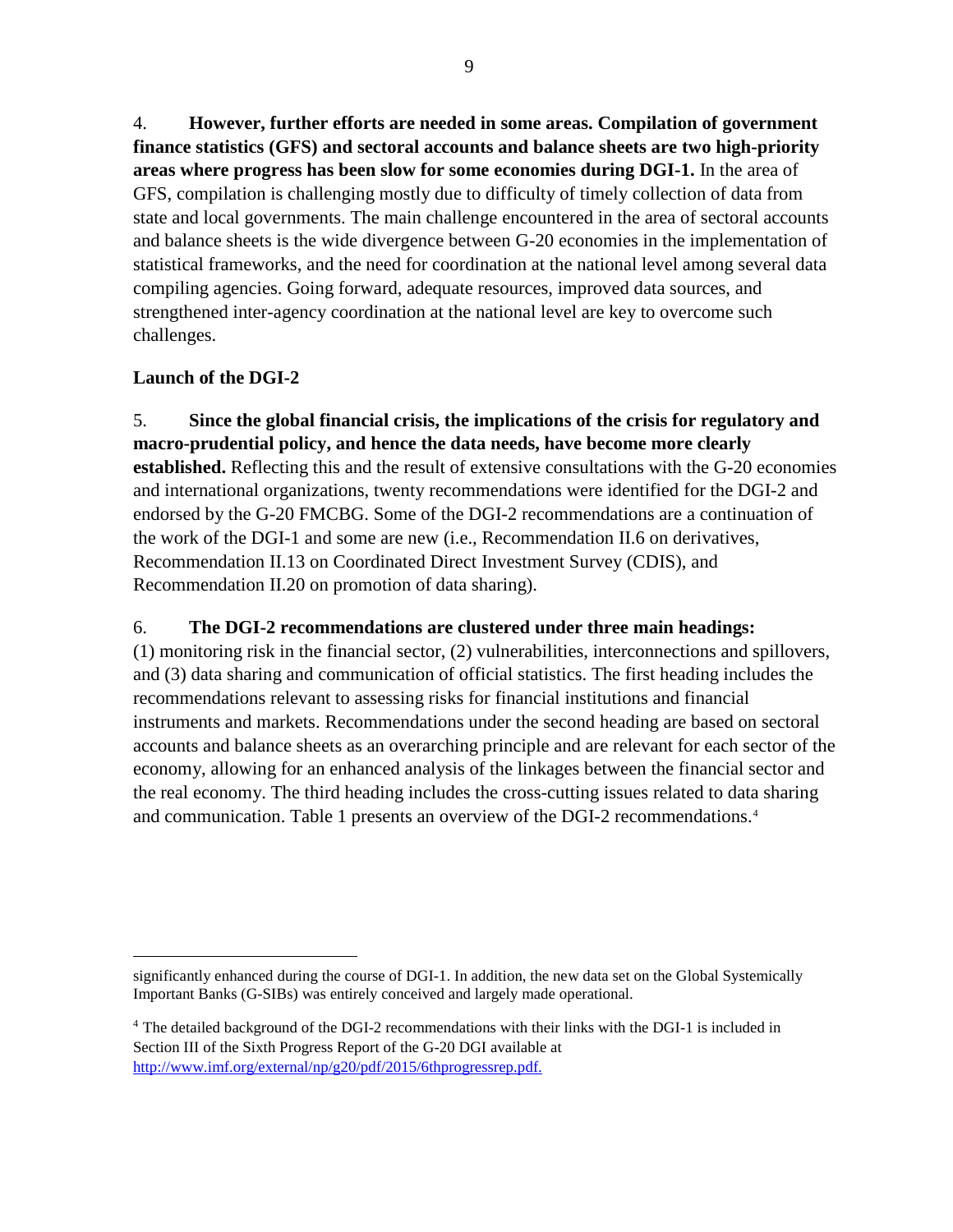| <b>II.1:</b> Mandate of the DGI                                                                                                                                                                                                                                                                                                                                                                                                                                                                                                                                                                                     |  |
|---------------------------------------------------------------------------------------------------------------------------------------------------------------------------------------------------------------------------------------------------------------------------------------------------------------------------------------------------------------------------------------------------------------------------------------------------------------------------------------------------------------------------------------------------------------------------------------------------------------------|--|
| Monitoring risks in the financial sector                                                                                                                                                                                                                                                                                                                                                                                                                                                                                                                                                                            |  |
| <b>II.2:</b> Financial Soundness Indicators (FSI)<br><b>II.3:</b> FSI Concentration and Distribution Measures (CDM)<br>II.4: Data for Global Systemically Important Financial Institutions (G-SIFIs)<br>Shadow Banking<br>II.5<br><b>II.6</b> Derivatives NEW<br><b>II.7</b> Securities Statistics                                                                                                                                                                                                                                                                                                                  |  |
| <b>Vulnerabilities, Interconnections, and Spillovers</b>                                                                                                                                                                                                                                                                                                                                                                                                                                                                                                                                                            |  |
| <b>II.8:</b> Sectoral accounts<br><b>II.9:</b> Household Distributional Information<br><b>II.10:</b> International Investment Position (IIP)<br><b>II.11: International Banking Statistics (IBS)</b><br><b>II.12: Coordinated Portfolio Investment Survey (CPIS)</b><br><b>II.13:</b> Coordinated Direct Investment Survey (CDIS) NEW<br>II.14: Cross border exposures of non-bank corporations<br><b>II.15:</b> Government Finance Statistics (GFS)<br><b>II.16:</b> Public Sector Debt Statistics Database (PSDS)<br><b>II.17: Residential Property Prices (RPPI)</b><br>II.18: Commercial Property Prices (CPPI) |  |
| <b>Communication of Official Statistics</b>                                                                                                                                                                                                                                                                                                                                                                                                                                                                                                                                                                         |  |
| <b>II.19:</b> International Data Cooperation and Communication<br><b>II.20:</b> Promotion of Data Sharing NEW                                                                                                                                                                                                                                                                                                                                                                                                                                                                                                       |  |

### **Table 1. Overview of DGI-2 Recommendations**

7. **Following consultations in 2015, including with data users, seven priority recommendations, with key policy relevance, have been identified.** These priorities are: FSIs, IBS, CPIS, securities statistics, GFS, government debt data, and sectoral accounts and balance sheets. [5](#page-9-0)

8. **The main objective of DGI-2 is to implement the regular collection and dissemination of reliable and timely statistics for policy use.** To this end, the DGI-2 maintains the continuity of DGI-1 recommendations while setting more specific objectives with the intention of compiling and disseminating consistent datasets.

9. **While the main focus of the DGI-2 is on data collection and dissemination, there is scope for further conceptual guidance.** Depending on further assessment of policy needs

<span id="page-9-0"></span> <sup>5</sup> See also page 13 of the Sixth Progress Report of the G-20 DGI.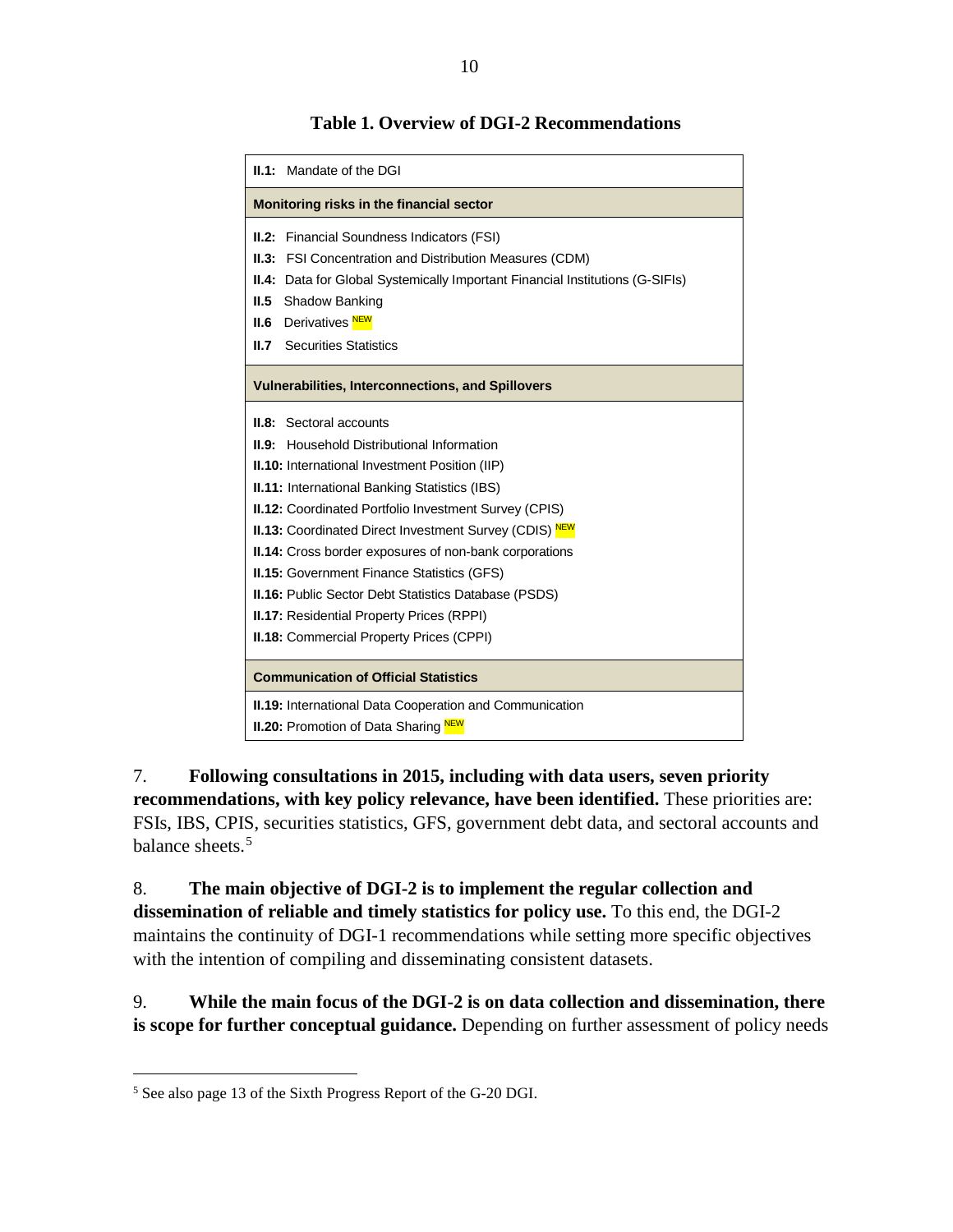and cost-benefit analysis, the areas where some conceptual work may be needed include, in particular, the Concentration and Distribution Measures (CDMs) (Recommendation II. 3), a common data template for Global Systemically Important Insurers—G-SIIs (Recommendation II. 4), shadow banking (Recommendation II.5), Multinational Enterprises (MNEs) framework with a focus on monitoring and measuring their cross-border exposures (Recommendation II.14), and Commercial Property Price Indicators (Recommendation II.18).

10. **The envisaged increase in data flow with more granular information requires substantial work in a number of areas, including on confidentiality (e.g., G-SIBs, IBS) and legal issues.** In this context, the new recommendation on data sharing (Recommendation II.20) was welcomed by the G-20 economies as a way to facilitate sharing the experiences with exchanges of granular data and identifying ways to overcome existing barriers as well as to strengthen the linkages and consistencies between datasets from various recommendations.

# **Synergies with existing global initiatives**

# 11. **The DGI-2 benefits from and contribute to a number of already existing**

**international global initiatives.** In particular, the DGI-2 benefits from the IMF's Special Data Dissemination Standard (SDDS) Plus, which was established in 2012 as the highest tier of the IMF's Data Standards Initiatives.<sup>[6](#page-10-0)</sup> The work on the Legal Entity Identifiers (LEI),<sup>[7](#page-10-1)</sup> which aims at uniquely identifying participants to financial transactions, could also contribute to the consistency and quality of several datasets covered by the DGI-2 framework. A further expansion of the LEI coverage will be key to ensure that all the benefits related to the availability of a universal identifier may be achieved. DGI-2 could also consider the broader context of other G-20 work streams, including those on measurement of the digital economy and on the long-term investment finance.

<span id="page-10-0"></span> <sup>6</sup> The SDDS Plus and the DGI are complementing each other. Economies adhering to the SDDS Plus are expected to disseminate data in nine categories covering four macro-economic sectors (real, financial, fiscal and external sectors) that are largely drawn from the DGI-1 recommendations. More information on the SDDS Plus is available at [http://dsbb.imf.org.](http://dsbb.imf.org/)

<span id="page-10-1"></span><sup>7</sup> The Global LEI System is a joint public private sector initiative endorsed by the G-20 and FSB for the unique identification of parties to financial transactions. Around 450,000 LEIs have been issued in some 200 jurisdictions by a network of 30 issuers federated by the Global LEI Foundation under the oversight of 70 public sector body members of the LEI Regulatory Oversight Committee [\(https://www.leiroc.org/\)](https://www.leiroc.org/). Some future enhancements of the data collected within the LEI framework, including information on the direct and ultimate parents of the legal entities, may also support further progress in the DGI-2. In addition, several initiatives are looking into the mapping of LEI with other existing identifiers (e.g., local business registry identifiers, Business Identifier Code, etc.).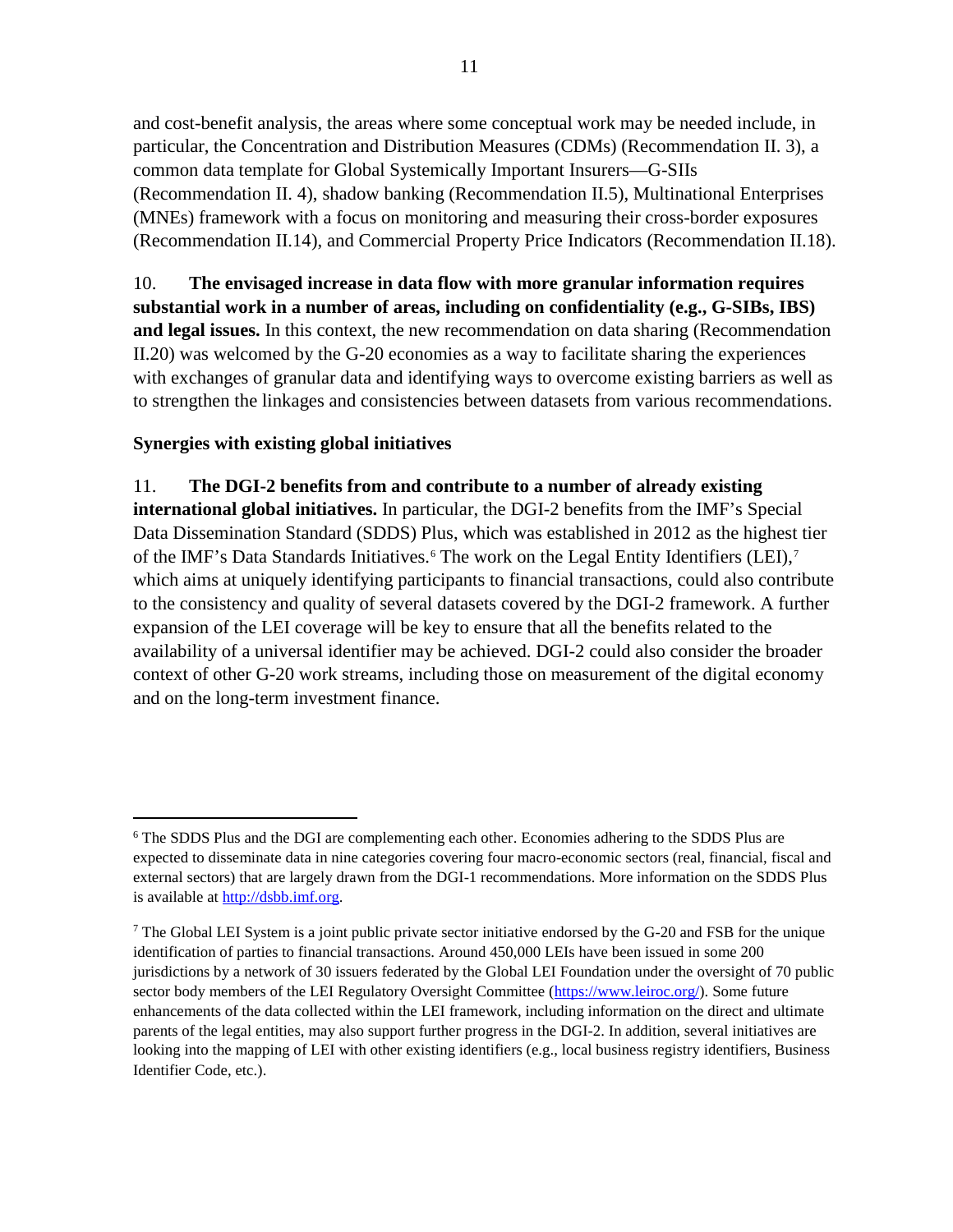12. **Furthermore, the DGI-2 recommendations could be relevant for the work on Sustainable Development Goals (SDGs) and the 2030 Agenda.**[8](#page-11-0) In particular, the DGI-2 recommendations are relevant for the SDG of "enhancing global macroeconomic stability, including through policy coordination and policy coherence," but other SDGs could also benefit as well.

# **Work program during the first half of 2016**

13. **The DGI-2 work program during the first half of 2016 encompassed extensive consultations with the G-20 economies on the draft action plans for implementing the twenty recommendations prepared by the IAG.** Four regional conferences, a thematic workshop on securities statistics, and a Global Conference<sup>[9](#page-11-1)</sup> were held with the participation of DGI contact persons<sup>[10](#page-11-2)</sup> to share views and experiences, including challenges and priorities in the implementation of the DGI-2.

14. **The consultations confirmed the G-20 economies' overall support of the DGI-2 and acknowledged the challenges ahead.** The G-20 economies confirmed the overall commitment to the implementation of DGI-2 and supported the action plans for the implementation of the recommendations. The consultations also highlighted the challenges faced by the G-20 economies in implementing specific recommendations as well as the differences in national priorities and statistical capacity across economies. The outcomes of these consultations were taken into account in the finalized action plans presented in Annex 1. Box 1 provides an overview of the outcomes of the four regional conferences and of the Global Conference, and Box 2 summarizes the results of the thematic workshop on securities statistics.

<span id="page-11-0"></span> <sup>8</sup> Transforming Our World: The 2030 Agenda For Sustainable Development, available at [https://sustainabledevelopment.un.org/post2015/transformingourworld.](https://sustainabledevelopment.un.org/post2015/transformingourworld)

<span id="page-11-1"></span><sup>&</sup>lt;sup>9</sup> The regional conferences, opened to G-20 economies and IAG member agencies, were held in Rio de Janeiro, Brazil during February 16–17 (hosted by Central Bank of Brazil and Ministry of Finance); Rome, Italy during April 4–5 (hosted by the Bank of Italy); Seoul, Korea during April 26–27 (hosted by Bank of Korea); and Moscow, Russia during May 12–13 (hosted by the Bank of Russia). The thematic workshop on securities statistics, jointly organized by the BIS, ECB, and IMF was held in Frankfurt, Germany during April 14–15 (hosted by the ECB). The Global Conference, also opened to non-G-20 FSB member economies, was jointly organized by the IMF and the FSB Secretariat and held in Basel, Switzerland during June 6–7 (hosted by the BIS).

<span id="page-11-2"></span><sup>&</sup>lt;sup>10</sup> In 2015, G-20 national authorities identified senior-level officials as the main contacts for the IAG on the DGI to liaise on the annual monitoring reports, attend the global conferences, and coordinate with the policy departments of their respective institutions.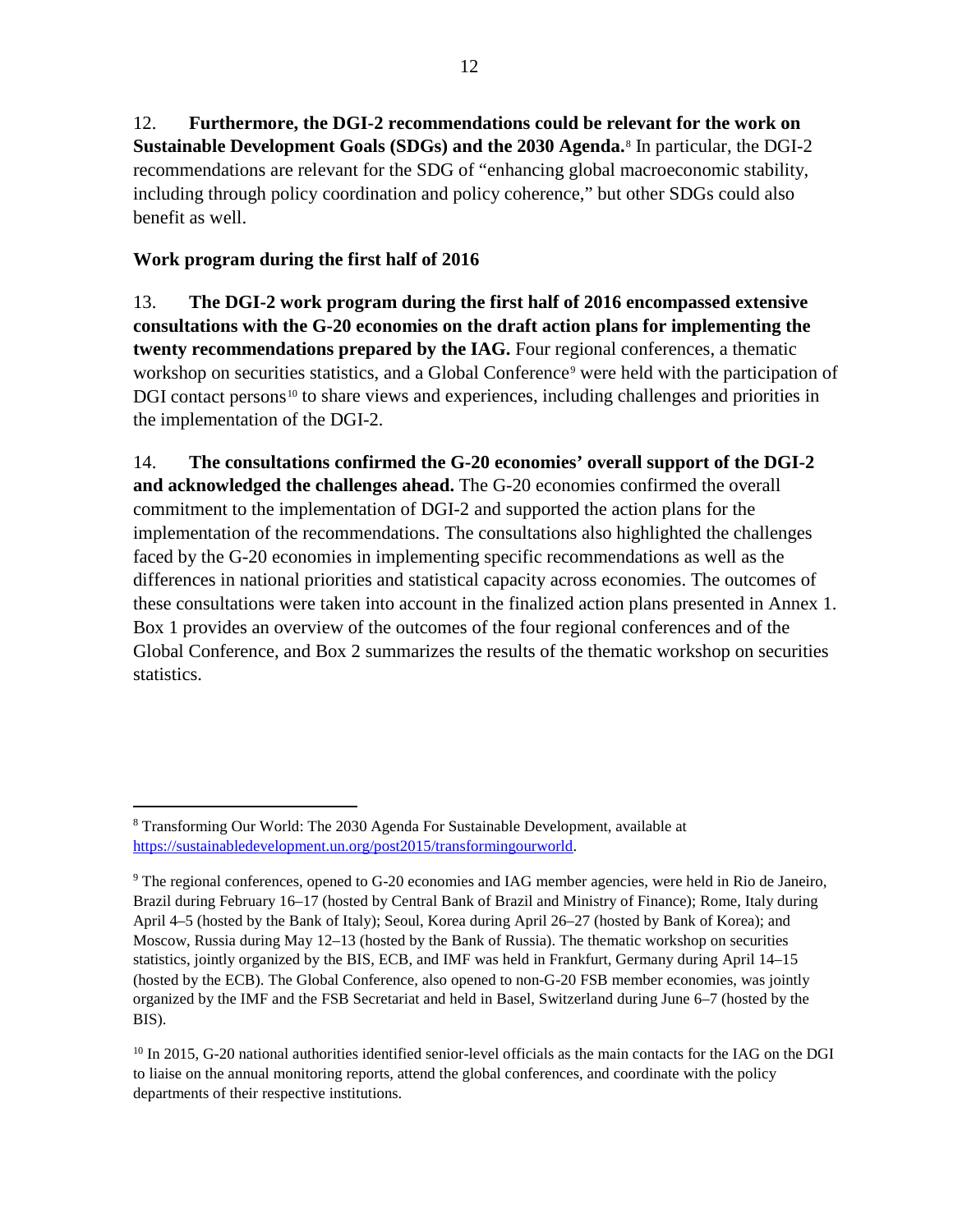#### **Box 1. Overview of the 2016 DGI-2 Conferences**

During the first half of 2016, the outreach events included four regional conferences bringing together the G-20 economies and the members of the IAG. The key aim of these events was to extensively discuss the draft action plans that were developed by the IAG.

The discussions during the regional conferences indicated that:

- The DGI process significantly enacted improvements of national statistical systems and fostered inter-agency coordination thanks to continued policy support.
- The G-20 economies broadly supported the action plans for the implementation of the DGI-2 proposed by the IAG.
- The "targets" outlined in the action plans are considered feasible by the G-20 economies while the speed of implementation may vary across G-20 economies due to national circumstances. Therefore, flexibility in terms of implementation process may be needed.
- Some G-20 economies that are relatively advanced in terms of statistical frameworks aim to go beyond the proposed targets to implement "more advanced ambitions," as relevant.
- Timely communication of reporting instructions (e.g., templates, data structure definitions (DSDs)) is desired to ensure timely compilation of information.
- Considering the increased data flow, having a clear communication strategy is essential to maintain the dialogue with data users. Continued communication would help inform the users of the new data coming out of DGI-2 and to better understand evolving users' needs.
- Identification of synergies among various international initiatives would contribute to the overall success of the DGI while reducing the data collection burden at the national and international levels.
- Further work on data sharing would allow for an exchange of experiences regarding sharing of granular data.

Following the regional conferences, a Global Conference of the G-20 DGI-2 was held in June 2016, in Basel, with the participation of all G-20 economies (Brazil participated via teleconference), the IAG member agencies, as well as all non-G-20 FSB member economies. The discussions reaffirmed the key messages from the regional conferences. In addition, the action plans for the implementation of the DGI-2 recommendations were discussed with a view to be finalized at the Global Conference with inputs from the participants.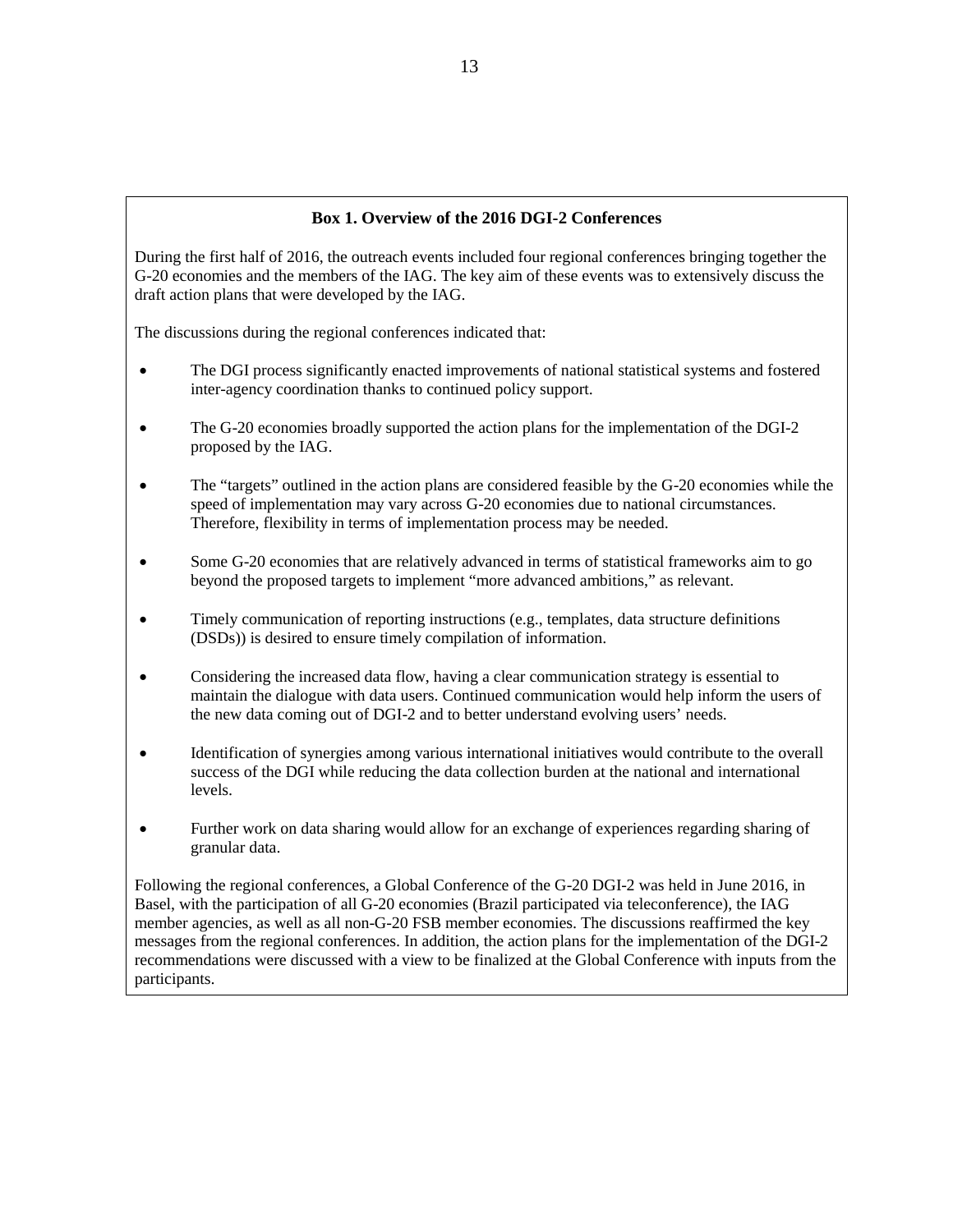#### **Box 2. Securities Statistics (Recommendation II.7): An Overview of the April 2016 Thematic Workshop and the Self-Commitments by the G-20 Economies**

A Workshop on securities statistics for G-20 economies was hosted by the ECB in Frankfurt am Main during April 14–15, 2016, organized by the Working Group on Securities Databases (WGSD), and supported by the BIS, ECB, and IMF.

The Workshop focused mainly on developing the action plan for the implementation of Recommendation II.7 on securities statistics of the DGI-2, taking into consideration national priorities. The Workshop also provided an opportunity to share national and international experiences in the compilation of securities statistics and to discuss users' perspectives.

#### **Agreed common templates and self-commitments**

The G-20 economies reached a common view on the way forward on Recommendation II.7 and agreed in particular on th[e reporting templates](http://data.imf.org/api/document/download?key=61043582) including the targets for core data and more advanced ambitions for the DGI-2 securities statistics on the basis of a proposal by the IAG.

The data items identified as "core data" and "more advanced ambitions" for Recommendation II.7 are specified in the reporting templates. Core data are expected to be provided by 2018 for Table 1.1 (intermediate target) and by 2021 for Tables 1.2 and 1.3 (2021 target). For details, see the Principal Global Indicators (PGI) website of the IAG [\(http://www.principalglobalindicators.org\)](http://www.principalglobalindicators.org/).

The agreed action plan for Recommendation II.7, including the targets and more advanced ambitions, is provided in Annex 1.

Following the Workshop, [G-20 economies provided their](http://data.imf.org/api/document/download?key=61094353) self-commitments concerning the implementation of the reporting templates. Most of the G-20 economies committed to provide the core data by the agreed deadlines. More than half of the G-20 economies are also committed to provide the more advanced ambitions. [The non-G-20 FSB members have also been invited to provide their own self-commitments.](http://data.imf.org/api/document/download?key=61102973)

#### **Follow-up**

The WGSD will continue to provide support on methodological questions and implementation issues. A follow-up workshop will be organized by the WGSD in 2018 in order to assess the progress and discuss common implementing issues within the framework of the reporting templates. The workshop could also address links between market infrastructure tools, e.g., International Organization for Standardization's standards, and international statistical standards, as well as experiences in the development of security-bysecurity databases, issues and holdings.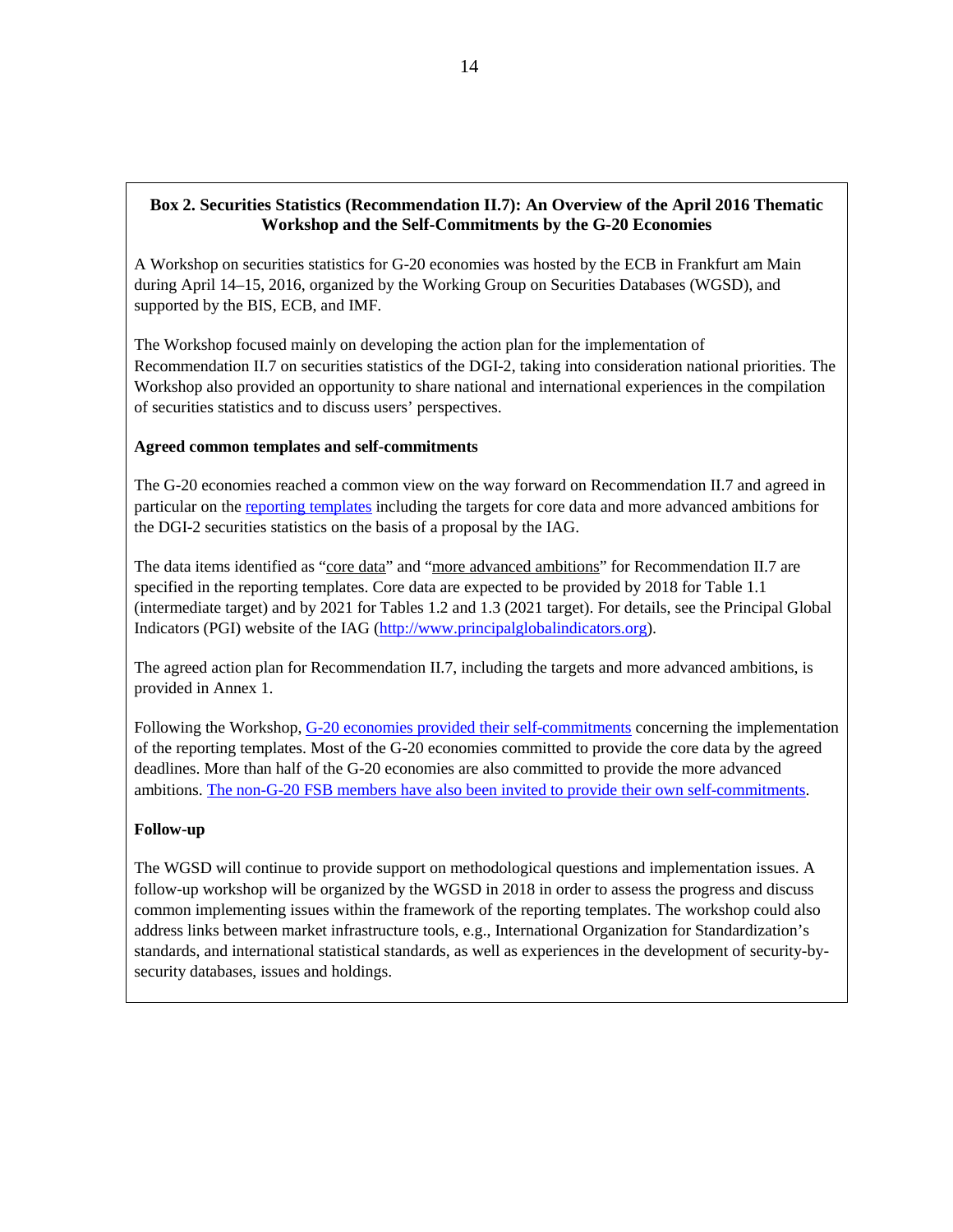**Non-G-20 economies' involvement in the DGI-2**

15. **As in previous years, the non-G-20 FSB member economies[11](#page-14-0) participated in the first DGI-2 Global Conference and contributed to the discussions on the finalization of the action plans for the implementation of DGI-2.** These economies (Hong Kong SAR, The Netherlands, Singapore, Spain, and Switzerland) had already made significant achievements and efforts in meeting the recommendations of the first phase of the DGI. Two of these economies (The Netherlands and Spain) are currently adherents to the SDDS Plus and Switzerland committed to adhere;<sup>[12](#page-14-1)</sup> given the common areas of focus and the close alignment of the information needs between the two initiatives, there is an increased interest in the DGI-2. Going forward, the DGI-2 recommendations continue to cover datasets that are relevant for these economies. They will continue to be invited to the initiatives related to the DGI-2 (such as the annual Global Conferences of the DGI-2 and the thematic workshops) and their efforts and contributions (such as the provision of self-commitments for the Recommendation II.7 on securities statistics) will be further encouraged.

# 16. **More generally, the DGI-2 is also relevant for a broader number of economies.**

Given that the conceptual guidance aims at the broader international statistical community, it is expected that the DGI-2 will broadly impact non-G-20 economies and facilitate improvements in their data availability. Also, the participation of a number of non-G-20 economies has contributed to the success of the DGI-1 (e.g., recommendation on CDS markets, IBS). To this end, certain targets set in the context of the G-20 DGI start to serve as a basis for developing and implementing statistics beyond the G-20 economies.

# **B. Implementation of DGI-2 Recommendations**

17. **The action plans for the implementation of DGI-2 recommendations set out specific "targets," both for the IAG member agencies and the G-20 economies, through the five-year horizon of the initiative (Annex 1).** Explicit reference is made to reporting templates, where already available, to facilitate the compilation process and the consistency of data collection across jurisdictions.[13](#page-14-2) Emphasis is given to the seven recommendations that were identified as common priorities across G-20 economies.

18. **The implementation of the DGI-2 recommendations needs to take into account national priorities, resource constraints, and legal frameworks.** The DGI-2 aims to bring the G-20 economies to higher common statistical standards. During the five-year

<span id="page-14-0"></span> $11$  These include Spain, which is a permanent invitee to the G-20 meetings.

<span id="page-14-1"></span><sup>&</sup>lt;sup>12</sup> As of August 2016, the SDDS Plus adherent economies include Bulgaria, Czech Republic, France, Germany, Italy, Japan, The Netherlands, Portugal, Spain, Sweden, and the United States.

<span id="page-14-2"></span> $<sup>13</sup>$  Reporting templates are available on the PGI website. Templates still under development will take into account</sup> feedbacks from participating economies to the various working groups and thematic workshops.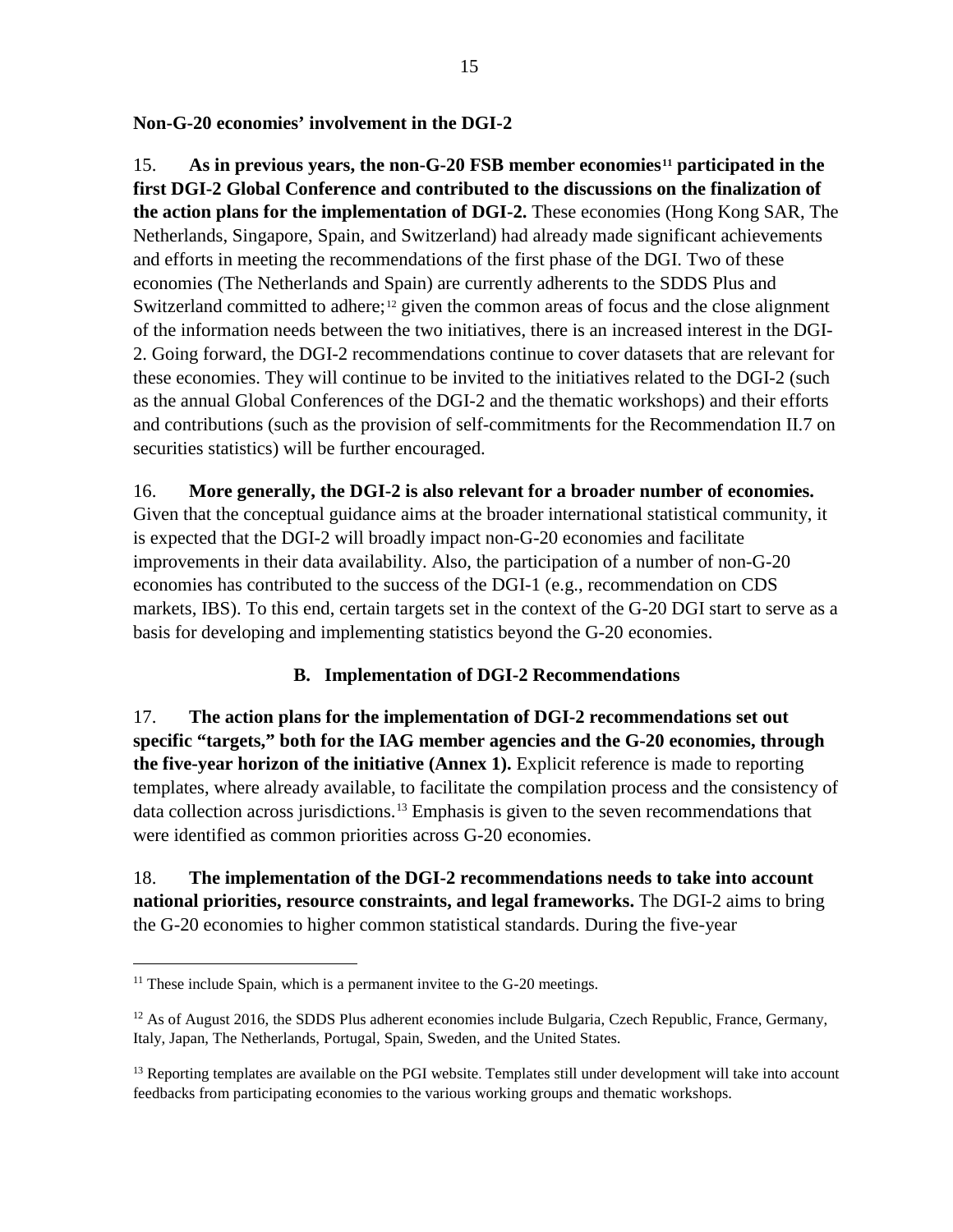implementation of the DGI-2, the G-20 economies will be expected to improve their economic and financial statistics by achieving the targets outlined in the action plans. However, as resource constraints and emerging data needs are country-specific, a flexible approach is considered in terms of the intermediate steps to achieve the targets. Furthermore, depending on the country circumstances, some recommendations may be less material from a national perspective. Also, to facilitate DGI-2 implementation, it is important to acknowledge the differences between the recommendations that still require considerable work (e.g., sectoral accounts and balance sheets, GFS, real estate prices) and those that are well on track carrying on work from DGI-1. Continued cooperation and coordination among the national, regional, and international stakeholders of the DGI-2 will help leverage resources and minimize costs for all parties involved in the implementation process.

19. **G-20 economies that are at more advanced implementation stages of relevant recommendations are encouraged to make progress beyond the targets for the implementation of statistics.** To take into account the different stages of development in the national statistical framework across the G-20 economies, "more advanced ambitions" beyond the targets are introduced. For example, provision of the seven FSIs expected from SDDS Plus adherent economies on a quarterly frequency is set as the target for implementation by the G-20 economies. On the other hand, the economies that already provide these seven FSIs are encouraged to progress beyond this target by implementing the "more advanced ambition", which is to report four key FSIs for other financial corporations (OFCs) and the core and additional FSIs for financial corporations that are relevant for their economy.[14](#page-15-0)

20. **Where appropriate, the targets and the "more advanced ambitious" are, or will be, embedded in reporting templates.** The reporting templates translate the DGI-2 recommendations into applicable international statistical standards, including the concrete breakdowns to be applied, frequency, and timeliness of reporting. The reporting templates also facilitate detailed discussions among experts in the respective areas of statistics on the implementation of the recommendations; and allow for a standardized (e.g., SDMX-based) dissemination of statistics. Furthermore, the reporting templates support self-commitments by the participating economies and hence, facilitate assessing the progress in implementation of various recommendations over time.

21. **The DGI-2 recommendations are highly relevant to meet emerging regulatory and macro-financial policy needs.** Most of the DGI-2 recommendations are useful for the analysis of the dynamics and drivers of capital flows, and of the developments in international positions and global liquidity. To this end, the G-20 Working Group on International Financial Architecture (WG IFA) underscored the importance of maintaining synergies with DGI-2 in support of their work towards a better understanding of trends in capital flows and addressing risks associated with their capital flow volatility (see Box 3).

<span id="page-15-0"></span><sup>&</sup>lt;sup>14</sup> The already available FSIs can be found on the PGI website.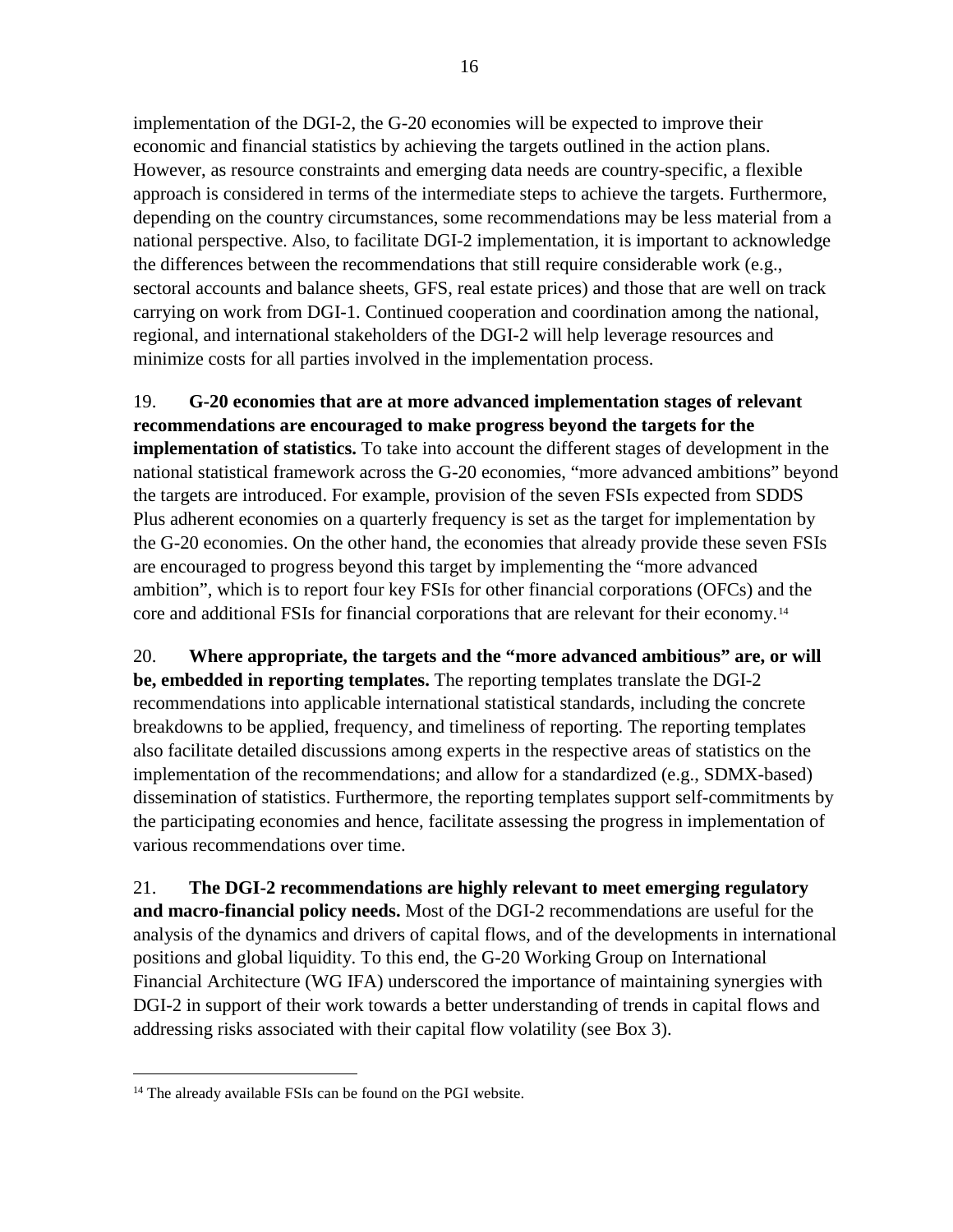22. **The dialogue with users will be further enhanced in the DGI-2 to facilitate the use of the data for policy purposes.** Maintaining an ongoing dialogue between users and compilers will contribute to a better understanding of the emerging data needs and will increase key users' awareness of the new data becoming available. Also, such dialogue will be enhanced through the participation of both compilers and users of data in the planned thematic workshops in 2017.

#### **Box 3. How the DGI-2 Datasets Could Contribute to the Analysis of Capital Flows**

Recent fluctuations in global capital flows, in particular the slowdown in flows to emerging economies over the past years, have been drawing increasing attention from policymakers.[15](#page-16-0) New patterns in capital flows (e.g., the increased debt accumulation of non-financial corporations in emerging economies) may increase the overall vulnerability of some economies. Monitoring capital flows and potential pockets of risks for financial stability is therefore a clear priority for policymakers. Its effectiveness depends, among other things, on the availability of comprehensive, timely and good quality data. Current gaps in available information, such as lack of data on non-financial corporate balance sheets, including foreign affiliates, and on debt characteristics (currency, maturity, etc.), may hamper the assessment of risks associated with capital flow volatility.

The G-20 WG IFA, as part of its recent work on monitoring capital flows and exposures, underscored the need for better data to facilitate early identification of vulnerabilities and to enable enhanced surveillance. In this context, the WG IFA expressed support for the work of DGI-2, in particular for recommendations that aim to improve key information, such as on foreign currency exposures and sectoral indebtedness. The following DGI-2 recommendations may prove to be particularly relevant for the analysis of capital flows:

Recommendation II.7 on securities statistics and Recommendation II.8 on sectoral accounts and balance sheets, which (also) support improvements in from whom-to-whom data. Both these recommendations have been endorsed as priority areas by the G-20 economies in September 2015. Recommendation II.10 on IIP, which provide additional information on the currency composition of external assets and liabilities, with a separate identification of OFCs and non-financial corporations, that support the analysis of currency mismatches and liquidity risks in the external position of a country.

Recommendations II.11, II.12, II.13, and II.14, which facilitate closing gaps in the reporting of IBS, CPIS, CDIS, and non-bank corporations' cross border exposures, thus supporting the understanding of global cross-border exposures of different types of investors and borrowers, including data on foreign affiliates and intra-group funding.

<span id="page-16-0"></span><sup>&</sup>lt;sup>15</sup> Historical experiences show that these flows may significantly amplify domestic economic cycles and rising international integration has increased the possibility of significant external spillovers (see also the IMF World Economic Outlook, Chapter 2 "Understanding the Slowdown in Capital Flows to Emerging Markets," April 2016).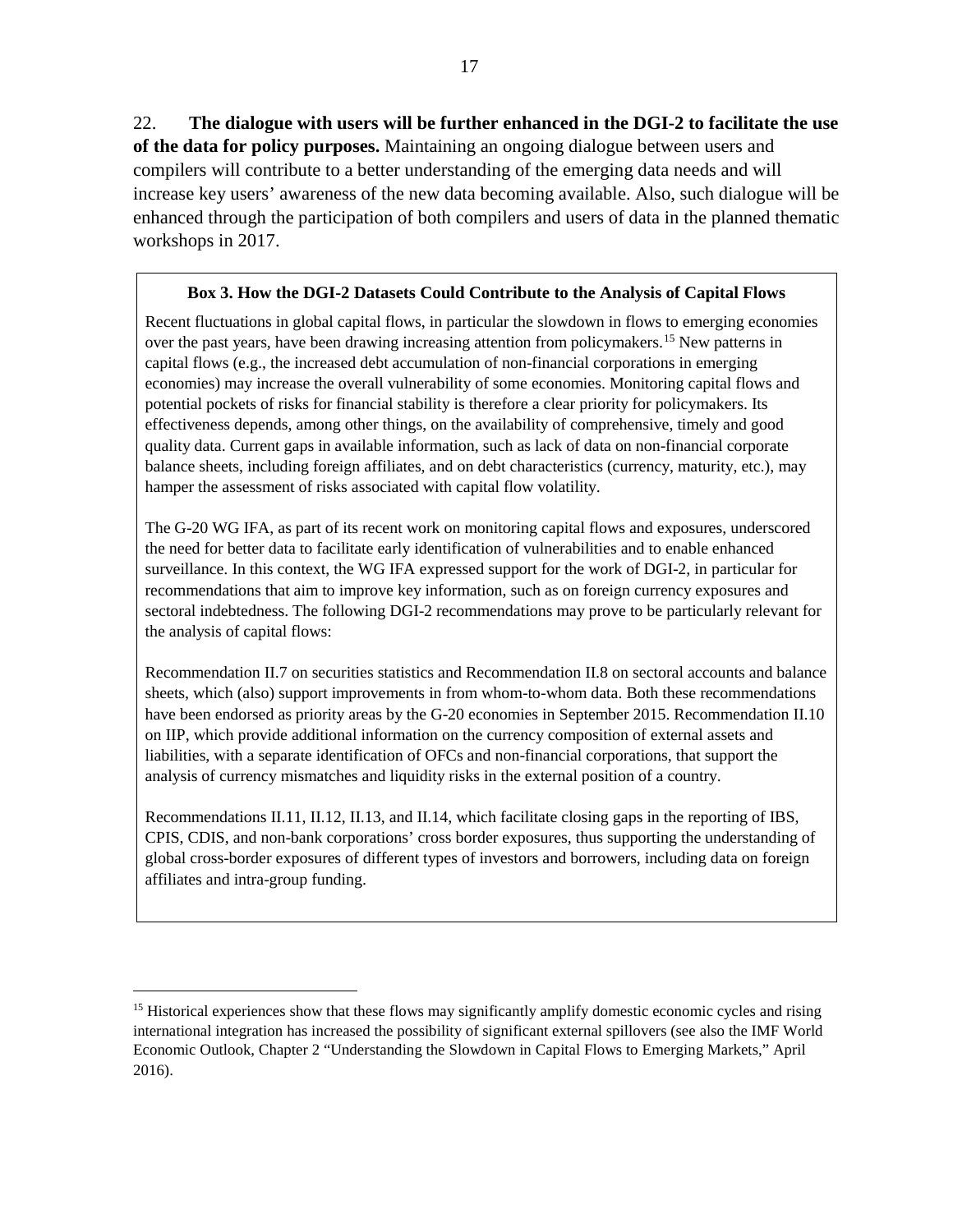23. **In addition, the G-20 FMCBG, in their September 2015 Communiqué, asked the IMF, FSB, and BIS to take forward the work on data gaps on foreign currency exposures as part of the second phase of the Data Gaps Initiative.** The 2015 Report to G-20 FMCBG on "Work on Foreign Currency Exposures"[16](#page-17-0) outlined that the work will be captured by the DGI-2, in particular, through (i) compilation of currency composition of international investment positions (Recommendation II.10); (ii) improving the consistency and dissemination of data on non-bank corporations' cross-border exposures, including foreign currency mismatches (Recommendation II.14); and (iii) providing to the BIS data on debt securities issuance consistent with the *Handbook on Securities Statistics*, including the currency breakdown. At the same time, the action plans for the implementation of these recommendations recognize that compilation of currency breakdown for the IIP is a common challenge for the G-20 economies. To tackle the challenge, the IMF surveyed targeted IIP reporters and will use the results of the survey to develop an implementation strategy for compiling additional analytical IIP data, including on currency composition. These matters will be discussed at the October 2016 meeting of the IMF's Committee on Balance of Payments Statistics.

24. **The IAG member agencies and the FSB Secretariat will coordinate and monitor the implementation of action plans by participating economies and promote best practices through workshops and technical discussions, and other outreach, as relevant.**  The international agencies will provide conceptual guidance as needed and continue to facilitate progress in data collection, including through international data cooperation arrangements.

25. **For 2017, four thematic workshops are planned to facilitate efforts towards achieving the objectives of the DGI-2.** To assist participating economies in their efforts to compile reliable and timely statistics, the following thematic workshops have been suggested during the 2016 consultations to take place in 2017:

- i) *Sectoral accounts and balance sheets.* The workshop is intended to focus on the compilation of sectoral accounts and balance sheets (sources, methods, estimation procedures, etc.), by exchanging national experiences and best practices. The workshop will also look into potential updates to internationally agreed templates, including the introduction of from-whom-to-whom tables, as well as the use of the sectoral accounts framework for monitoring shadow banking from a macro perspective (see Annex 1: Action Plans for Recommendations II.5 and II.8).
- ii) *FSIs.* The FSIs workshop is intended to focus on an implementation strategy for the expanded list of FSIs as well as on the discussion of the feasibility of regular collection of CDMs. The FSIs users will be included in the discussions to the extent

<span id="page-17-0"></span><sup>&</sup>lt;sup>16</sup> The IMF Report on "Work on Foreign Currency Exposures" that was submitted to the G-20 FMCBG [http://www.imf.org/external/np/g20/pdf/2015/foreigncurrency.pdf.](http://www.imf.org/external/np/g20/pdf/2015/foreigncurrency.pdf)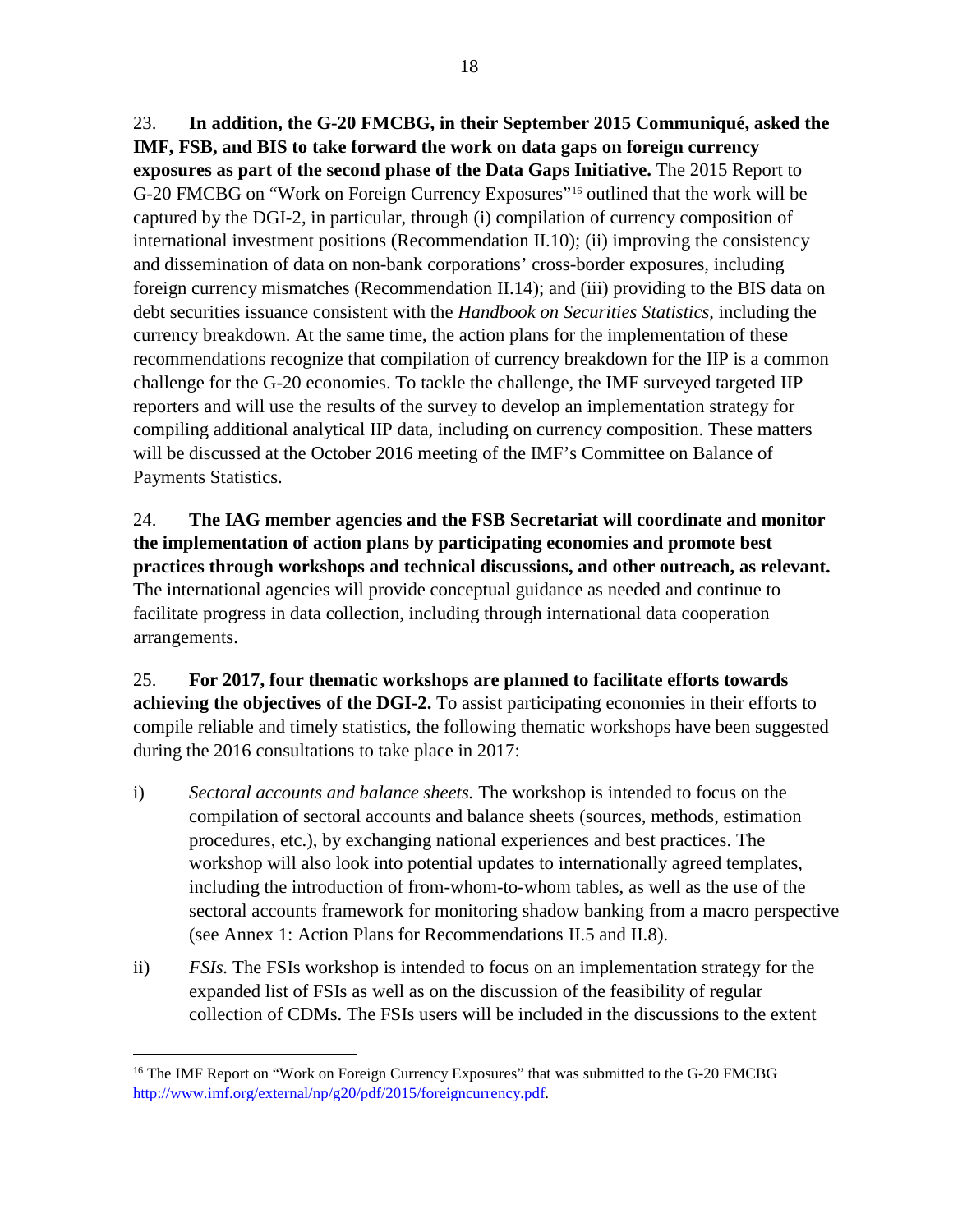possible. (See Annex 1: Action Plans for Recommendations II.2 and II.3).

- iii) *Data sharing.* An informal G-20 working group, chaired by the IMF and Eurostat staff, in cooperation with the Deutsche Bundesbank, is being established to focus on establishing a common terminology for granular/micro data, looking at the main barriers preventing sharing of such data at national/regional/international level, including challenges faced by national and international organizations, and to consider examples of overcoming such barriers. A workshop will be held in early 2017 to discuss the group's findings. (See Annex 1: Action Plans for Recommendation II.20).
- iv) *G-SIIs.* A technical workshop will be conducted by the FSB, with the collaboration of the International Association of Insurance Supervisors, to investigate the existing reporting requirements for these institutions, assess the main gaps and define preliminary views on whether, and if so, which data should be collected and shared at international level for financial stability purposes (see Annex 1: Action Plans for Recommendation II.4).

Also, some G-20 economies would continue to benefit from capacity development (technical assistance and training) activities.

# **III. WAY FORWARD**

26. **This report seeks the endorsement of G-20 FMCBG and their continued support for the action plans and timetables going forward as set out in Annex 1.** 

27. **As next steps, IMF Staff and the FSB Secretariat, in close cooperation with the IAG, will continue to monitor progress in the implementation of the action plans by the participating economies and report progress to the G-20 FMCBG on an annual basis.** To facilitate progress and its monitoring, various forms of consultations and coordination with the participating economies will be planned in addition to the Global Conference, in particular thematic workshops, as well as regional and/or bilateral meetings on a biennial basis, as needed.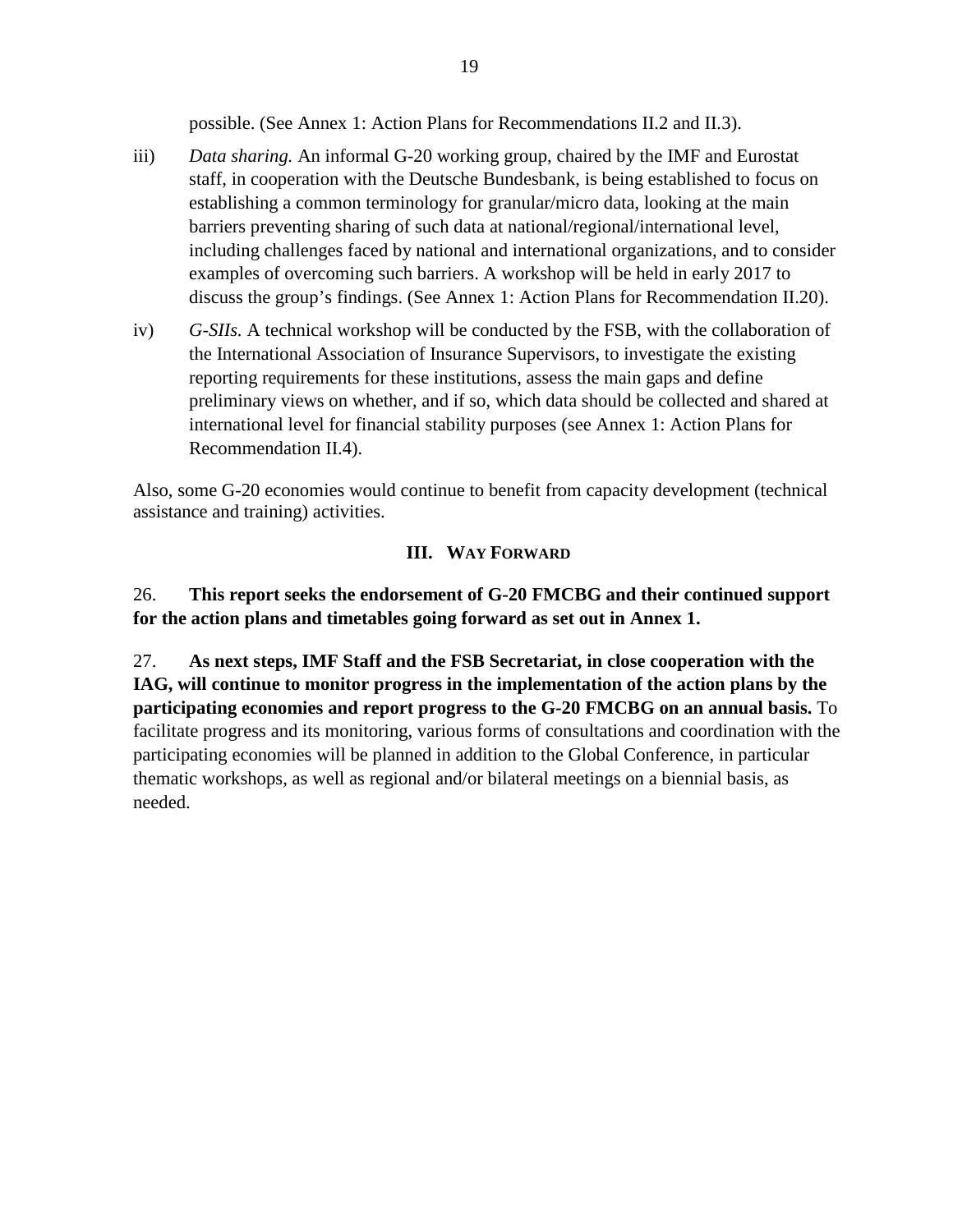# **Annex 1. Action Plans for the Implementation of DGI-2 Recommendations**[17](#page-19-0)

#### **Recommendation II.2: Financial Soundness Indicators** (Priority Area)

*The G-20 economies to report the seven Financial Soundness Indicators (FSIs) expected from SDDS Plus adherent economies, on a quarterly frequency. G-20 economies are encouraged to report the core and expanded lists of FSIs, with a particular focus on other (non-bank) financial corporations. The IMF to coordinate the work and monitor progress.*

|                                | <b>Target, Actions, and Timeline</b>                                                                                                                                                                                                                                                                                                                                                                                                                                                                                                                      |
|--------------------------------|-----------------------------------------------------------------------------------------------------------------------------------------------------------------------------------------------------------------------------------------------------------------------------------------------------------------------------------------------------------------------------------------------------------------------------------------------------------------------------------------------------------------------------------------------------------|
| <b>IAG</b><br>Members'<br>Role | IMF to hold a Financial Soundness Indicators (FSIs) Workshop in early 2017 to<br>$\bullet$<br>discuss the expanded list of FSIs and the draft of the revised FSIs Compilation<br>Guide.                                                                                                                                                                                                                                                                                                                                                                   |
|                                | IMF to coordinate the work and to promote best practices through training,<br>technical discussions, and other outreach, and monitor progress.                                                                                                                                                                                                                                                                                                                                                                                                            |
| $G-20$                         | The <b>Target</b> for 2021 is for G-20 economies to:                                                                                                                                                                                                                                                                                                                                                                                                                                                                                                      |
| <b>Economies</b>               | Report the seven FSIs expected from SDDS Plus adherent economies on a<br>$\bullet$<br>quarterly frequency, with a timeliness of one quarter (see Recommendation II.2.<br>Table 1 at http://data.imf.org/?sk=E30FAADE-77D0-4F8E-953C-<br>C48DD9D14735&sId=1452784383161&ss=1452784383161).<br>In cases where RPPI is missing, country's provision of RPPI to the BIS will be the fall<br>back solution.                                                                                                                                                    |
|                                | The more advanced ambitions by 2021 are for G-20 economies to:<br>Report the four FSIs on OFCs marked as priority (Recommendation II.2. Table 2<br>at http://data.imf.org/?sk=E30FAADE-77D0-4F8E-953C-<br>$C48DD9D14735&sId=1452784383161&s=1452784383161$ as they provide key<br>information on the activities of OFCs.<br>Report core FSIs and additional FSIs for financial corporations that are relevant<br>for the economies, on a quarterly frequency with a timeliness of one quarter<br>(http://www.imf.org/external/np/pp/eng/2013/111313.pdf). |

#### **Lead IAG Member Agency:** IMF\*[18](#page-19-1)

<span id="page-19-0"></span><sup>&</sup>lt;sup>17</sup> Recommendation II.1 refers to the mandate of DGI-2. Reporting templates are available on the PGI website [http://data.imf.org/?sk=E30FAADE-77D0-4F8E-953C-C48DD9D14735&sId=1452784383161&ss=1452784383161.](http://data.imf.org/?sk=E30FAADE-77D0-4F8E-953C-C48DD9D14735&sId=1452784383161&ss=1452784383161) The templates, for cases where the development process is ongoing, will take into account participating economies' feedback.

<span id="page-19-1"></span><sup>&</sup>lt;sup>18</sup> The \* indicates the leading agency(ies) for a particular recommendation.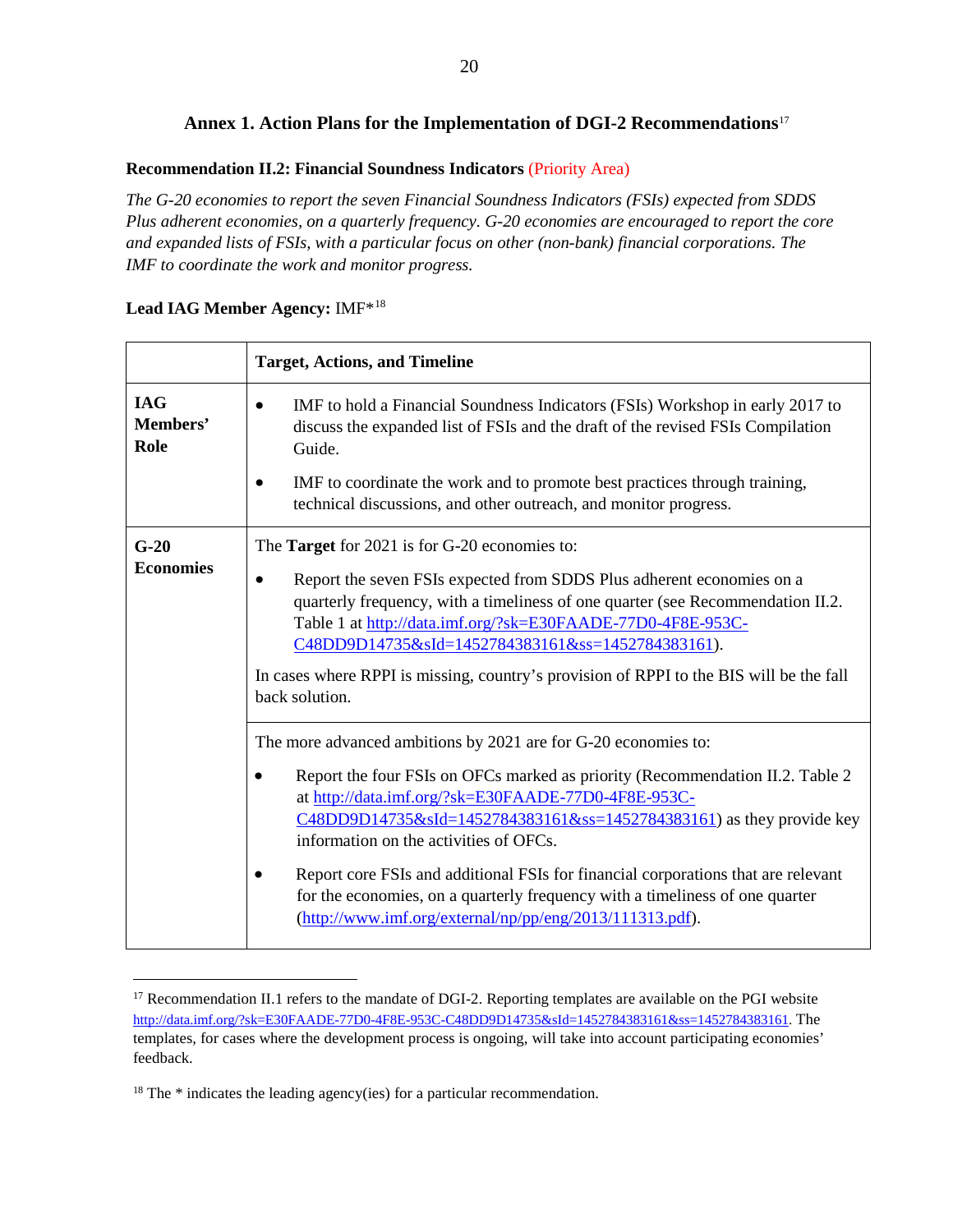# **Recommendation II.3: Concentration and Distribution Measures (CDM)**

*The IMF to investigate the possibility of regular collection of CDMs for FSIs. G-20 economies to support the work of the IMF.*

# **Lead IAG Member Agency:** IMF\*

|                                | <b>Target, Actions, and Timeline</b>                                                                                                                                                                                       |
|--------------------------------|----------------------------------------------------------------------------------------------------------------------------------------------------------------------------------------------------------------------------|
| <b>IAG</b><br>Members'<br>Role | IMF to hold an FSIs Workshop in early 2017 (see Recommendation II.2) to<br>discuss the feasibility of regular collection of CDMs.                                                                                          |
|                                | Based on the FSIs Workshop discussions and following a cost-benefit<br>analysis, IMF staff, in consultation with relevant stakeholders, to decide in<br>2017, on the feasibility and timing of regular collection of CDMs. |
|                                | If a decision is made to start data collection, IMF to start working on the<br>implementation phase including finalization of list of CDMs by mid-2017<br>with an intention to start data collection in 2018.              |
| $G-20$                         | The <b>Target</b> for 2021 is for G-20 economies to:                                                                                                                                                                       |
| <b>Economies</b>               | Depending on the results of the cost-benefit analysis and national priorities,<br>initiate regular collection of CDMs.                                                                                                     |
|                                | The More Advanced Ambition by 2021 is for G-20 economies to:                                                                                                                                                               |
|                                | Pending on the decision on regular collection of data in CDMs, start<br>reporting the agreed list of CDMs.                                                                                                                 |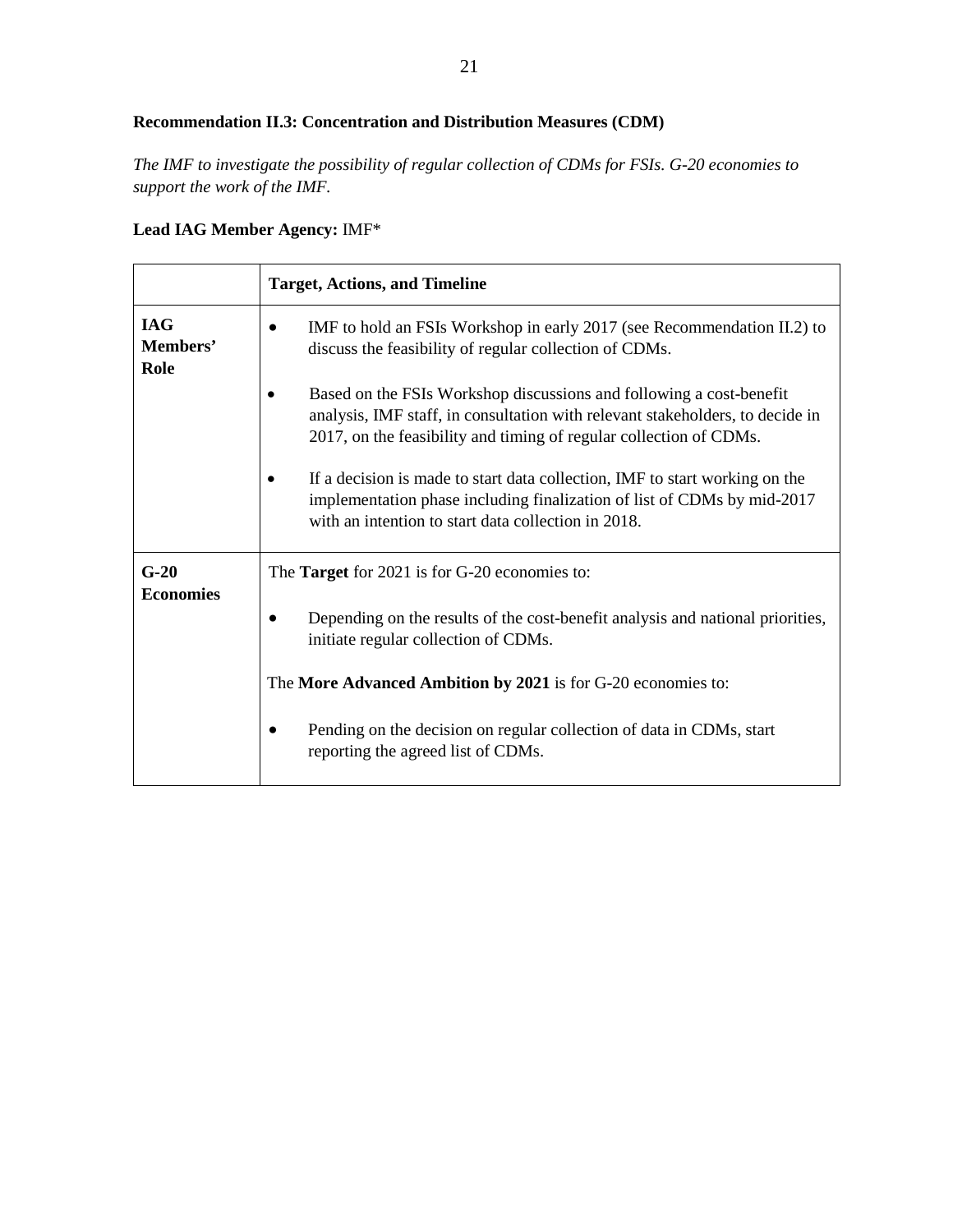#### **Recommendation II.4: Data for Globally Systemically Important Financial Institutions**

*The G-20 economies to support the International Data Hub at the BIS to ensure the regular collection and appropriate sharing of data about global systemically important banks (G-SIBs). In addition, the FSB, in close consultation with the IMF and relevant supervisory and standard setting bodies, to investigate the possibility of a common data template for global systemically important non-bank financial institutions starting with insurance companies. This work will be undertaken by a working group composed of representatives from FSB member jurisdictions, relevant international agencies, supervisory and standard setting bodies, and will take due account of the confidentiality and legal issues.*

|                                    | <b>Target, Actions, and Timeline</b>                                                                                                                                                                                                                                                                                                                                                                                                                                                                                                                                                                                                                                                                                                                                                                                                             |
|------------------------------------|--------------------------------------------------------------------------------------------------------------------------------------------------------------------------------------------------------------------------------------------------------------------------------------------------------------------------------------------------------------------------------------------------------------------------------------------------------------------------------------------------------------------------------------------------------------------------------------------------------------------------------------------------------------------------------------------------------------------------------------------------------------------------------------------------------------------------------------------------|
| <b>IAG Members'</b><br>Role        | BIS (through the International Data Hub) to implement Phase 3 of the G-SIBs<br>$\bullet$<br>common template (granular balance sheet) with data collection starting in 2017.                                                                                                                                                                                                                                                                                                                                                                                                                                                                                                                                                                                                                                                                      |
|                                    | FSB to support the process for the access of International Financial Institutions<br>$\bullet$<br>(IFIs) with a financial stability mandate to G-SIBs data during 2016, as<br>approved by the FSB Plenary.                                                                                                                                                                                                                                                                                                                                                                                                                                                                                                                                                                                                                                       |
|                                    | FSB, with the collaboration of the International Association of Insurance<br>$\bullet$<br>Supervisors (IAIS), to conduct a technical workshop around end-2016/early-<br>2017 to investigate the existing reporting requirements for global systemically<br>important insurance firms, assess the main data gaps if any and define<br>preliminary views on whether, and if so which, data should be collected and<br>shared at international level for financial stability purposes.                                                                                                                                                                                                                                                                                                                                                              |
|                                    | Depending on the outputs of the workshop, the FSB, in close consultation with<br>$\bullet$<br>the IAIS and IMF staff, to define an action plan including setting up a working<br>group to conduct the work on a common data template for global systemically<br>important insurers (G-SIIs), for FSB Plenary approval. The working group<br>could be composed of representatives from FSB member jurisdictions, relevant<br>international agencies, supervisory and standard setting bodies, and would take<br>due account of the confidentiality and legal issues. The action plan could<br>include how to start any work on the definition of templates and governance of<br>data, including consultations with the FSB member jurisdictions and insurance<br>supervisors in the first place, before any potential consultation with industry. |
| <b>G-20 Economies</b><br>(if home  | The Target for 2021 for G-20 economies that are home supervisors of a G-SIBs/G-<br>SIIs is to:                                                                                                                                                                                                                                                                                                                                                                                                                                                                                                                                                                                                                                                                                                                                                   |
| supervisors of a<br>G-SIBs/G-SIIs) | Provide granular institutions-to-aggregate data for their G-SIBs to the BIS IDH<br>$\bullet$<br>on a quarterly frequency and T+50 days' timeliness.                                                                                                                                                                                                                                                                                                                                                                                                                                                                                                                                                                                                                                                                                              |
|                                    | Work towards providing institution-to-institution data for their<br>$\bullet$<br>G-SIBs to the BIS IDH at a weekly frequency.                                                                                                                                                                                                                                                                                                                                                                                                                                                                                                                                                                                                                                                                                                                    |
|                                    | Support sharing of G-SIBs data.<br>$\bullet$                                                                                                                                                                                                                                                                                                                                                                                                                                                                                                                                                                                                                                                                                                                                                                                                     |
|                                    | Participate in the work to be initiated by the FSB, in close consultation with the<br>IAIS and IMF staff, on the definition of a common data template for G-SIIs.                                                                                                                                                                                                                                                                                                                                                                                                                                                                                                                                                                                                                                                                                |

#### **Lead IAG Member Agency:** FSB\* (IMF)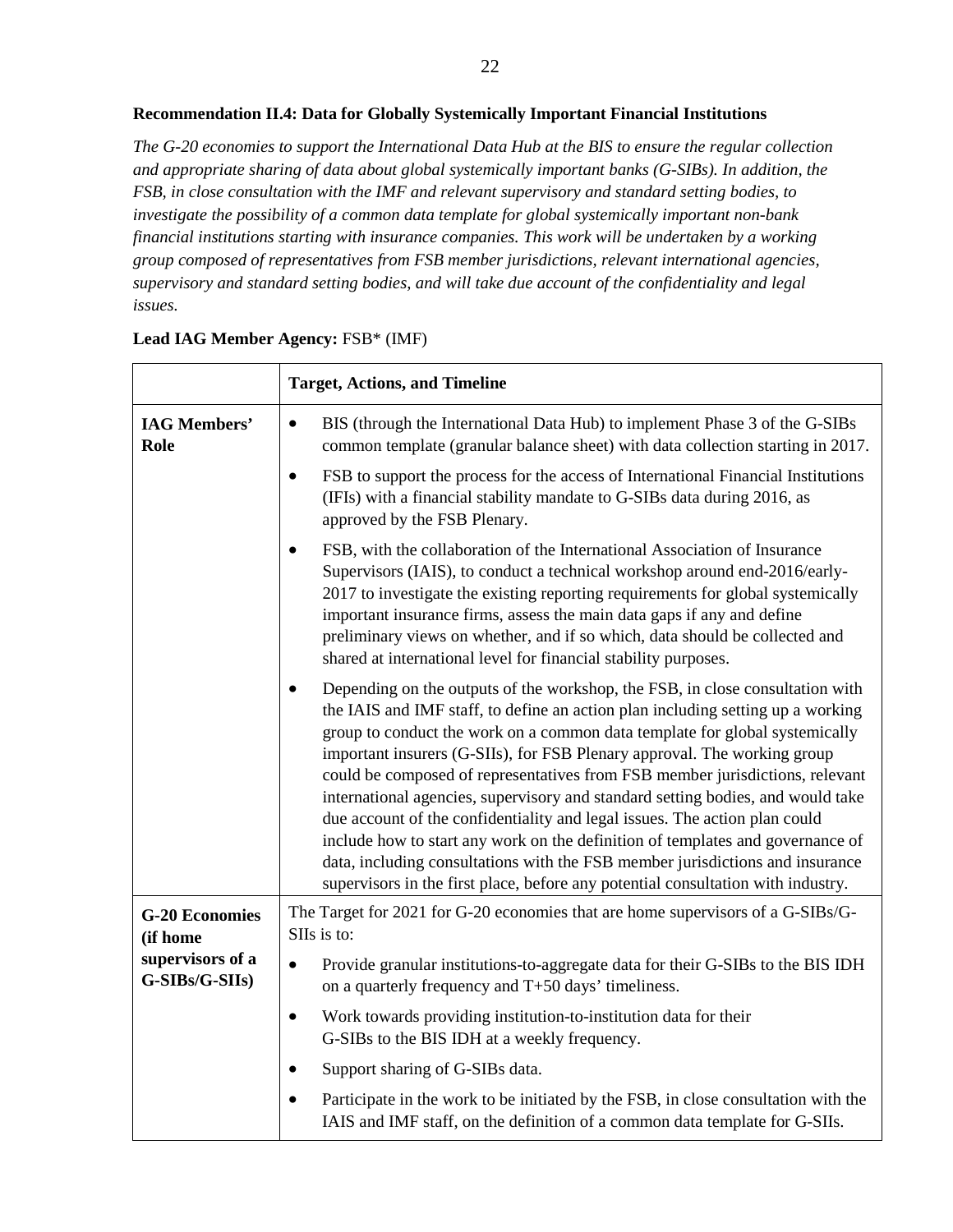# **Recommendation II.5: Shadow Banking**

*The G-20 economies to enhance data collection on the shadow banking system by contributing to the FSB monitoring process, including through the provision of sectoral accounts data. FSB to work on further improvements of the conceptual framework and developing standards and processes for collecting and aggregating consistent data at the global level.*

| Lead IAG Member Agency: FSB* (OECD) |  |  |  |
|-------------------------------------|--|--|--|
|-------------------------------------|--|--|--|

|                                | <b>Target, Actions, and Timeline</b>                                                                                                                                                                                                                                                                                                                                                                                                                                                                                                                                                                                                                                                                                                                                                                                                                                                                                                                    |
|--------------------------------|---------------------------------------------------------------------------------------------------------------------------------------------------------------------------------------------------------------------------------------------------------------------------------------------------------------------------------------------------------------------------------------------------------------------------------------------------------------------------------------------------------------------------------------------------------------------------------------------------------------------------------------------------------------------------------------------------------------------------------------------------------------------------------------------------------------------------------------------------------------------------------------------------------------------------------------------------------|
| <b>IAG</b><br>Members'<br>Role | FSB to continue conducting annual monitoring exercises on the global shadow<br>$\bullet$<br>banking system, and further improve the conceptual framework to derive a<br>narrow measure of shadow banking.                                                                                                                                                                                                                                                                                                                                                                                                                                                                                                                                                                                                                                                                                                                                               |
|                                | In 2016, the FSB to define the operational arrangements for the collection and<br>$\bullet$<br>aggregation of global securities financing data. During 2017–2018, the FSB to<br>facilitate pilot exercise(s) to ensure a smooth implementation of global<br>securities financing data collection with a view to initiate the official global<br>data collection and aggregation at the end of 2018 with the operational support<br>of the BIS.                                                                                                                                                                                                                                                                                                                                                                                                                                                                                                          |
|                                | In consultation with G-20 economies, the OECD, in coordination with the FSB<br>and the BIS, to investigate the possibilities for further breakdowns of the<br>financial corporations' sector in SNA-based sectoral accounts in order to<br>approximate shadow banking from a macro-perspective, and come up with a<br>concrete proposal by the end of 2016.                                                                                                                                                                                                                                                                                                                                                                                                                                                                                                                                                                                             |
| $G-20$<br><b>Economies</b>     | As appropriate for each G-20 economy, the Target is for G-20 economies to:<br>Report data on shadow banking to the FSB for the annual global shadow<br>banking monitoring report consistent with the FSB template (templates to be<br>enhanced in 2016). (http://www.fsb.org/wp-<br>content/uploads/shadow_banking_reporting_templates_2015.xls).<br>Start reporting to the FSB, with operational support from the BIS, total<br>national/regional data on securities financing transactions, consistent with the<br>FSB Standards and Processes for Global Securities Financing Data Collection<br>and Aggregation, at end-2018. (http://www.fsb.org/2015/11/standards-and-<br>processes-for-global-securities-financing-data-collection-and-aggregation-3/).<br>Based on the decision on further breakdowns of financial corporations' sector,<br>and in agreement with G-20 economies, start reporting the breakdowns in their<br>sectoral accounts. |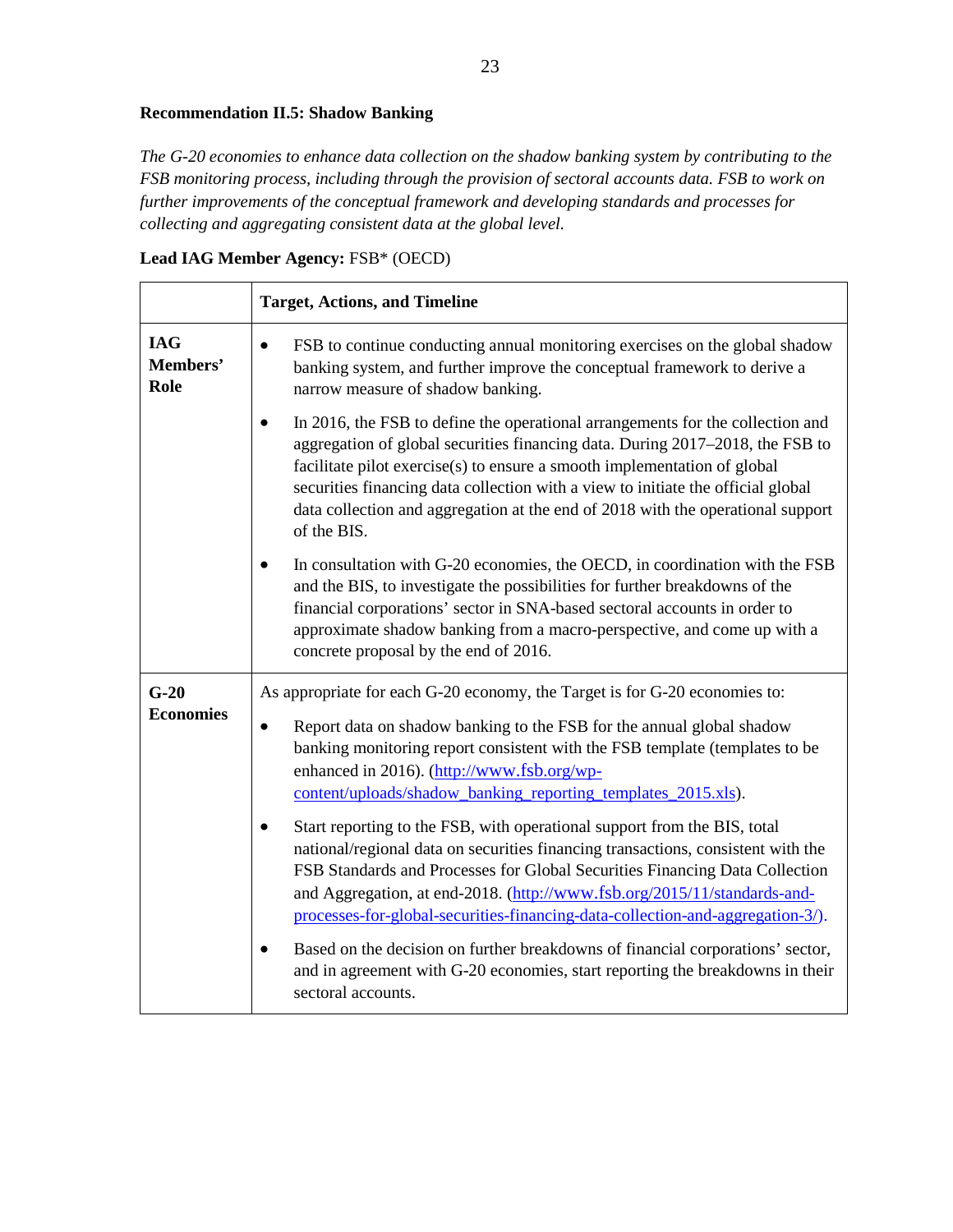#### **Recommendation II.6: Derivatives**

*BIS to review the derivatives data collected for the International Banking Statistics (IBS) and the semi-annual over-the-counter (OTC) derivatives statistics survey, and the FSB, in line with its 2014 feasibility study on approaches to aggregate OTC derivatives data, to investigate the legal, regulatory, governance, technological, and cost issues that would support a future FSB decision on the potential development of a mechanism to aggregate and share at global level OTC derivatives data from Trade Repositories (TR). The G-20 economies to support this work as appropriate.*

|                                                           | <b>Target, Actions, and Timeline</b>                                                                                                                                                                                                                                                                                                                                                  |  |
|-----------------------------------------------------------|---------------------------------------------------------------------------------------------------------------------------------------------------------------------------------------------------------------------------------------------------------------------------------------------------------------------------------------------------------------------------------------|--|
|                                                           | IBS and Semi-annual OTC Derivatives Statistics (BIS)                                                                                                                                                                                                                                                                                                                                  |  |
| <b>IAG</b><br><b>Members</b>                              | BIS to conduct the next Triennial Central Bank Survey (Triennial Survey) of<br>$\bullet$<br>foreign exchange and derivatives market activity in 2016 and to publish the<br>results by the end of 2016.                                                                                                                                                                                |  |
|                                                           | Following the Committee on the Global Financial System (CGFS)'s approval in<br>$\bullet$<br>2015 and starting with data for end-June 2016, BIS to expand the semi-annual<br>survey of OTC derivatives to collect outstanding positions with Central<br>Counterparties (CCPs) separately, as an "of which" item under other financial<br>institutions.                                 |  |
|                                                           | BIS Study group on potential future enhancements to the BIS international<br>banking statistics (IBS) to complete its report in 2016. Any proposals to be<br>reviewed by reporting authorities and the CGFS in subsequent years.                                                                                                                                                      |  |
| $G-20$                                                    | The Target for G-20 economies is to:                                                                                                                                                                                                                                                                                                                                                  |  |
| <b>Economies</b>                                          | Participate in the 2016 Triennial Survey.<br>$\bullet$                                                                                                                                                                                                                                                                                                                                |  |
|                                                           | Identify CCPs separately for all types of derivatives in the BIS's semi-annual<br>$\bullet$<br>survey for those G-20 economies with significant derivatives markets in 2016.                                                                                                                                                                                                          |  |
| <b>OTC Derivatives Data from Trade Repositories (FSB)</b> |                                                                                                                                                                                                                                                                                                                                                                                       |  |
| <b>IAG</b>                                                | In $2016 - 17$ :                                                                                                                                                                                                                                                                                                                                                                      |  |
| <b>Members</b>                                            | The Committee on Payments and Market Infrastructures (CPMI)—International<br>$\bullet$<br>Organization of Securities Commissions (IOSCO) Harmonization Group to<br>define technical guidance on uniform transaction and product identifiers<br>(Unique Transaction Identifier (UTI) and Unique Product Identifier (UPI)) as<br>well as on other data elements to be reported to a TR. |  |

# **Lead IAG Member Agency:** BIS,\* FSB\*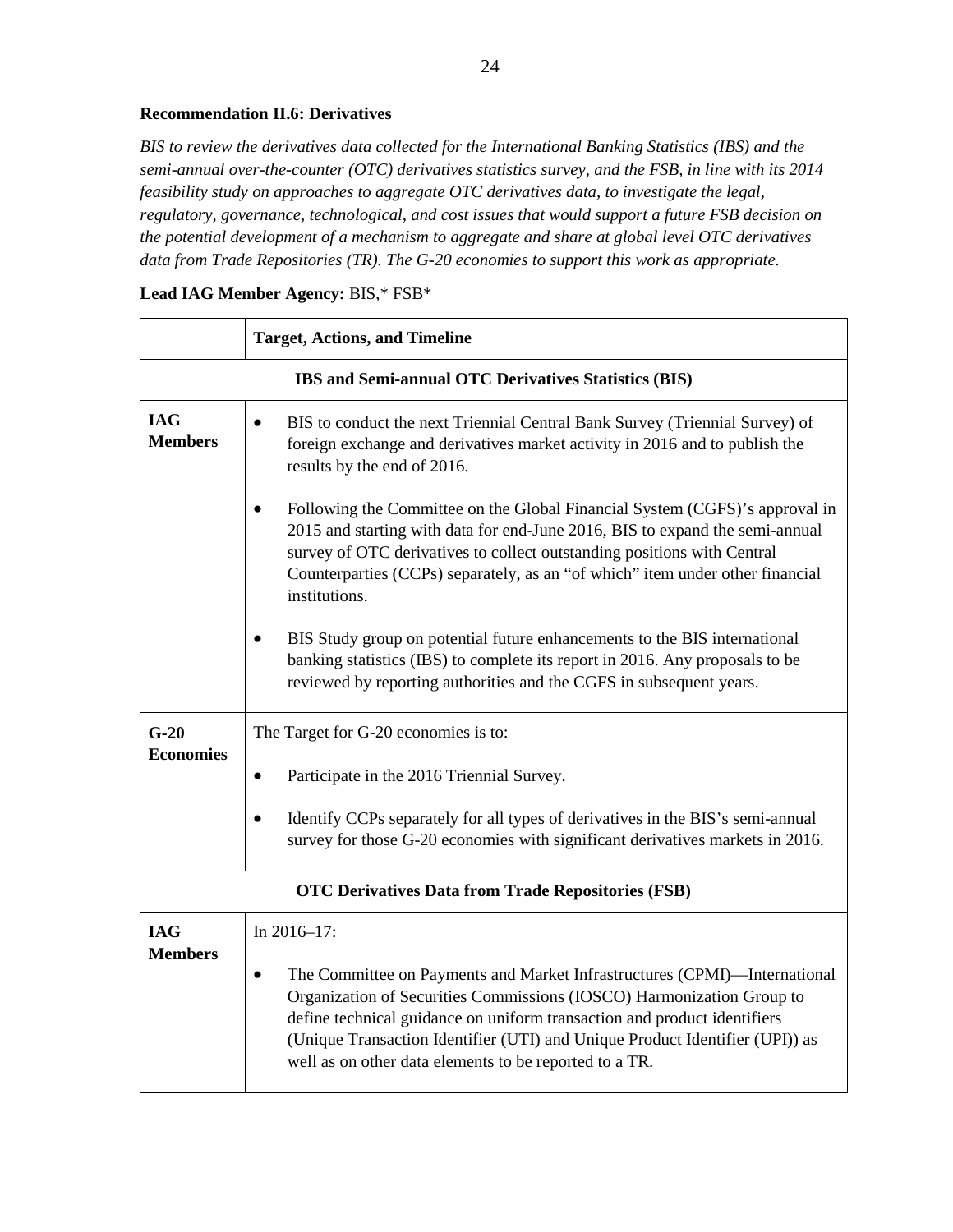|                            | The FSB to implement the governance of the UTI and UPI classifications and                                                                                                                                                                              |
|----------------------------|---------------------------------------------------------------------------------------------------------------------------------------------------------------------------------------------------------------------------------------------------------|
|                            | codes.                                                                                                                                                                                                                                                  |
|                            | FSB to investigate the legal, regulatory, governance, technological, and cost<br>issues that would support a future FSB decision on the potential development of<br>a mechanism to aggregate and share at global level OTC derivatives data from<br>TR. |
|                            | The FSB to monitor the implementation of recommendations from the 2015 TR<br>peer review and publish a report on progress in Q3 2016, following FSB<br>member jurisdictions reporting by June 2016 on their proposed steps to:                          |
|                            | Remove legal barriers to reporting by June 2018,                                                                                                                                                                                                        |
|                            | Discontinue masking of counterparty-identifying data by end-2018, and                                                                                                                                                                                   |
|                            | Have in place by June 2018 legal frameworks to permit access to data held<br>in a domestic TR by relevant authorities (whether domestic or foreign).                                                                                                    |
| $G-20$<br><b>Economies</b> | The Target for G-20 economies is to support this work as appropriate.                                                                                                                                                                                   |

#### **Links:**

*FSB Feasibility Study on Approaches to Aggregate OTC Derivatives Data* (September 2014) [\(http://www.fsb.org/2014/09/r\\_140919/\)](http://www.financialstabilityboard.org/2014/09/r_140919/).

*FSB Thematic Review of OTC Derivatives Trade Reporting* (November 2015) [\(http://www.fsb.org/2015/11/thematic-review-of-otc-derivatives-trade-reporting/\)](http://www.financialstabilityboard.org/2015/11/thematic-review-of-otc-derivatives-trade-reporting/).

*FSB Report on FSB Members' Plans to Address Legal Barriers to Reporting and Accessing OTC Derivatives Transaction Data* (August 2016) [\(http://www.fsb.org/2016/08/report-on-fsb-members-plans-to-address-legal-barriers-to-reporting-and](http://www.fsb.org/2016/08/report-on-fsb-members-plans-to-address-legal-barriers-to-reporting-and-accessing-otc-derivatives-transaction-data/)[accessing-otc-derivatives-transaction-data/\)](http://www.fsb.org/2016/08/report-on-fsb-members-plans-to-address-legal-barriers-to-reporting-and-accessing-otc-derivatives-transaction-data/)

CPMI – IOSCO consultation documents on:

- *UTI* (August 2015) [\(http://www.bis.org/cpmi/publ/d131.htm\)](http://www.bis.org/cpmi/publ/d131.htm).
- *First batch of data elements* (September 2015) [\(http://www.bis.org/cpmi/publ/d132.htm\)](http://www.bis.org/cpmi/publ/d132.htm).
- *UPI classification* (consultative report, December 2015,<http://www.bis.org/cpmi/publ/d141.htm> and second consultative report, August 2016, [http://www.bis.org/cpmi/publ/d151.htm\)](http://www.bis.org/cpmi/publ/d151.htm).

CPSS-IOSCO Report on OTC derivatives data reporting and aggregation requirements (January 2012) [\(http://www.bis.org/cpmi/publ/d100.htm,](http://www.bis.org/cpmi/publ/d100.htm) see in particular Annex 2).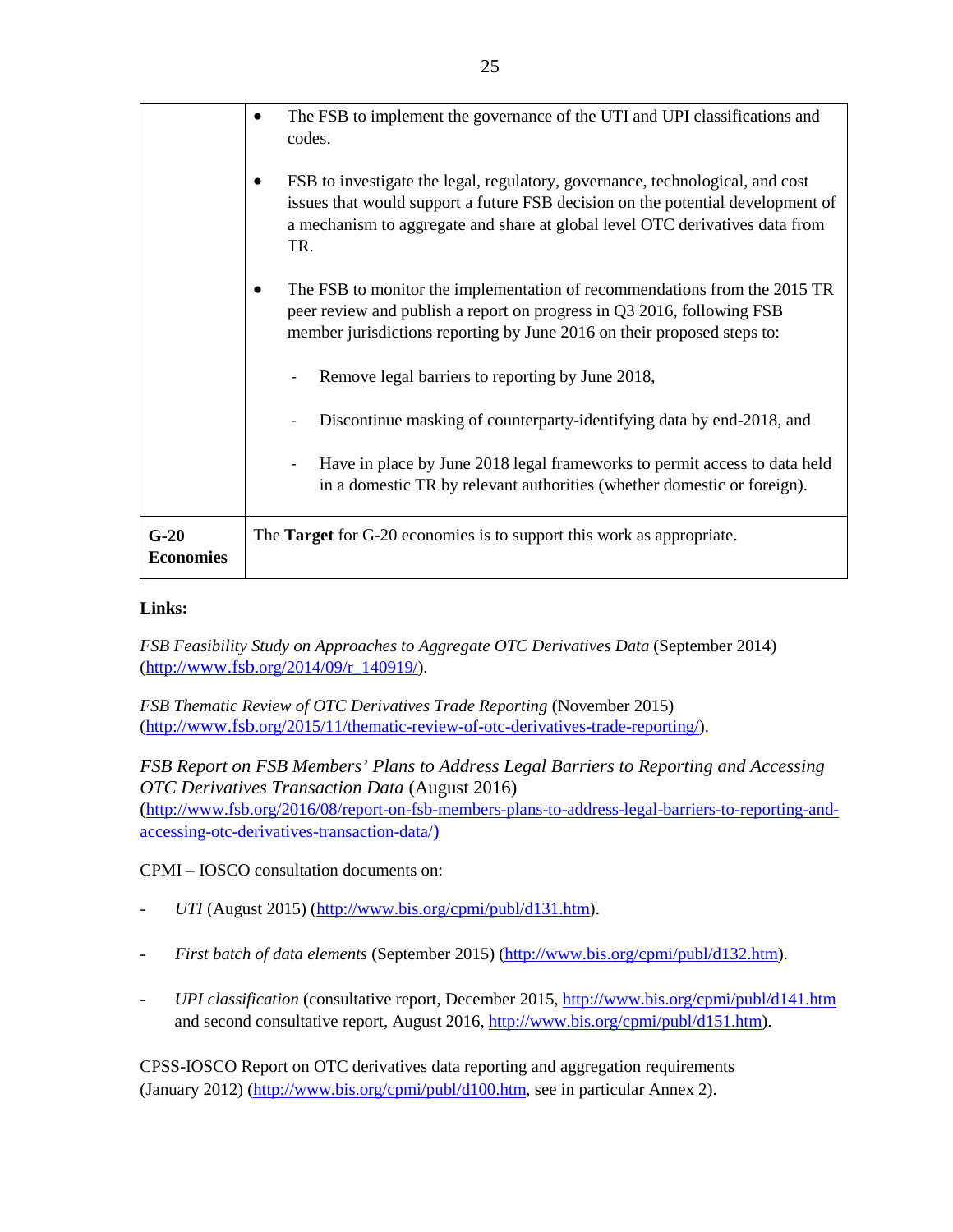#### **Recommendation II.7: Securities Statistics** (Priority Area)

*G-20 economies to provide on a quarterly frequency debt securities issuance data to the BIS consistent with the Handbook on Security Statistics (HSS) starting with sector, currency, type of interest rate, original maturity and, if feasible, market of issuance. Reporting of holdings of debt securities and the sectoral from-whom-to-whom data prescribed for SDDS Plus adherent economies would be a longer term objective. BIS, with the assistance of the Working Group on Securities Databases, to monitor regular collection and consistency of debt securities data.*

|                             | <b>Target, Actions, and Timeline</b>                                                                                                                                                                                                                                                                                                                                                                                                                                                                                                                                                                                                                                       |
|-----------------------------|----------------------------------------------------------------------------------------------------------------------------------------------------------------------------------------------------------------------------------------------------------------------------------------------------------------------------------------------------------------------------------------------------------------------------------------------------------------------------------------------------------------------------------------------------------------------------------------------------------------------------------------------------------------------------|
| <b>IAG Members'</b><br>Role | WGSD to organize a workshop in the first quarter of 2016 to discuss with the<br>$\bullet$<br>G-20 economies the refinements in the content of the reporting templates as well<br>as the intermediary steps for implementation of the recommendation by 2021.<br>(Completed)<br>BIS, with the assistance of the WGSD, to monitor regular collection and<br>consistency of data on debt securities in line with the residency approach of the                                                                                                                                                                                                                                |
|                             | Handbook on Securities Statistics (HSS).                                                                                                                                                                                                                                                                                                                                                                                                                                                                                                                                                                                                                                   |
|                             | BIS to publish additional debt securities issuance data for domestic and/or total<br>debt securities in addition to the international debt securities issuance data, as the<br>quality and completeness of data reported by national authorities improve by<br>2018.                                                                                                                                                                                                                                                                                                                                                                                                       |
| $G-20$<br><b>Economies</b>  | The Target is that by 2021 G-20 economies to compile and disseminate debt<br>securities issuance statistics consistent with the HSS with breakdowns by issuer<br>sector, currency, maturity, type of interest rate and, (where relevant) by market of<br>issuance with periodicity of one quarter and timeliness of four months following the<br>agreed reporting Tables 1.1, 1.2. and 1.3 (see core data in Recommendation II.7 at<br>http://www.principalglobalindicators.org/?sk=E30FAADE-77D0-4F8E-953C-<br>C48DD9D14735&ss=1452784383161):<br>Table 1.1: quarterly data on stocks of debt securities issues at nominal value;<br>$\bullet$                            |
|                             | Table 1.2: quarterly data on stocks of debt securities issues at market value;<br>$\bullet$                                                                                                                                                                                                                                                                                                                                                                                                                                                                                                                                                                                |
|                             | Table 1.3: quarterly data on net transactions in debt securities issues at market<br>value.                                                                                                                                                                                                                                                                                                                                                                                                                                                                                                                                                                                |
|                             | Core data in Tables 1.1, 1.2 and 1.3 refer to time series (starting periods of which to<br>depend on national circumstances) with breakdowns by resident issuer sector (non-<br>financial corporations, financial corporations, general government, and households<br>including non-profit institutions serving households) supplemented by the subsectors<br>'central bank,' 'other deposit-taking corporations,' and 'central government.' Debt<br>securities issuances are further split by currency, original maturity (short/long term<br>and long term with a remaining maturity below one year), type of interest rate<br>(fixed/floating), and market of issuance. |

#### **Lead IAG Member Agencies:** BIS,\* ECB\* (WGSD)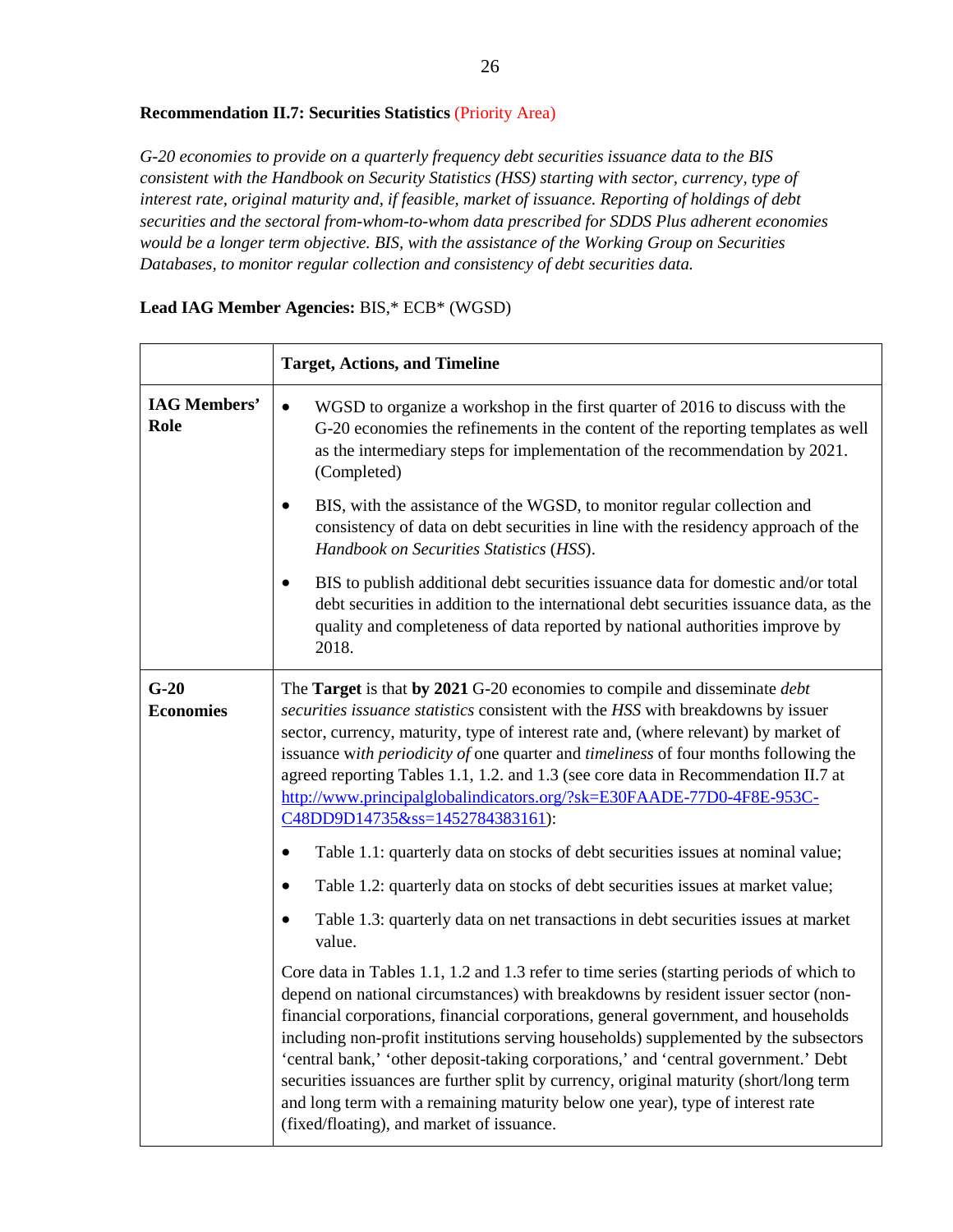| Intermediate target: Core data in Table 1.1 should be provided by the<br>G-20 economies as an intermediate target by 2018.                                                                                                                                                                                                                                                                                                                                                                                                     |
|--------------------------------------------------------------------------------------------------------------------------------------------------------------------------------------------------------------------------------------------------------------------------------------------------------------------------------------------------------------------------------------------------------------------------------------------------------------------------------------------------------------------------------|
| The <b>more advanced ambitions</b> are for G-20 economies to compile and disseminate,<br>if possible, by 2021 additional time series (with starting periods that depend on<br>national circumstances) on debt securities issuance statistics plus data on debt<br>securities holdings statistics and debt securities statistics in a from-whom-to-whom<br>format. More precisely, the more advanced ambitions encompass:                                                                                                       |
| Debt securities issuance statistics for the subsectors 'other financial corporations,'<br>'securitization corporations,' and 'public sector' and further split by long term at<br>original maturity and by type of variable rate as highlighted in Tables 1.1, 1.2 and 1.3<br>(http://www.principalglobalindicators.org/?sk=E30FAADE-77D0-4F8E-953C-<br>C48DD9D14735&ss=1452784383161).                                                                                                                                        |
| Debt securities holdings statistics by 2021 consistent with the HSS with breakdowns<br>by residents and nonresidents, resident holding sector, residence of issuer, currency,<br>maturity, type of interest rate, and (if relevant and feasible), by market of issuance<br>following the reporting Tables 2.1 and 2.2 (see Recommendation II.7 at<br>http://www.principalglobalindicators.org/?sk=E30FAADE-77D0-4F8E-953C-<br>C48DD9D14735&ss=1452784383161) with periodicity of one quarter and timeliness<br>of four months. |
| Table 2.1: Debt securities holdings, stocks at market value.<br>$\bullet$                                                                                                                                                                                                                                                                                                                                                                                                                                                      |
| Table 2.2: Debt securities holdings, net transactions at market value.                                                                                                                                                                                                                                                                                                                                                                                                                                                         |
| Debt securities statistics in a from-whom-to-whom format by 2021 consistent with<br>the HSS with breakdowns by residence and sector of issuers and by residence and<br>sector of holders following the reporting Table 3.1 (see Recommendation II.7 at<br>http://www.principalglobalindicators.org/?sk=E30FAADE-77D0-4F8E-953C-<br>C48DD9D14735&ss=1452784383161) and with <i>periodicity</i> of one quarter and<br>timeliness of four months.                                                                                 |
| Table 3.1: From-whom-to-whom debt securities issues and holdings, stocks at<br>market value (reporting of quarterly debt securities data in a from-whom-to-whom<br>format is consistent with data prescribed for SDDS Plus adherent economies).                                                                                                                                                                                                                                                                                |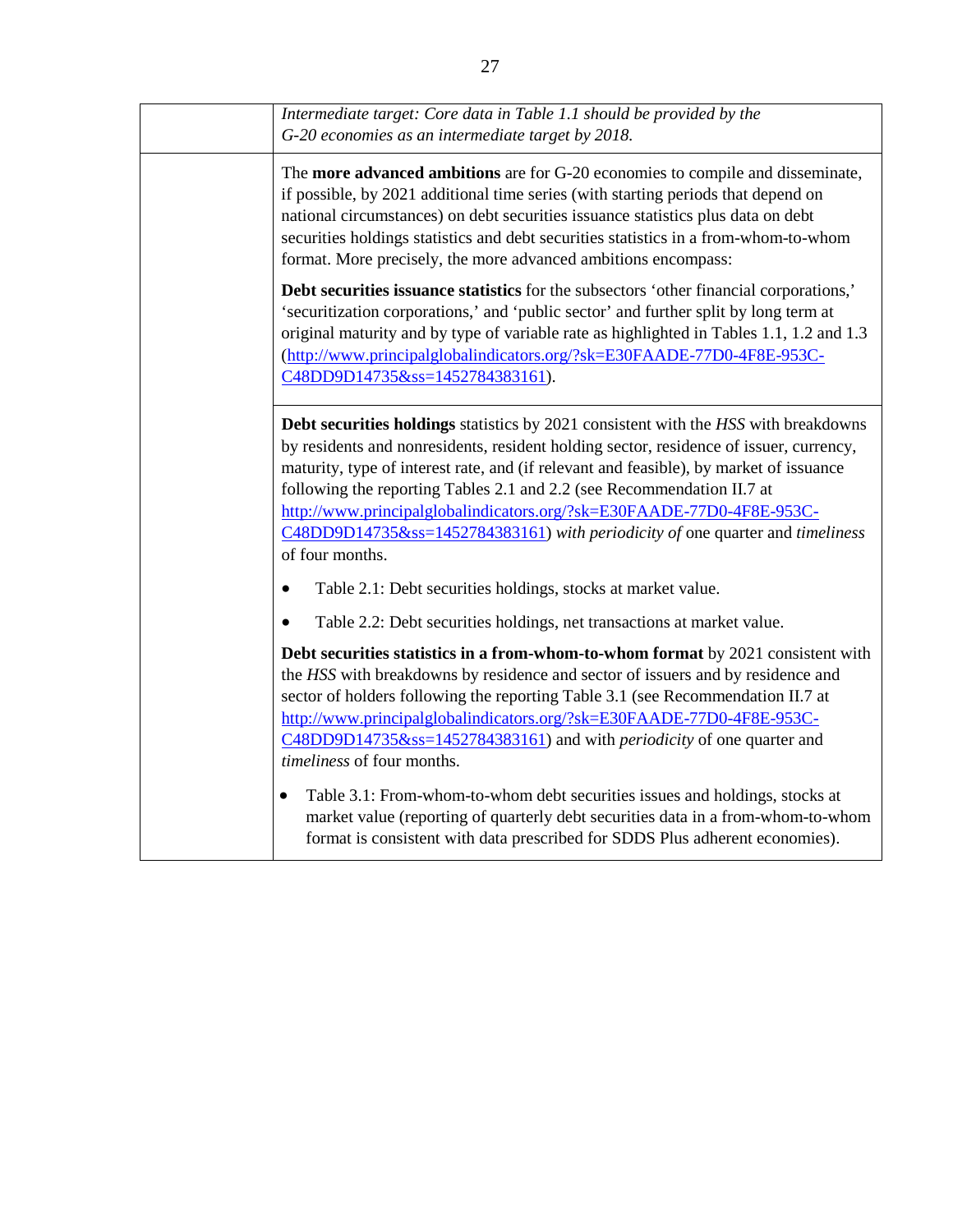#### **Recommendation II.8: Sectoral Accounts** (Priority Area)

*The G-20 economies to compile and disseminate, on a quarterly and annual frequency, sectoral accounts flows and balance sheet data, based on the internationally agreed template, including data for the other (non-bank) financial corporations sector, and develop from-whom to-whom matrices for both transactions and stocks to support balance sheet analysis. The IAG, in collaboration with the Inter-Secretariat Working Group on National Accounts (ISWGNA), to encourage and monitor the progress by G-20 economies.* 

**Lead IAG Member Agency:** IMF\* and OECD\* (IAG and ISWGNA)

|                                | <b>Target, Actions, and Timeline</b>                                                                                                                                                                                                                                                                                                                                                                                                                                                                                                                                                                                                                                                                                                       |
|--------------------------------|--------------------------------------------------------------------------------------------------------------------------------------------------------------------------------------------------------------------------------------------------------------------------------------------------------------------------------------------------------------------------------------------------------------------------------------------------------------------------------------------------------------------------------------------------------------------------------------------------------------------------------------------------------------------------------------------------------------------------------------------|
| <b>IAG</b><br>Members'<br>Role | IAG, in collaboration with the ISWGNA, to encourage and regularly monitor the progress by<br>٠<br>G-20 economies in implementing the internationally agreed templates on sectoral accounts<br>and balance sheets (see http://www.imf.org/external/np/sta/templates/sectacct/).                                                                                                                                                                                                                                                                                                                                                                                                                                                             |
|                                | IAG to develop, in the course of 2016, more detailed templates for the compilation and<br>$\bullet$<br>collection of from-whom-to-whom tables, for the capturing of shadow banking from a macro-<br>economic perspective (see Recommendation II.5), and for the breakdown of changes in assets.                                                                                                                                                                                                                                                                                                                                                                                                                                            |
|                                | International organizations to continue developing further guidance on measuring non-<br>$\bullet$<br>financial assets, including the coverage and measurement of intangible assets. Following the<br>compilation guidance on land and related non-financial assets in the 'Eurostat-OECD<br>Compilation Guide on Land Estimation,' the relevant Eurostat-OECD Task Force on Land and<br>Other Non-Financial Assets will develop practical guidance on compilation techniques for<br>inventories within two years. Furthermore, guidance on the measurement of natural resources<br>will be developed in 2016/17, as part of the mandate of the OECD Task Force on the<br>Implementation of the System of Environmental-Economic Accounts. |
| $G-20$                         | The <b>Target</b> for 2021 is for G-20 economies to:                                                                                                                                                                                                                                                                                                                                                                                                                                                                                                                                                                                                                                                                                       |
| <b>Economies</b>               | Compile and disseminate data for institutional sector accounts, both nonfinancial (current and<br>$\bullet$<br>capital) accounts, and financial accounts and balance sheets (transactions and stocks), on an<br>annual basis, preferably within nine months after the end of the year, and on a quarterly basis,<br>preferably within four months after the end of the quarter, consistent with the core elements of<br>the internationally agreed templates.                                                                                                                                                                                                                                                                              |
|                                | Intermediate steps and timelines will be discussed with G-20 economies to allow for a phased<br>approach over 2016–2021 as the stage of development in compiling sectoral<br>accounts/implementation of statistical frameworks is divergent across<br>G-20 economies.                                                                                                                                                                                                                                                                                                                                                                                                                                                                      |
|                                | The <b>more advanced ambitions</b> for 2021 are that:                                                                                                                                                                                                                                                                                                                                                                                                                                                                                                                                                                                                                                                                                      |
|                                | In the run-up to the development of a concrete template for the collection of more detailed<br>$\bullet$<br>sectoral accounts, G-20 economies to disseminate nationally available data for transactions<br>and stocks (including through the IMF Standardized Report Forms) on a from-whom-to-whom<br>basis. This will also facilitate work on Recommendation II.5.                                                                                                                                                                                                                                                                                                                                                                        |
|                                | G-20 economies to improve the estimation of the breakdown of changes in balance sheet items<br>into: (i) transactions; (ii) revaluations; and (iii) other changes in the volume of assets.                                                                                                                                                                                                                                                                                                                                                                                                                                                                                                                                                 |
|                                | G-20 economies to arrive at a full estimation of total stocks of non-financial assets with an<br>initial focus on the key items, including revaluations and other changes in the volume of<br>assets, for both produced and non-produced assets.                                                                                                                                                                                                                                                                                                                                                                                                                                                                                           |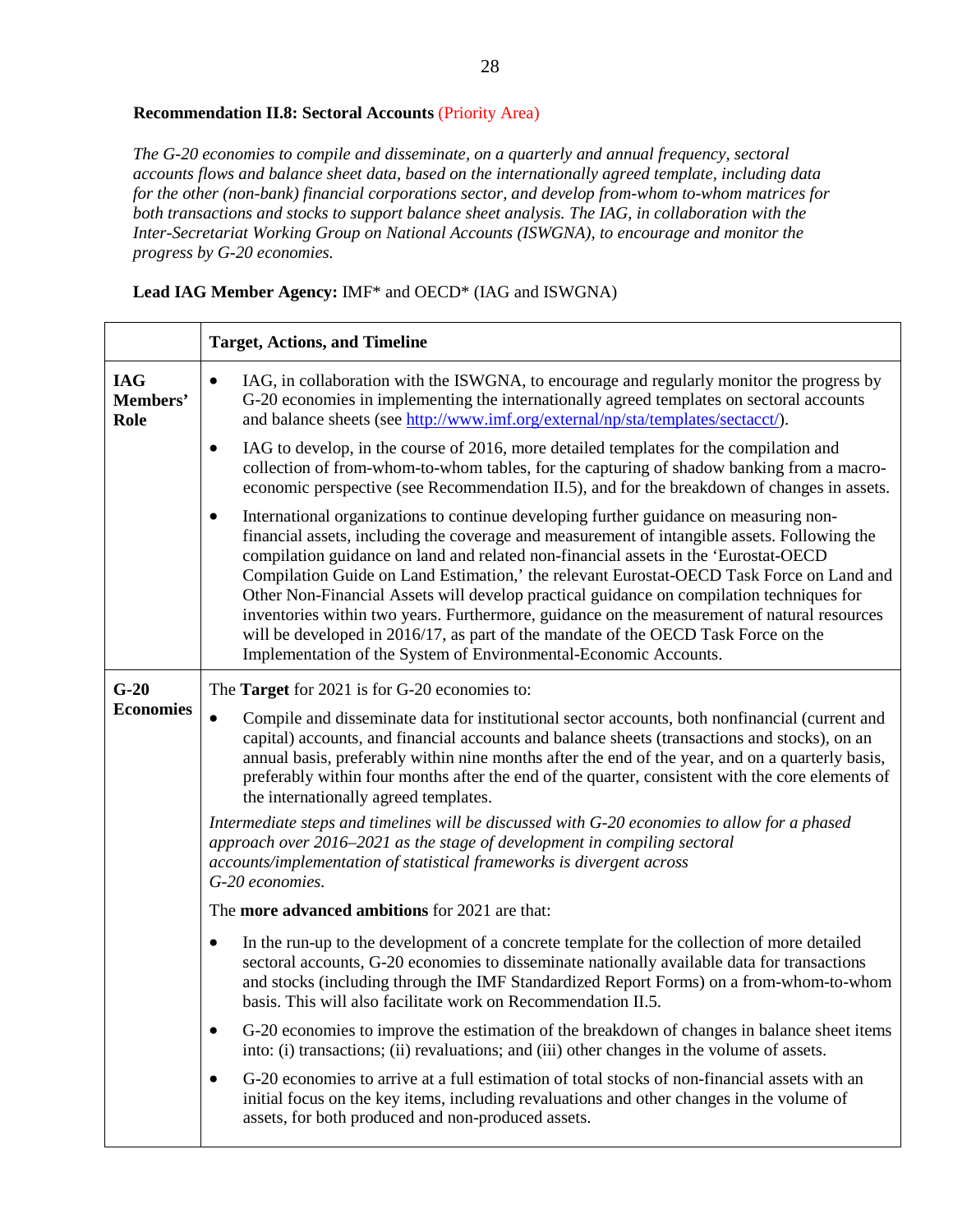#### **Recommendation II.9: Household Distributional Information**

*The IAG, in close collaboration with the G-20 economies, to encourage the production and dissemination of distributional information on income, consumption, saving, and wealth, for the household sector. The OECD to coordinate the work in close cooperation with Eurostat and ECB.*

**Lead IAG Member Agency:** OECD\* (Eurostat, ECB) – IAG

|                                | <b>Target, Actions, and Timeline</b>                                                                                                                                                                                                                                                                                                                                                                                                                                                                                                                                                                                                                                                                                    |
|--------------------------------|-------------------------------------------------------------------------------------------------------------------------------------------------------------------------------------------------------------------------------------------------------------------------------------------------------------------------------------------------------------------------------------------------------------------------------------------------------------------------------------------------------------------------------------------------------------------------------------------------------------------------------------------------------------------------------------------------------------------------|
| <b>IAG</b><br>Members'<br>Role | The results of the exercise on aligning the results from micro-surveys on household<br>$\bullet$<br>income, consumption and savings with the relevant national accounts data by the<br>OECD Expert Group on 'Distributional Information on Income, Consumption and<br>Savings within the SNA' will be published as a working paper in 2016. In addition,<br>the Expert Group will conduct further research on the reasons for the gaps between<br>micro and macro aggregates and on ways to allocate them to the relevant households,<br>the results of which will be published later in 2016. Further guidance on the<br>compilation of distributional results will be published by the OECD in the course of<br>2017. |
|                                | The Expert Group will further explore methodologies for the compilation of more<br>$\bullet$<br>timely data (nowcasting) and publish a report in the second half of 2016.                                                                                                                                                                                                                                                                                                                                                                                                                                                                                                                                               |
|                                | The OECD, in close cooperation with the Expert Group, will develop a standard<br>$\bullet$<br>template for the collection of national data on distributional information consistent<br>with national accounts by 2017.                                                                                                                                                                                                                                                                                                                                                                                                                                                                                                  |
|                                | The OECD, as well as Eurostat and the ECB, will continue to explore the possibilities<br>$\bullet$<br>to further extend the country coverage and to also include information on the<br>distribution of wealth across households in the exercise starting in 2016. More<br>generally, further research will explore the distributional household data required to<br>support policies that better integrate economic and social dimensions; such as through<br>the EU action plan 'GDP and beyond' and the 'OECD Inclusive Growth Agenda.'                                                                                                                                                                               |
|                                | Finally, at this stage depending on the Programme of Work to be agreed by the OECD<br>$\bullet$<br>Committee on Statistics and Statistical Policy (CSSP), the OECD may also consider<br>making own estimates on the distribution of income, consumption, savings and wealth<br>consistent with national accounts, based on available results from micro-surveys.                                                                                                                                                                                                                                                                                                                                                        |
| $G-20$<br><b>Economies</b>     | The Target is that by 2021 G-20 economies are:<br>Encouraged to compile and disseminate data on the distribution of income, consumption,<br>savings and wealth by household groups (first priority: by income quintile), according to<br>the methodology put forward by the Expert Group.<br>Intermediate steps will be discussed with G-20 economies.                                                                                                                                                                                                                                                                                                                                                                  |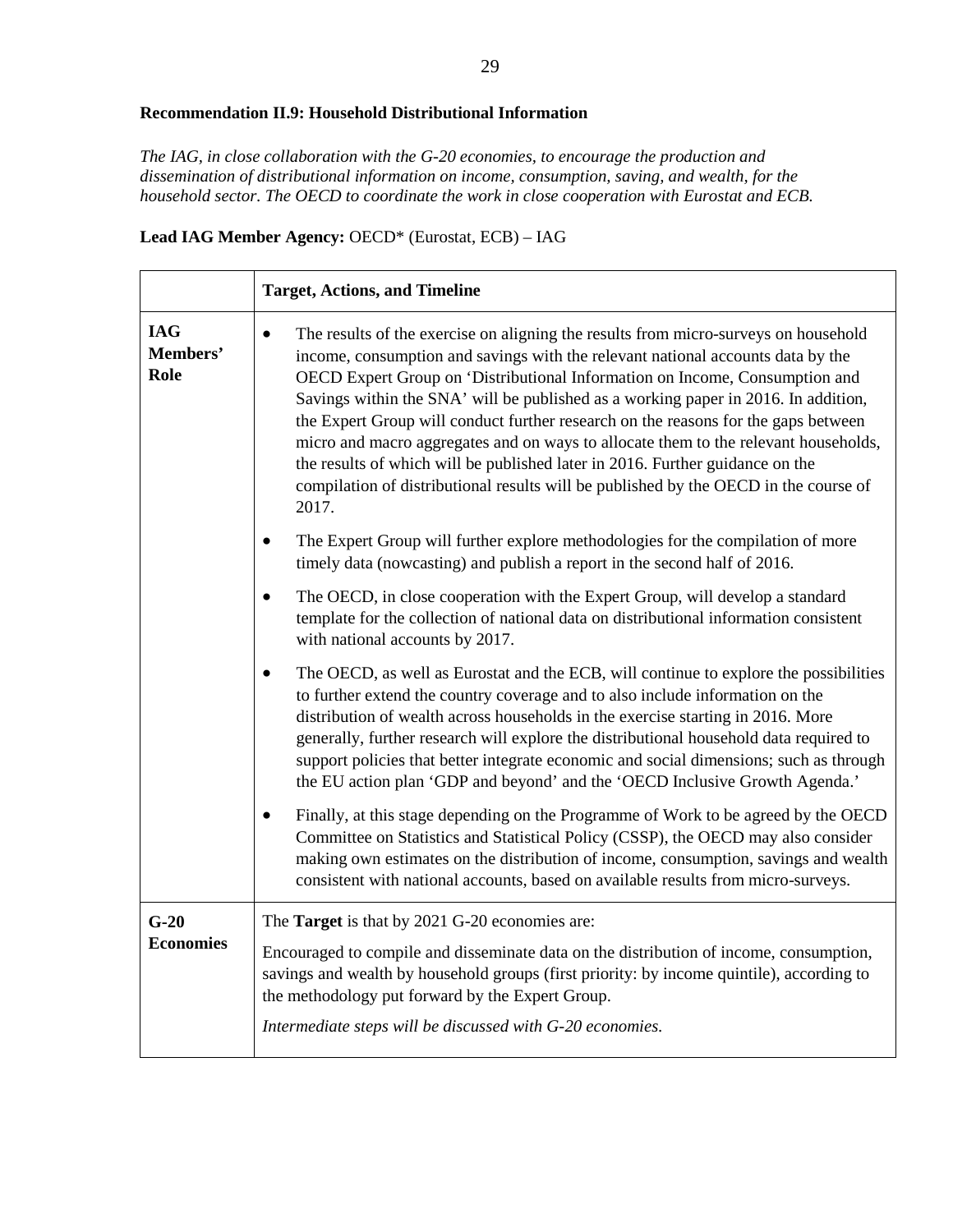## **Recommendation II.10: International Investment Position (IIP)**

*The G-20 economies to provide quarterly IIP data to the IMF, consistent with the Balance of Payments and International Investment Position Manual, sixth edition (BPM6), and including the enhancements such as the currency composition and separate identification of other (non-bank) financial corporations, introduced in that Manual. IMF to monitor reporting and the consistency of IIP data, and consider separate identification of nonfinancial corporations, in collaboration with IMF Committee on Balance of Payments Statistics (BOPCOM).*

|                            | <b>Target, Actions, and Timeline</b>                                                                                                                                                                                                                                                                                                                            |
|----------------------------|-----------------------------------------------------------------------------------------------------------------------------------------------------------------------------------------------------------------------------------------------------------------------------------------------------------------------------------------------------------------|
| <b>IAG</b>                 | IMF to monitor reporting and the consistency of IIP data.<br>$\bullet$                                                                                                                                                                                                                                                                                          |
| Members'<br>Role           | IMF to conduct a survey in 2016 of targeted IIP reporters on compilation of<br>currency composition and remaining maturity data for specific IIP components and<br>separate identification of OFCs as well as the feasibility of separate identification<br>of NFCs.                                                                                            |
|                            | Based on the results of the survey and given the agreement during the 2015<br>BOPCOM meeting on separate identification of NFCs, the IMF, in consultation<br>with relevant stakeholders, will agree on an implementation strategy for the<br>enhancements to the IIP at the 2016 BOPCOM meeting.                                                                |
|                            | IMF to promote best practices in implementing IIP enhancements on currency<br>composition and separate identification of OFCs through workshops, technical<br>discussions, and other outreach activities.                                                                                                                                                       |
| $G-20$<br><b>Economies</b> | The <b>Target</b> for 2021 is for G-20 economies to:                                                                                                                                                                                                                                                                                                            |
|                            | Provide IIP data to the IMF consistent with BPM6 on a quarterly frequency and<br>maximum of one quarter timeliness including the currency composition of<br>financial assets and liabilities and separate identification of OFCs in line with a<br>reporting template to be prepared by the IMF following consultations with G-20<br>economies and with BOPCOM. |
|                            | The more advanced ambitions for 2021 are for G-20 economies to:                                                                                                                                                                                                                                                                                                 |
|                            | Following the guidance to be provided by the IMF:                                                                                                                                                                                                                                                                                                               |
|                            | Report residual maturity of debt liabilities on a quarterly frequency and maximum<br>of one quarter timeliness.                                                                                                                                                                                                                                                 |
|                            | Start separately identifying NFCs in their IIP reporting.                                                                                                                                                                                                                                                                                                       |

### **Lead IAG Member Agency:** IMF\*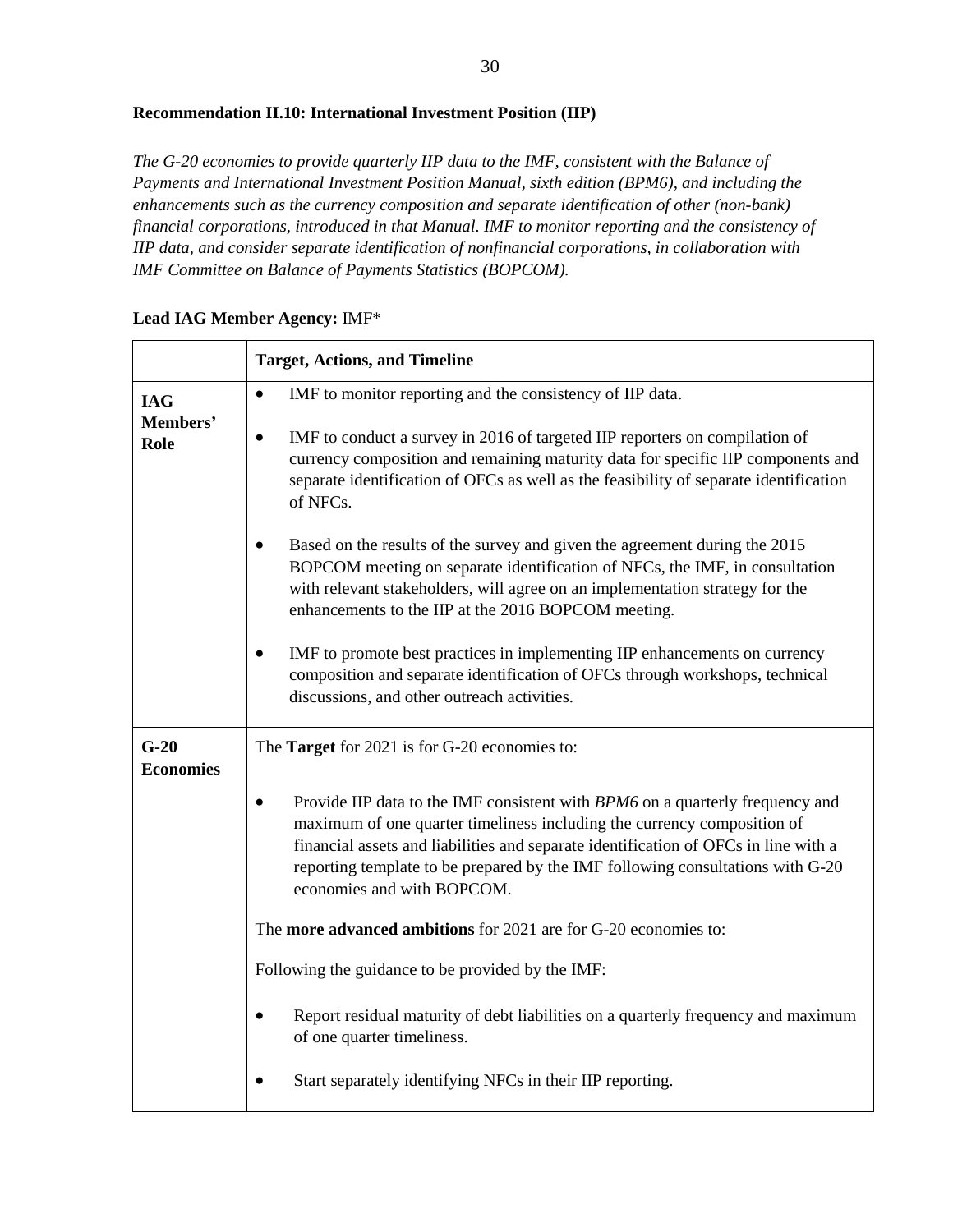# **Recommendation II.11: International Banking Statistics (IBS)** (Priority Area)

*G-20 economies to provide enhanced BIS international banking statistics. BIS to work with all reporting countries to close gaps in the reporting of IBS, to review options for improving the consistency between the consolidated IBS and supervisory data, and to support efforts to make data more widely available.*

#### **Lead IAG Member Agency:** BIS\*

|                                | <b>Target, Actions, and Timeline</b>                                                                                                                                                                                      |
|--------------------------------|---------------------------------------------------------------------------------------------------------------------------------------------------------------------------------------------------------------------------|
| <b>IAG</b><br>Members'<br>Role | BIS to publish additional breakdowns in the IBS, as the quality and completeness<br>of data reported by national authorities improve and new countries start reporting<br>data.                                           |
|                                | BIS Study group on potential future enhancements to the BIS international<br>banking statistics (IBS) to complete its report in 2016. Subsequently any proposals<br>to be reviewed by reporting authorities and the CGFS. |
|                                | BIS to prioritize breakdowns to be reported in the IBS and by 2017 incorporate<br>this prioritization into the guidelines in order to guide efforts to close gaps in<br>reporting.                                        |
| $G-20$<br><b>Economies</b>     | The <b>Target</b> is for all G-20 economies to fully implement the agreed enhancements<br>by 2021.                                                                                                                        |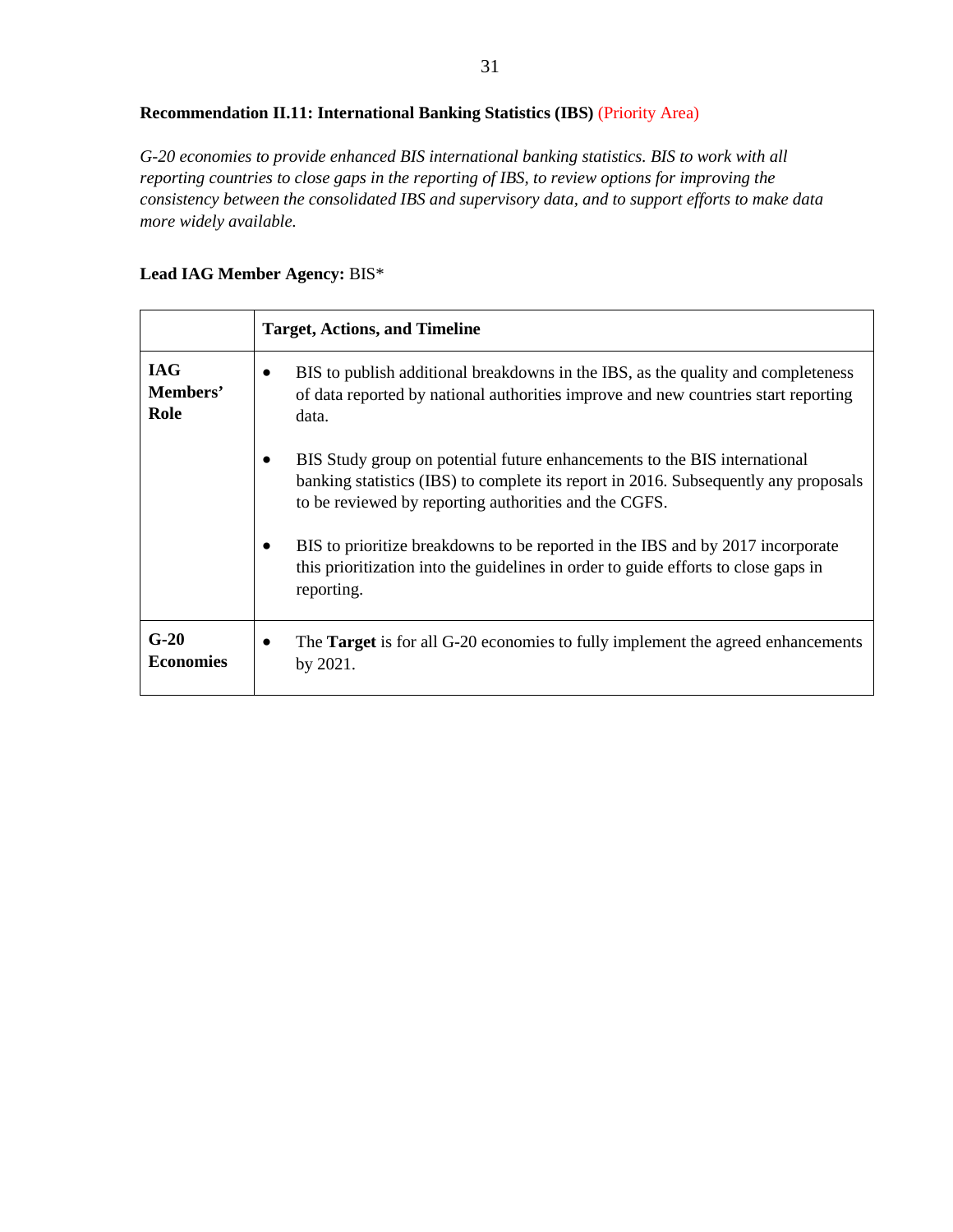# **Recommendation II.12: Coordinated Portfolio Investment Survey (CPIS)** (Priority Area)

*G-20 economies to provide, on a semi-annual frequency, data for the IMF CPIS, including the sector of holder table and, preferably, also the sector of nonresident issuer table. IMF to monitor the regular reporting and consistency of data, to continue to improve the coverage of significant financial centers, and to investigate the possibility of quarterly reporting.*

#### **Lead IAG Member Agency:** IMF\*

|                                | <b>Target, Actions, and Timeline</b>                                                                                                                                                                                          |
|--------------------------------|-------------------------------------------------------------------------------------------------------------------------------------------------------------------------------------------------------------------------------|
| <b>IAG</b><br>Members'<br>Role | IMF to monitor the regular reporting and consistency of CPIS data and to<br>improve coverage of significant financial centers through workshops, technical<br>discussions, and other outreach activities with G-20 economies. |
|                                | IMF to investigate further, possibly in 2016, if it is feasible for the economies to<br>report quarterly CPIS.                                                                                                                |
|                                | IMF, in close coordination with BOPCOM, to consider in due course modalities<br>for a possible country-data exchange to improve sectorization of nonresident<br>issuers in the context of CPIS reporting.                     |
| $G-20$                         | The <b>Target</b> for 2021 is for G-20 economies to:                                                                                                                                                                          |
| <b>Economies</b>               | Report CPIS data, including the sector of holder table, on a semi-annual<br>frequency and with a maximum six-and-a-half-month timeliness.                                                                                     |
|                                | The more advanced ambitions for 2021 are for G-20 economies to:                                                                                                                                                               |
|                                | Report the sector of nonresident issuer (and other encouraged tables) on a semi-<br>annual frequency and with a maximum six-and-half-month timeliness.                                                                        |
|                                | Depending on the decision by the IMF on the collection of quarterly CPIS data,<br>start reporting CPIS data on a quarterly frequency.                                                                                         |
|                                |                                                                                                                                                                                                                               |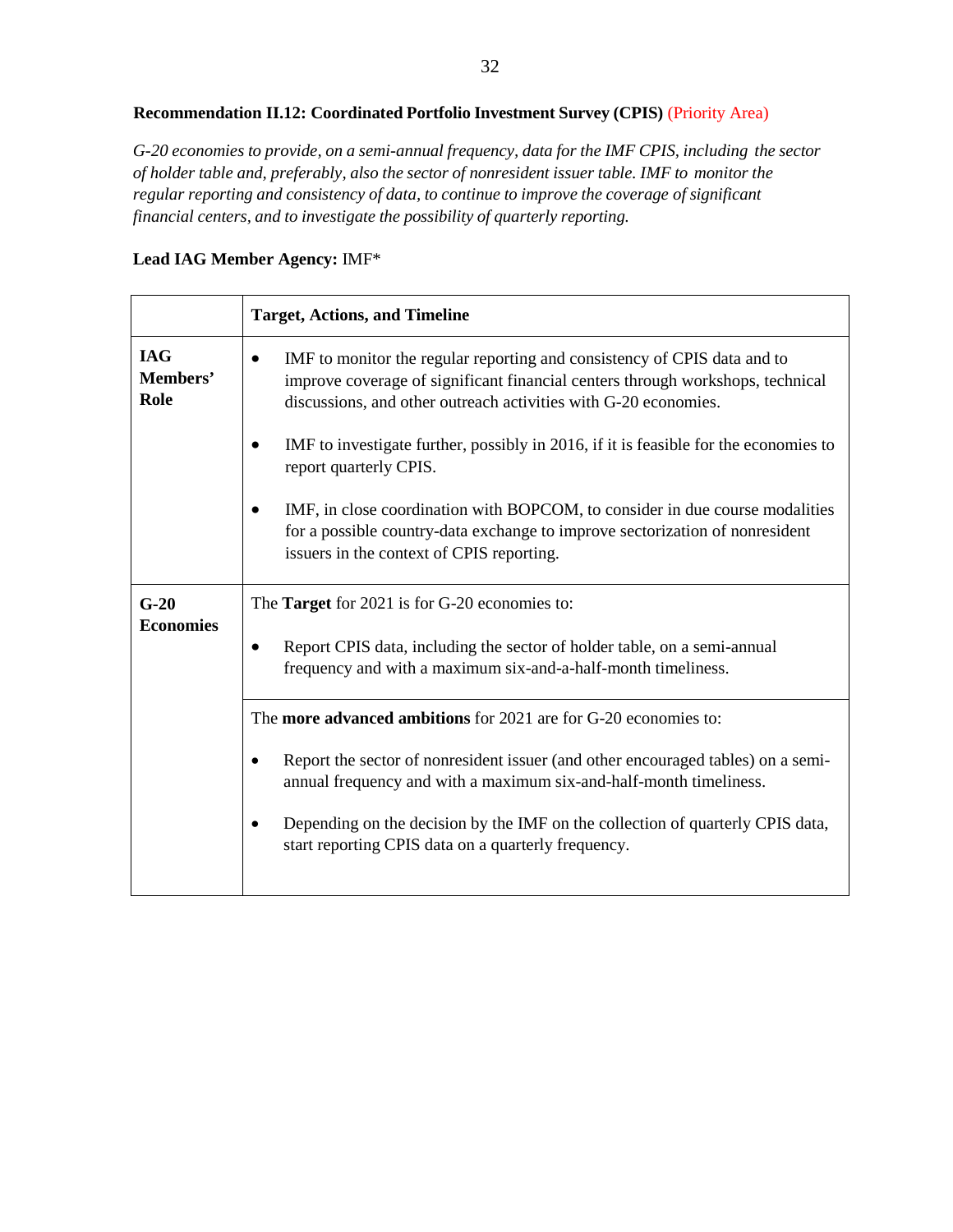# **Recommendation II.13: Coordinated Direct Investment Survey (CDIS)**

*G-20 economies to participate in and improve their reporting of the IMF CDIS, both inward and outward direct investment. IMF to monitor the progress.*

# **Lead IAG Member Agency:** IMF\*

|                                      | <b>Target, Actions, and Timeline</b>                                                                                                                                                                                                                                                                                                               |
|--------------------------------------|----------------------------------------------------------------------------------------------------------------------------------------------------------------------------------------------------------------------------------------------------------------------------------------------------------------------------------------------------|
| <b>IAG</b><br>Members'<br>Role (IMF) | IMF to monitor progress and improve coverage in CDIS reporting through<br>$\bullet$<br>workshops and bilateral discussions, and other outreach activities with G-20<br>economies, starting in 2016.                                                                                                                                                |
| $G-20$<br><b>Economies</b>           | The <b>Target</b> for 2021 is for G-20 economies to:<br>G-20 economies to participate in the CDIS by 2019 by providing inward data at<br>the minimum.<br>G-20 economies to report both inward and outward data by 2021 with the split<br>by net equity and net debt positions, on an annual frequency and with a<br>maximum nine-month timeliness. |
|                                      | The <b>more advanced ambitions</b> for 2021 are for G-20 economies:<br>To report gross debt assets and gross debt liabilities positions for both inward<br>٠<br>and outward direct investment on an annual frequency and with a maximum<br>nine-month timeliness.                                                                                  |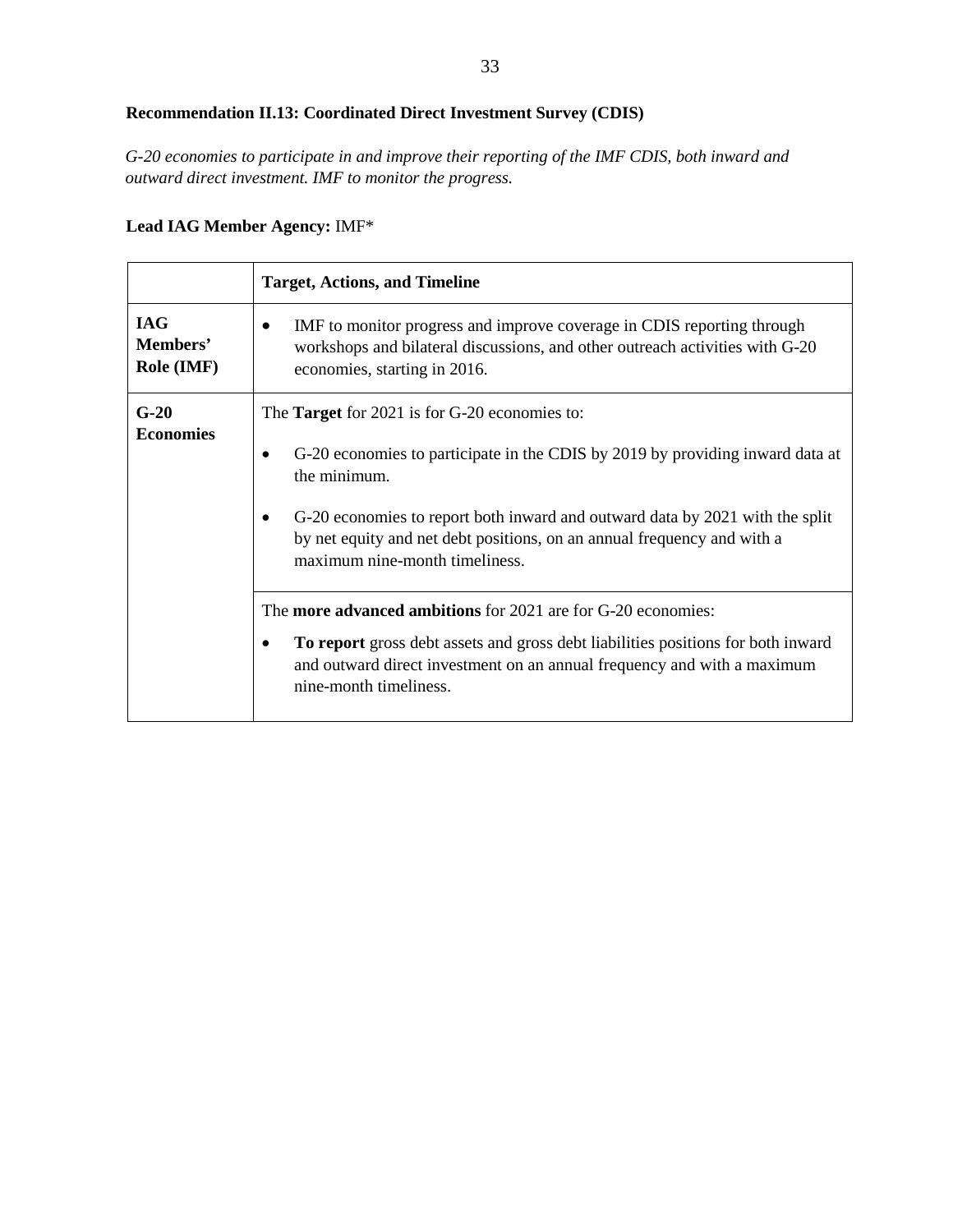#### **Recommendation II.14: Cross-Border Exposures of Nonbank Corporations**

*The IAG to improve the consistency and dissemination of data on non-bank corporations' crossborder exposures, including those through foreign affiliates and intra-group funding, to better analyze the risks and vulnerabilities arising from such exposures, including foreign currency mismatches. The work will draw on existing data collections by the BIS and the IMF, and on the development of the OECD framework for foreign direct investment. The G-20 economies to support the work of the IAG.*

|                                | <b>Target, Actions, and Timeline</b>                                                                                                                                                                                                                                                                      |
|--------------------------------|-----------------------------------------------------------------------------------------------------------------------------------------------------------------------------------------------------------------------------------------------------------------------------------------------------------|
| <b>IAG</b><br>Members'<br>Role | In 2016, the OECD's Working Group on International Investment Statistics will<br>٠<br>develop compilation guidance for and examples of its MNEs framework linking<br>Foreign Direct Investment and Annual MNEs statistics with a focus on monitoring<br>and measuring the cross-border exposures of MNEs. |
|                                | BIS to publish additional breakdowns in the IBS, including sectoral breakdowns of<br>non-bank counterparties, as the quality and completeness of data reported by<br>national authorities improve.                                                                                                        |
|                                | BIS to continue to use the IBS and BIS securities data to enhance the measures of<br>currency mismatches and funding risks.                                                                                                                                                                               |
|                                | IMF to implement the revised Standardized Report Form (SRF) 4SR for Other<br>Financial Corporations, including items on cross-border exposures by 2018.                                                                                                                                                   |
| $G-20$<br><b>Economies</b>     | The Target is for G-20 economies to support the work of the IAG members, including<br>through reporting, based on existing data collections by the BIS and the IMF, of:                                                                                                                                   |
|                                | IBS and securities issuance data that separately identify the non-financial corporate<br>sector.                                                                                                                                                                                                          |
|                                | SRF 4SR including items on cross-border exposures, covering the most important<br>types of OFCs. Periodicity: quarterly Timeliness: three-four months.                                                                                                                                                    |

#### **Lead IAG Member Agency:** BIS,\* IMF,\* OECD\*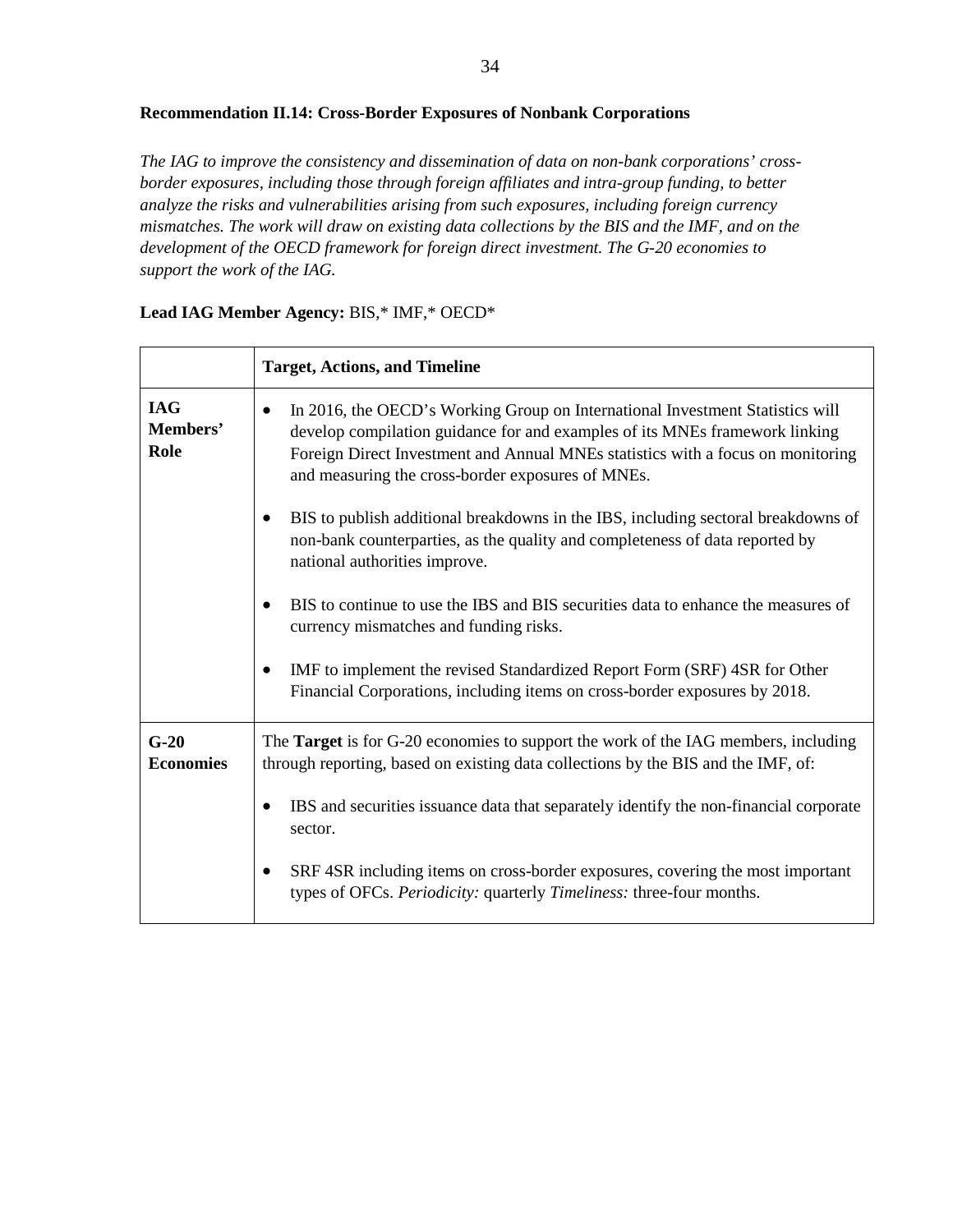# **Recommendation II.15: Government Finance Statistics** (Priority Area)

*The G-20 economies to disseminate quarterly general government data consistent with the Government Finance Statistics Manual 2014 (GFSM 2014). Adoption of accrual accounting by the G-20 economies is encouraged. The IMF to monitor the regular reporting and dissemination of timely, comparable, and high-quality government finance data.*

#### **Lead IAG Member Agency:** IMF\*

|                                | <b>Target, Actions, and Timeline</b>                                                                                                                                                                                                                                                                                                                                                                                                                                                                                                          |
|--------------------------------|-----------------------------------------------------------------------------------------------------------------------------------------------------------------------------------------------------------------------------------------------------------------------------------------------------------------------------------------------------------------------------------------------------------------------------------------------------------------------------------------------------------------------------------------------|
| <b>IAG</b><br>Members'<br>Role | IMF to coordinate the work, to promote best practices through workshops and<br>$\bullet$<br>bilateral discussions with G-20 economies, and monitor progress.                                                                                                                                                                                                                                                                                                                                                                                  |
| $G-20$<br><b>Economies</b>     | The <b>Target</b> for 2021 is for G-20 economies to:<br>Disseminate quarterly general government data consistent with the GFSM 2014<br>framework, based on the components listed in the GFS template (e.g., see<br>Recommendation II.15 at http://data.imf.org/?sk=E30FAADE-77D0-4F8E-953C-<br>C48DD9D14735&sId=1452784383161&ss=1452784383161). Alignment of the<br>GFS template to the SDDS Plus requirements could be considered.<br>The <b>more advanced ambitions</b> for 2021 are for G-20 economies to:<br>Report on an accrual basis. |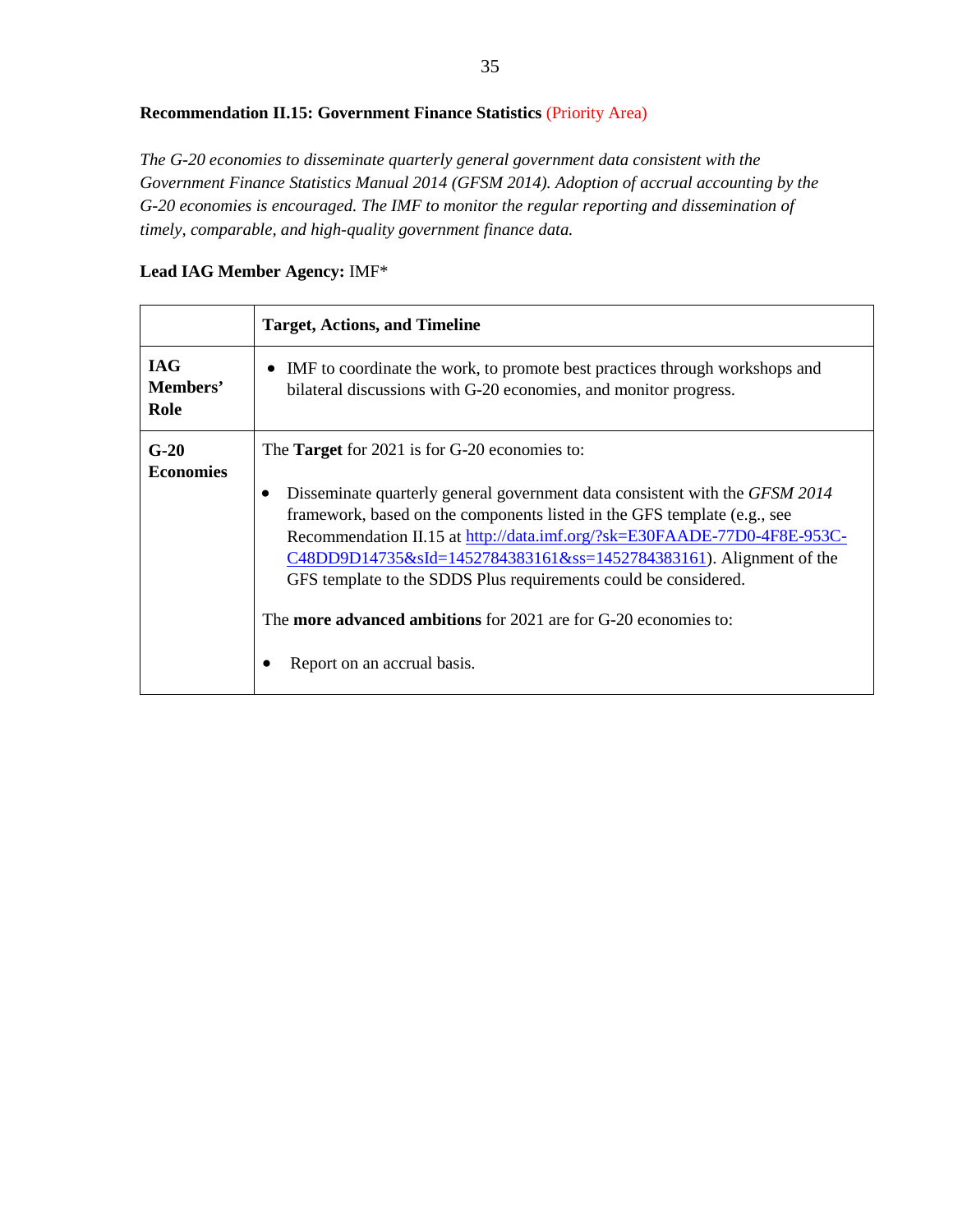# **Recommendation II.16: Public Sector Debt Statistics** (Priority Area)

*The G-20 economies to provide comprehensive general government debt data with broad instrument coverage to the World Bank/IMF/OECD Public Sector Debt Statistics Database. The World Bank to coordinate the work.*

**Lead IAG Member Agency:** World Bank\* (IMF, OECD, BIS)

|                                | <b>Target, Actions, and Timeline</b>                                                                                                                                                                                        |
|--------------------------------|-----------------------------------------------------------------------------------------------------------------------------------------------------------------------------------------------------------------------------|
| <b>IAG</b><br>Members'<br>Role | World Bank to coordinate with IMF/OECD/BIS the work and monitor progress and<br>with the Task Force on Finance Statistics promote reporting consistent with the<br><b>Public Sector Debt Statistics Guide.</b>              |
| $G-20$                         | The <b>Target</b> for 2021 is for G-20 economies to:                                                                                                                                                                        |
| <b>Economies</b>               | Report both general and central government debt statistics on a quarterly frequency<br>٠<br>with broad instrument coverage to the World Bank/IMF/OECD Public Sector Debt<br>Statistics Database in line with the SDDS Plus. |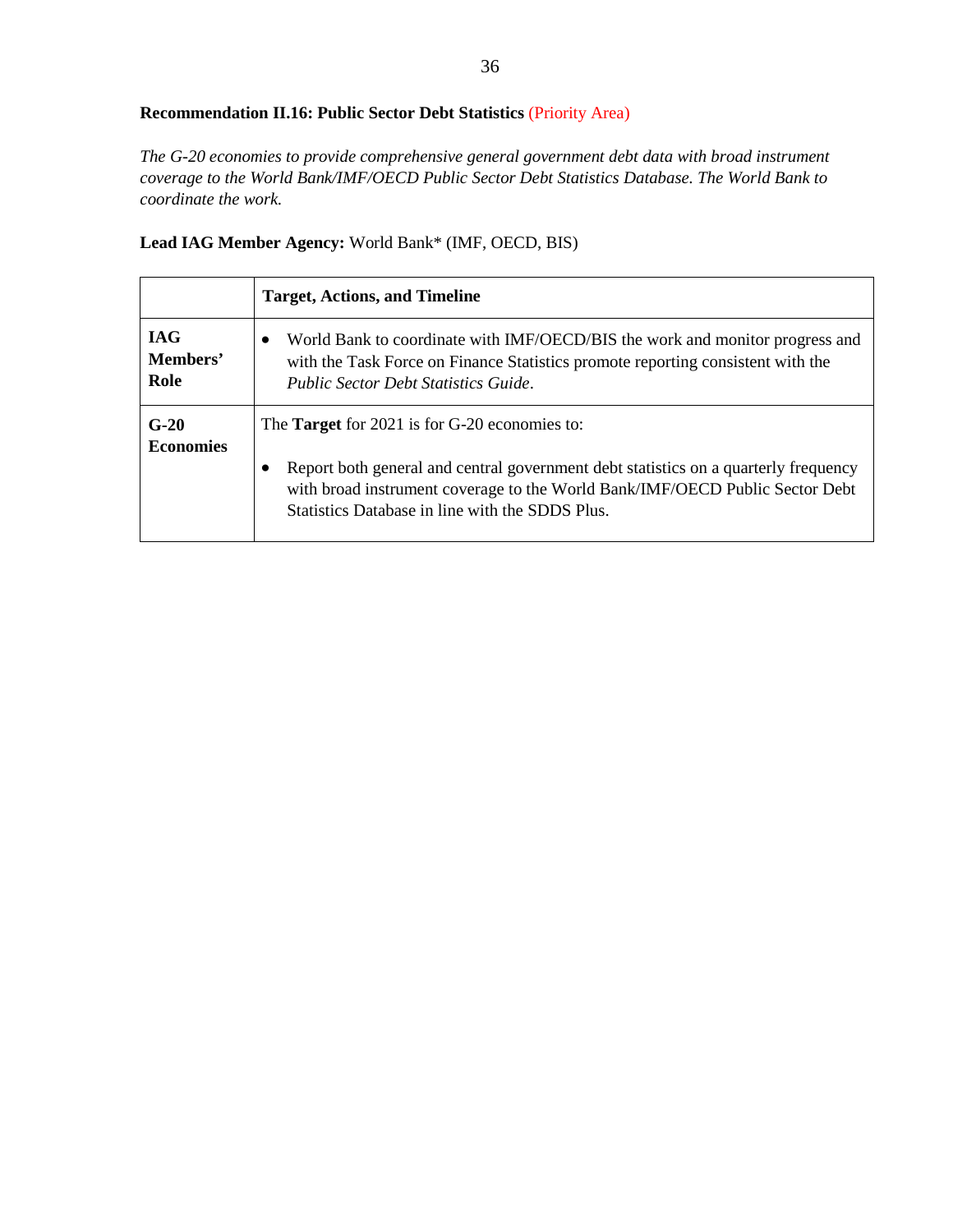#### **Recommendation II.17: Residential Property Prices**

*The G-20 economies to publish residential property price indices consistent with the Handbook on Residential Property Price Indices (RPPI) and supply these data to the relevant international organizations, including the BIS, Eurostat, and OECD. The IAG in collaboration with the Inter-Secretariat Working Group on Price Statistics (IWGPS) to work on a set of common headline residential property price indices; encouraging the production of long time series; developing a list of other housing- related indicators; and disseminating the headline residential property price data via the PGI website.*

|                                | <b>Target, Actions, and Timeline</b>                                                                                                                                                                                                                                                                                                                                                                                                                                                                             |
|--------------------------------|------------------------------------------------------------------------------------------------------------------------------------------------------------------------------------------------------------------------------------------------------------------------------------------------------------------------------------------------------------------------------------------------------------------------------------------------------------------------------------------------------------------|
| <b>IAG</b><br>Members'<br>Role | Under the guidance of the IAG, the Working Group on House Prices (BIS, ECB, Eurostat,<br>IMF, and OECD), in cooperation and consultation with the IWGPS to develop an action plan<br>for further enhancement of data on RPPIs and related housing indicators by 2018. The action<br>plan will include the following more concrete goals:                                                                                                                                                                         |
|                                | An agreement on the choice of "selected indicators" for national-level residential<br>property price developments, and possibly a limited subset of RPPIs to monitor regional<br>developments (e.g., for urban areas).                                                                                                                                                                                                                                                                                           |
|                                | An agreement on the preferred long time series of RPPIs, including methodology.                                                                                                                                                                                                                                                                                                                                                                                                                                  |
|                                | A list of preferred housing related indicators relevant for financial stability policy.                                                                                                                                                                                                                                                                                                                                                                                                                          |
|                                | A minimum list of metadata.                                                                                                                                                                                                                                                                                                                                                                                                                                                                                      |
|                                | Based on the above, to develop a concrete template for the compilation of internationally<br>$\bullet$<br>comparable RPPI-data and related housing indicators in 2016/17. Once the framework for<br>collection of selected RPPIs and related housing indicators is established, the relevant<br>indicators will be disseminated via the PGI. In the meantime, the BIS and other international<br>organizations involved will continue to further expand the country coverage of RPPIs and<br>related indicators. |
| $G-20$                         | The <b>Target</b> for 2021 is for G-20 economies to:                                                                                                                                                                                                                                                                                                                                                                                                                                                             |
| <b>Economies</b>               | Compile and publish residential property price indices broadly representative of the<br>$\bullet$<br>residential property market and consistent with the Handbook on Residential Property Price<br>Indices, preferably as part of official statistics, and make these data available to the relevant<br>international organizations, including the BIS, Eurostat, and OECD.                                                                                                                                      |
|                                | Intermediate steps will be discussed with G-20 economies.                                                                                                                                                                                                                                                                                                                                                                                                                                                        |
|                                | The More Advanced Ambition is that:                                                                                                                                                                                                                                                                                                                                                                                                                                                                              |
|                                | Once the above mentioned template has been developed by the IAG, agreement with the<br>$\bullet$<br>G-20 economies will be sought for an advanced set of RPPIs, housing-related indicators and<br>relevant metadata including long-time series data (see above).                                                                                                                                                                                                                                                 |

#### **Lead IAG Member Agency:** IWGPS\* (IAG)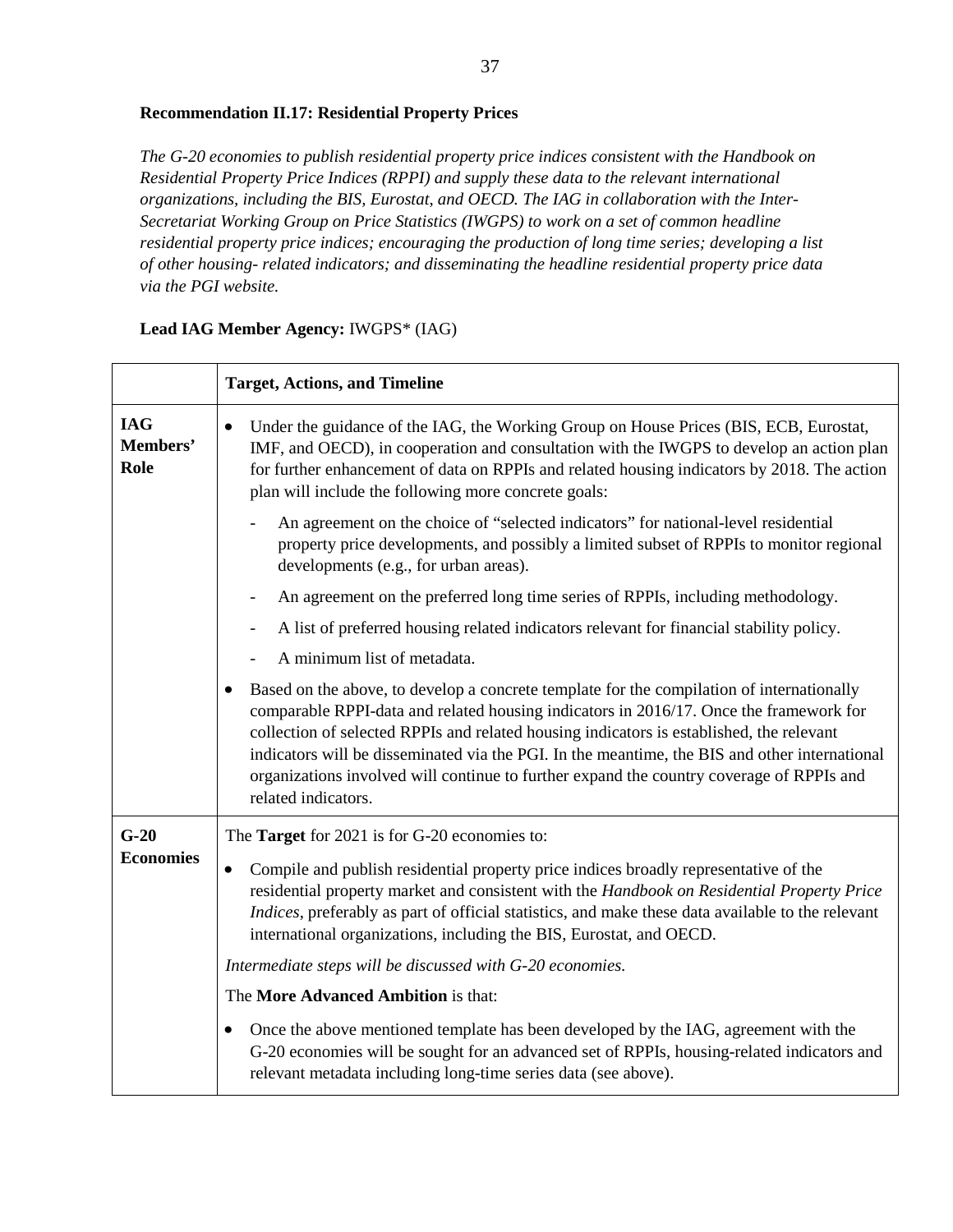# **Recommendation II.18: Commercial Property Prices**

*The IAG in collaboration with the Inter-Secretariat Working Group on Price Statistics to enhance the methodological guidance on the compilation of Commercial Property Price Indices (CPPI) and encourage dissemination of data on commercial property prices via the BIS website.*

**Lead IAG Member Agency:** IWGPS\* (IAG)

|                                | <b>Target, Actions, and Timeline</b>                                                                                                                                                                                                                                                                                                                                                                                                                                                                                                                                                                                                                                                                                                                                                                                                                           |
|--------------------------------|----------------------------------------------------------------------------------------------------------------------------------------------------------------------------------------------------------------------------------------------------------------------------------------------------------------------------------------------------------------------------------------------------------------------------------------------------------------------------------------------------------------------------------------------------------------------------------------------------------------------------------------------------------------------------------------------------------------------------------------------------------------------------------------------------------------------------------------------------------------|
| <b>IAG</b><br>Members'<br>Role | The IWGPS is currently carrying out a final edit/review of the CPPI publication,<br>$\bullet$<br>titled "Commercial Property Price Indicators: Sources, Methods and Issues." This<br>publication, initiated by Eurostat, provides an overview of methods for compiling<br>CPPI-data and is intended to be published by the end of 2016. The BIS will also<br>promote research to develop the use of CPPI information.<br>Furthermore, in 2016, the IAG will come up with a concrete action plan to enhance<br>the guidance for compiling CPPIs as well as the collection of nationally available<br>CPPI data, with the target to have a fuller coverage of CPPIs by 2021. In the<br>meantime, the BIS will continue to further expand the country coverage of its CPPI<br>dataset collected from central banks, and enhance its public dissemination in 2016. |
| $G-20$<br><b>Economies</b>     | The <b>Target</b> is that by 2021 G-20 economies are:<br>Encouraged to provide nationally available CPPI data to BIS, be it from private<br>sources or sourced from official statistics, the latter obviously being the preferred<br>option.                                                                                                                                                                                                                                                                                                                                                                                                                                                                                                                                                                                                                   |
|                                | Illustrative intermediate steps will be discussed with G-20 economies.                                                                                                                                                                                                                                                                                                                                                                                                                                                                                                                                                                                                                                                                                                                                                                                         |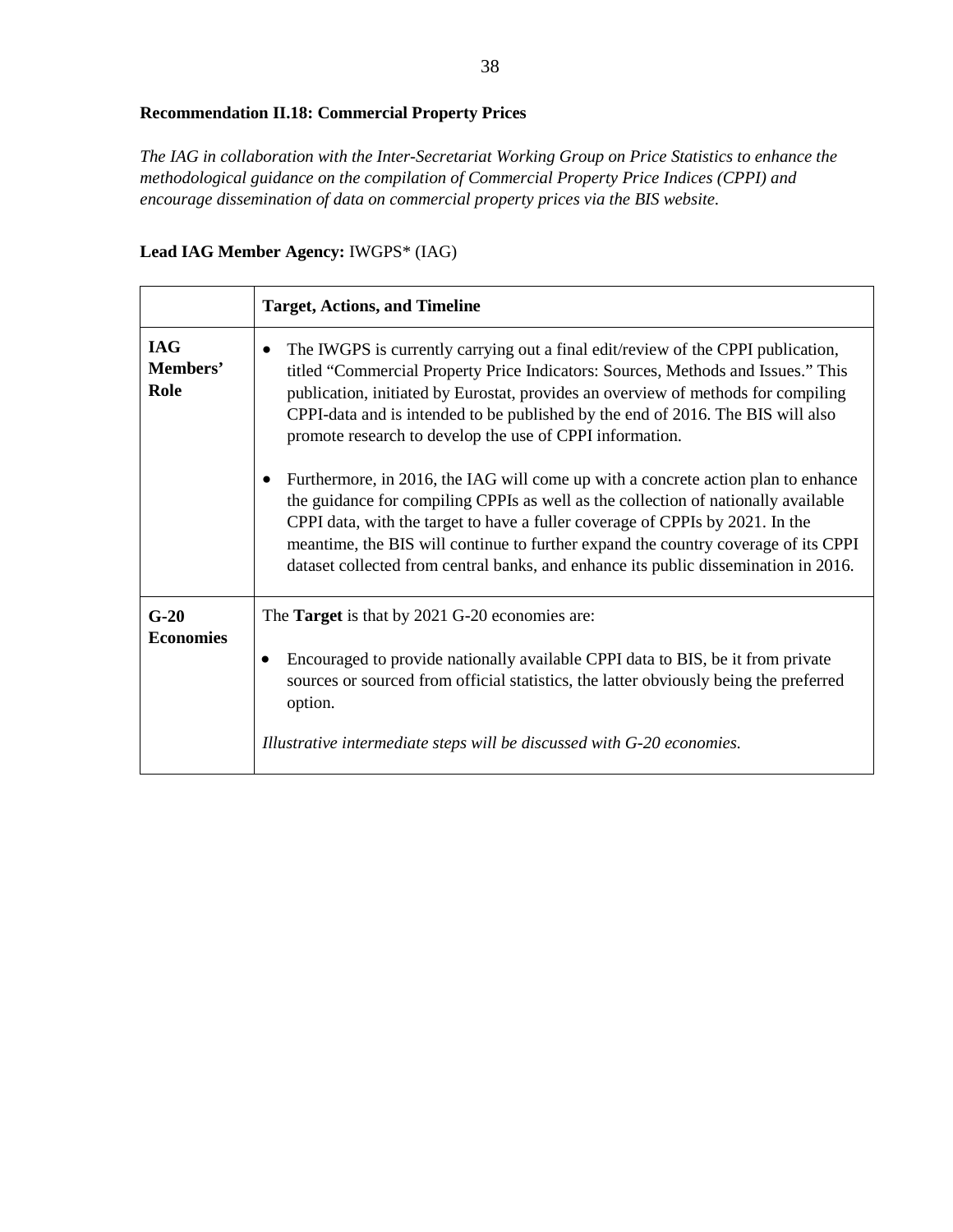#### **Recommendation II.19: International Data Cooperation and Communication**

*The IAG to foster improved international data cooperation among international organizations and support timely standardized transmission of data through internationally agreed formats (e.g., SDMX), to reduce the burden on reporting economies, and promote outreach to users. The IAG to continue to work with G-20 economies to present timely, consistent national data on the PGI website and on the websites of participating international organizations.*

## **Lead IAG Member Agency:** IMF,\* Eurostat\*

|                                | <b>Target, Actions, and Timeline</b>                                                                                                                                                                                                                                                                                                                                                                                                                                                                                                                                                                                                                                                                                                                      |
|--------------------------------|-----------------------------------------------------------------------------------------------------------------------------------------------------------------------------------------------------------------------------------------------------------------------------------------------------------------------------------------------------------------------------------------------------------------------------------------------------------------------------------------------------------------------------------------------------------------------------------------------------------------------------------------------------------------------------------------------------------------------------------------------------------|
| <b>IAG</b><br>Members'<br>Role | IAG to gradually increase the number of data sharing agreements amongst IAG<br>members and reach out to SDMX Sponsors to promote the creation of Data<br>Structured Definitions (DSDs) for the data dissemination of the statistical<br>domains covered by the DGI. The intention is to increase consistency of<br>countries' data across international organizations, bearing in mind the need for<br>common Metadata Structure Definitions for global use.<br>The IAG's Task Force on International Data Cooperation to develop guidelines<br>for implementing data sharing agreements amongst international organizations<br>and implementing these guidelines for additional data sharing pilots (e.g.,<br>sectoral accounts statistics) by end-2016. |
|                                | The IAG members to work with member countries to reduce the time lag<br>between national publication dates and dissemination by IAG members,<br>including on the PGI website, which the IAG should continually monitor.                                                                                                                                                                                                                                                                                                                                                                                                                                                                                                                                   |
| $G-20$<br><b>Economies</b>     | The <b>Target</b> is for G-20 economies to:<br>Work closely with the IAG agencies to ensure timely dissemination of data on<br>the PGI website.                                                                                                                                                                                                                                                                                                                                                                                                                                                                                                                                                                                                           |